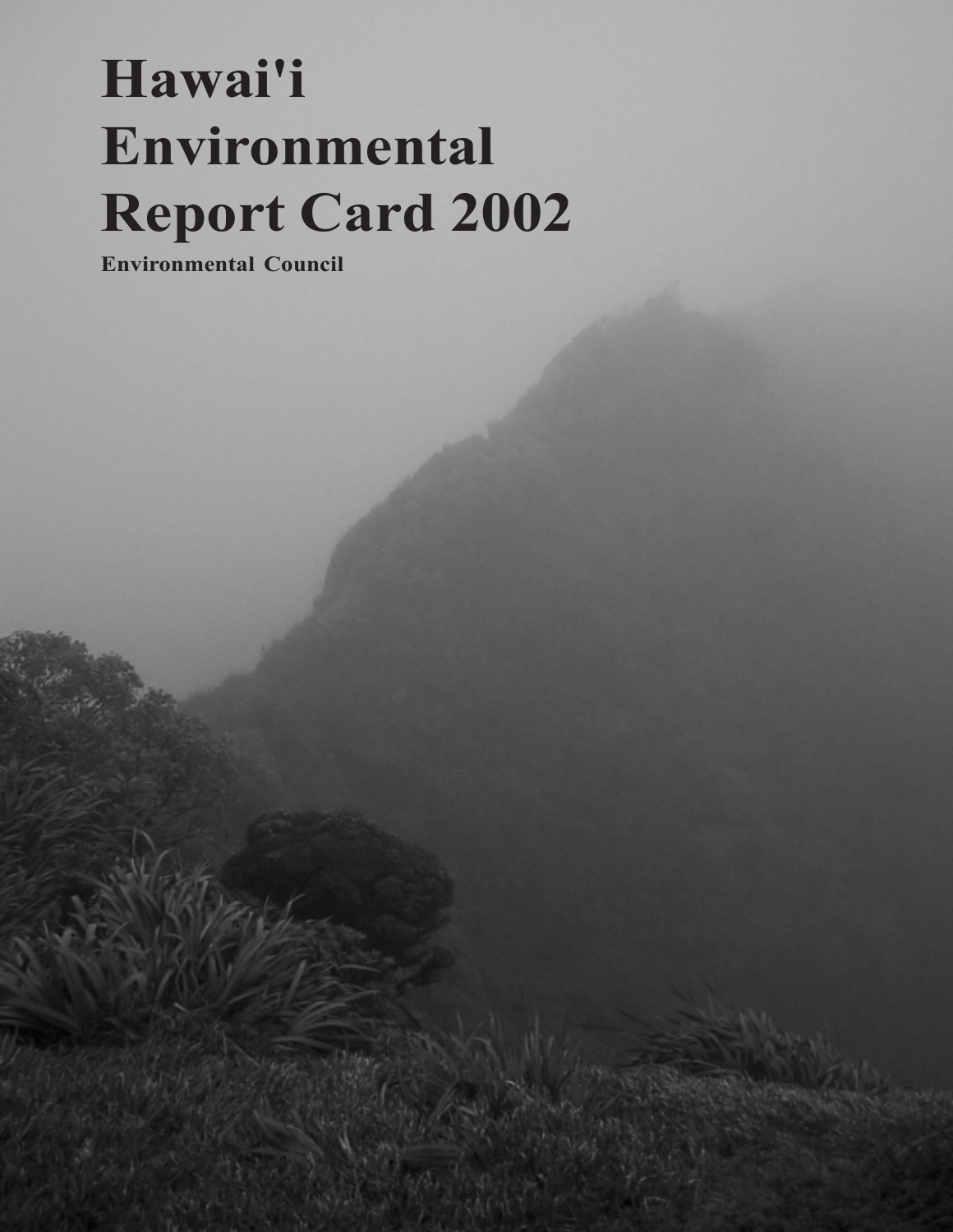Cover photo by Peter Kaomea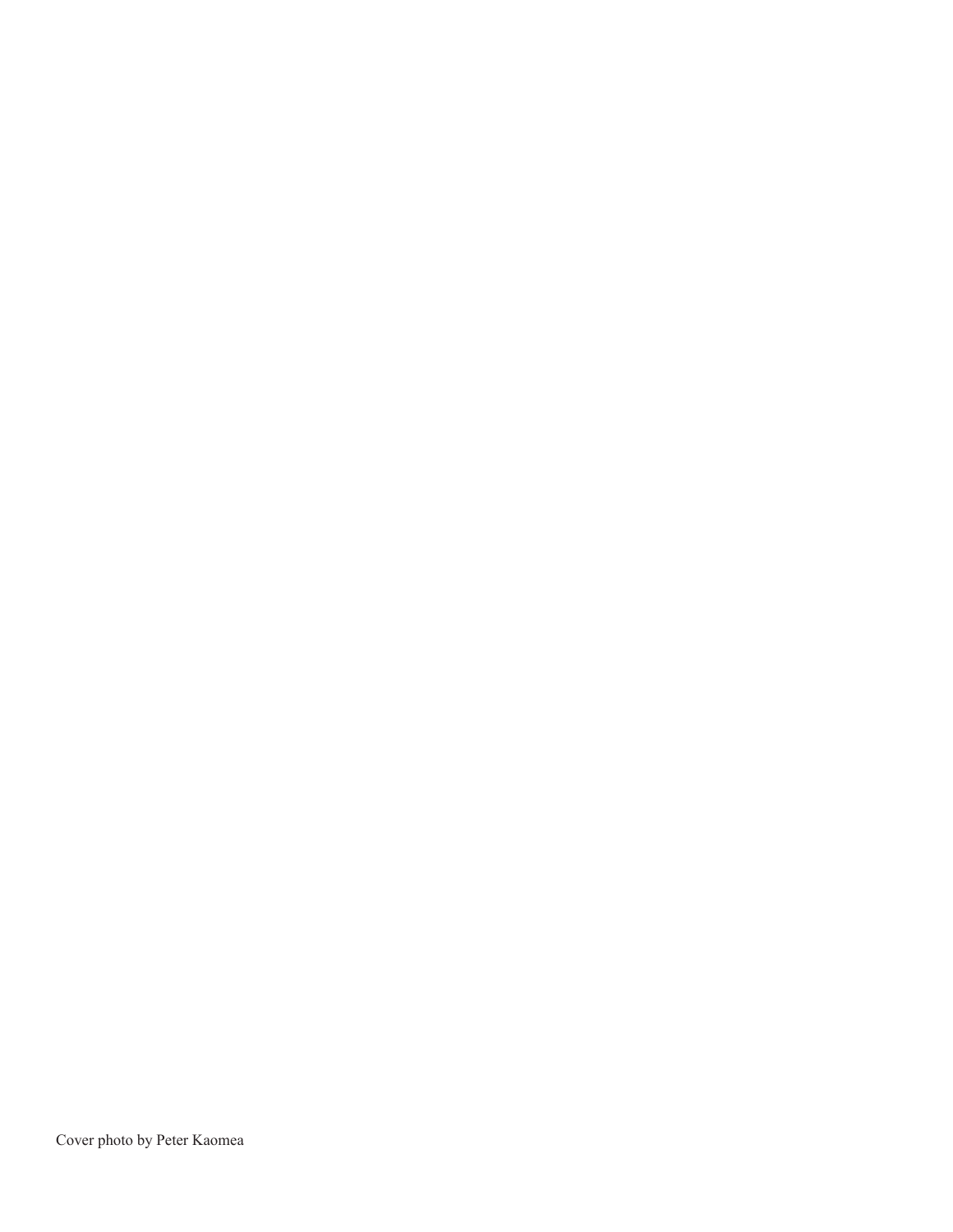

# **Environmental Report Card, 2002**

#### **ENVIRONMENTAL COUNCIL 2002**

Michael Faye, Chair Patricia Tummons, Vice-Chair Faith Caplan Melissa Dumaran Donn Fukuda Lance Gilliland Gail Ka'aiali'i Shad Kane Steven S. C. Lim Arnold L. Lum Philip Ohta Charles Prentiss Puanani Rogers Pauline Sato Genevieve Salmonson, Ex-Officio Member



**Linda Lingle** Governor **Chiyome L. Fukino, M.D.** Director of Health **Genevieve Salmonson** Director, Office of Environmental Quality Control **Michael Faye** Chair, Environmental Council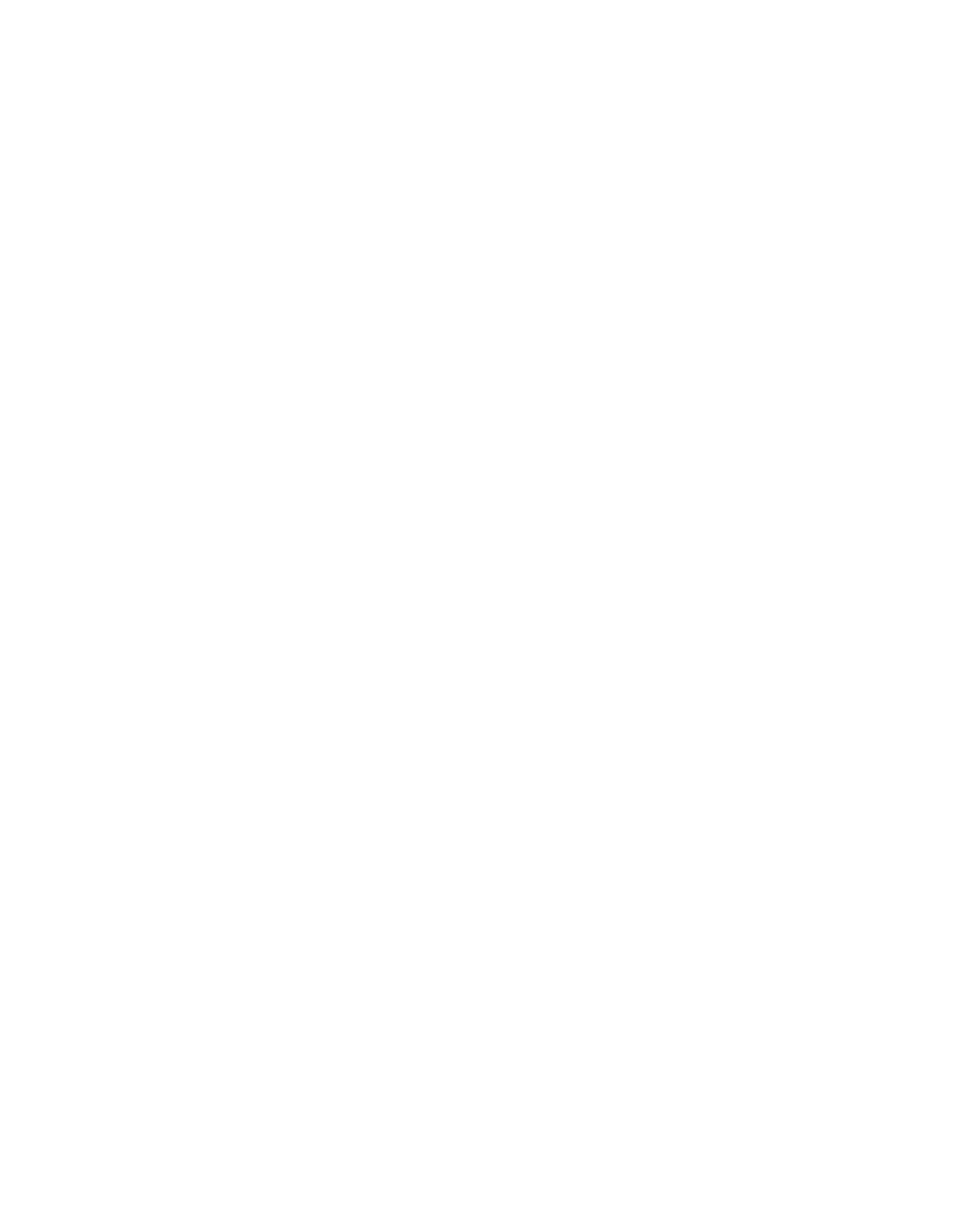Table of Contents

ENVIRONMENTAL REPORT CARD, 2002 ENVIRONMENTAL COUNCIL, STATE OF HAWAI<sup>'</sup>I

#### **Introduction**

#### **Environmental Indicators**

#### **Population & Economy**

#### **Forest and Natural Areas**

#### **Energy Use**

#### **Use and Recycling of Resources**

#### **Biodiversity Maintenance**

#### **Environmental Quality**

#### **Public Awareness/Concern**

#### **Environmental Report Card**

|--|

#### **Agency Goals**

| Department of Land and Natural Resources (DLNR)  54                   |
|-----------------------------------------------------------------------|
|                                                                       |
| City and County of Honolulu, Department of Parks and Recreation  58   |
| City and County of Honolulu, Department of Transportation Services 59 |
|                                                                       |
| City and County of Honolulu, O'ahu Civil Defense Agency  60           |
| County of Hawai'i, Department of Parks and Recreation  60             |
|                                                                       |
| County of Hawai'i, Office of Housing and Community Development  61    |
|                                                                       |
| County of Kaua'i, Offices of Community Assistance  62                 |
|                                                                       |
| County of Maui, Department of Housing and Human Concerns  63          |
| County of Maui, Department of Parks and Recreation  64                |
| County of Maui, Dept. of Public Works and Waste Management  64        |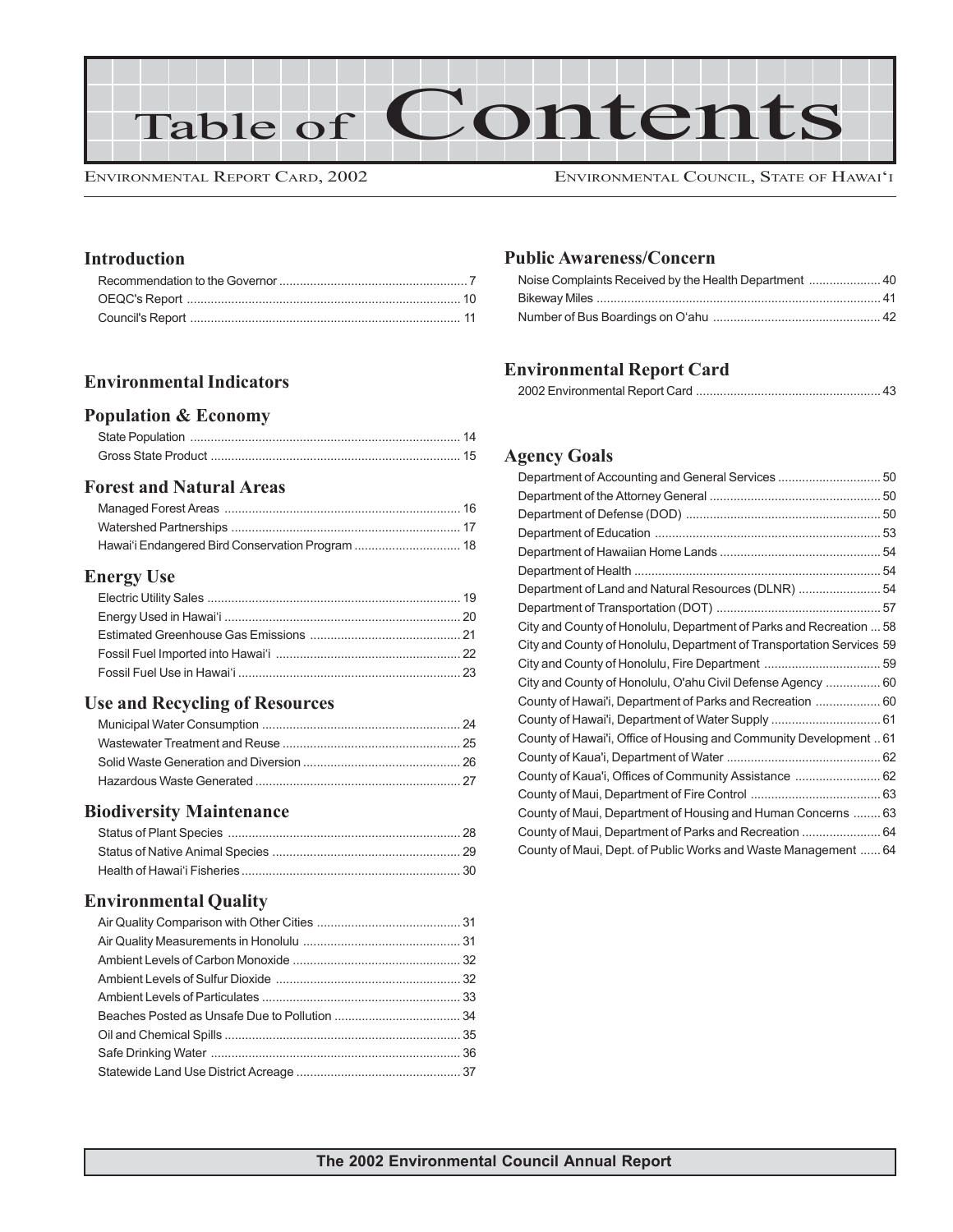## **Introduction**

### **This Annual Report**

In this report the Environmental Council expands and refines its comprehensive listing of Hawai`i environmental indicators. These data are presented in tables and graphs and track the environmental health of our islands on issues ranging from government funding to oil spilled into our waters. Students, policy makers and the public can use this document to gain an objective view of our state's progress in managing the natural and urban environment.

This report contains an updated Report Card. The Council, after considering the relevance of each indicator, grades our state's progress toward meeting its goals to protect the environment.

The 2002 Annual Report presents an overview of environmental action taken by government offices across the state. Agencies are asked each year to list their environmental goals and any progress toward meeting these goals. This review of environmental activity helps policy makers and the public keep tabs on government environmental initiatives.

### **The Environmental Council**

 The Environmental Council is a fifteen-member citizen board appointed by the governor to advise the State on environmental concerns. The Council is responsible for making the rules that govern the Environmental Impact Statement (EIS) process for the State. The Council is empowered to approve an agency's "exemption list" of minor activities that can be implemented without first preparing an Environmental Assessment (EA).

Created in 1970, the Council is empowered to monitor the progress of state, county, and federal agencies' environmental goals and policies. In a report each year, the Environmental Council must advise state policy makers on important issues affecting Hawai'i's environment.

### **The Office of Environmental Quality Control**

The Office of Environmental Quality Control (OEQC) was established in 1970 to help stimulate, expand and coordinate efforts to maintain the optimum quality of the State's environment. OEQC implements the Environmental Impact Statement law, HRS Chapter 343. Office planners review and comment on hundreds of environmental disclosure documents each year. Twice a month the OEQC publishes *The Environmental Notice*. This bulletin informs the public of all the projects being proposed in the State that are subject to public review and comment. At the request of the governor, the Director of the OEQC is empowered to coordinate and direct State agencies in matters concerning environmental quality.

### **Acknowledgements**

The Environmental Council would like to thank the following individuals for their asssistance in compiling this report.

Steven Alber Nancy Heinrich Kay Kaminaka Douglas Oshiro Maile Sakamoto Leslie Segundo Jeyan Thirugnanam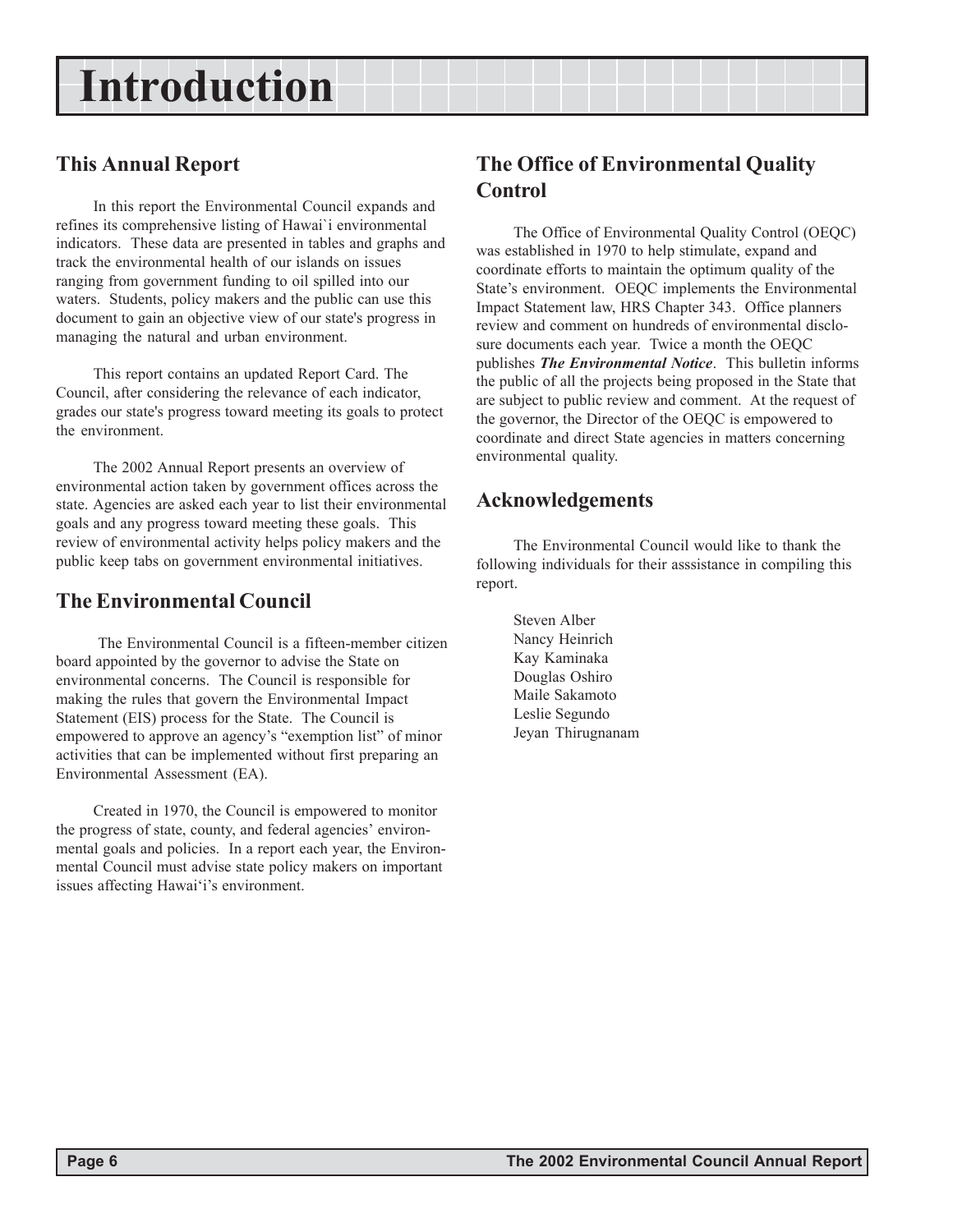## <span id="page-6-0"></span>**Recommendation to the Governor**



### **Our Hawaiian Forests**

Settled in the middle of the vast Pacific Ocean, on land more remote from continental masses than any other land in the world, our Hawaiian archipelago evolved over millennia untouched by beast or human. Native Hawaiians believe the islands were formed by Wakea, Sky Father, and, Papa, Earth Mother, who gave birth to these islands. Today the islands range geographically from the Northwest Hawaiian Island shoals to Mauna Loa, known to be the largest land mass on Earth, rising 13,679 feet above the sea, and to Loëihi, growing slowly from the seafloor to form a new island in perhaps another 200,000 years. The entire procession, measured in geological time is recent and short, however, as these islands evolved, so did some of the most unique, fragile and rich forests on earth.

The richness of the forest is due to Hawai'i's celebrated and unique biota. The mystery remains about how the life forms ever got to our shores, but once established, they adapted themselves to highly specific conditions, locations, and interdependencies, evolving into the multiplicity of species of plants and animals that are found here alone.

Hawaiian Forests are the home to the greatest proportion of endemic species in any forest anywhere on the earth.

It is this facet of the Hawaiian Forest – its uniqueness — that most concerns the Environmental Council and which is the focus of our 2002 Annual Report. As the state celebrates in 2003 the Year of the Hawaiian Forest, we recognize the cultural and utilitarian qualities of the forests in their watershed value, gathering, timber, hunting and recreational opportunities. We have attempted to measure some of these resources in the indicators section of our Annual Report, and have listed some recommendations on policies and actions that we believe will better protect, preserve, and enhance the 'Hawaiian-ness' of our forests.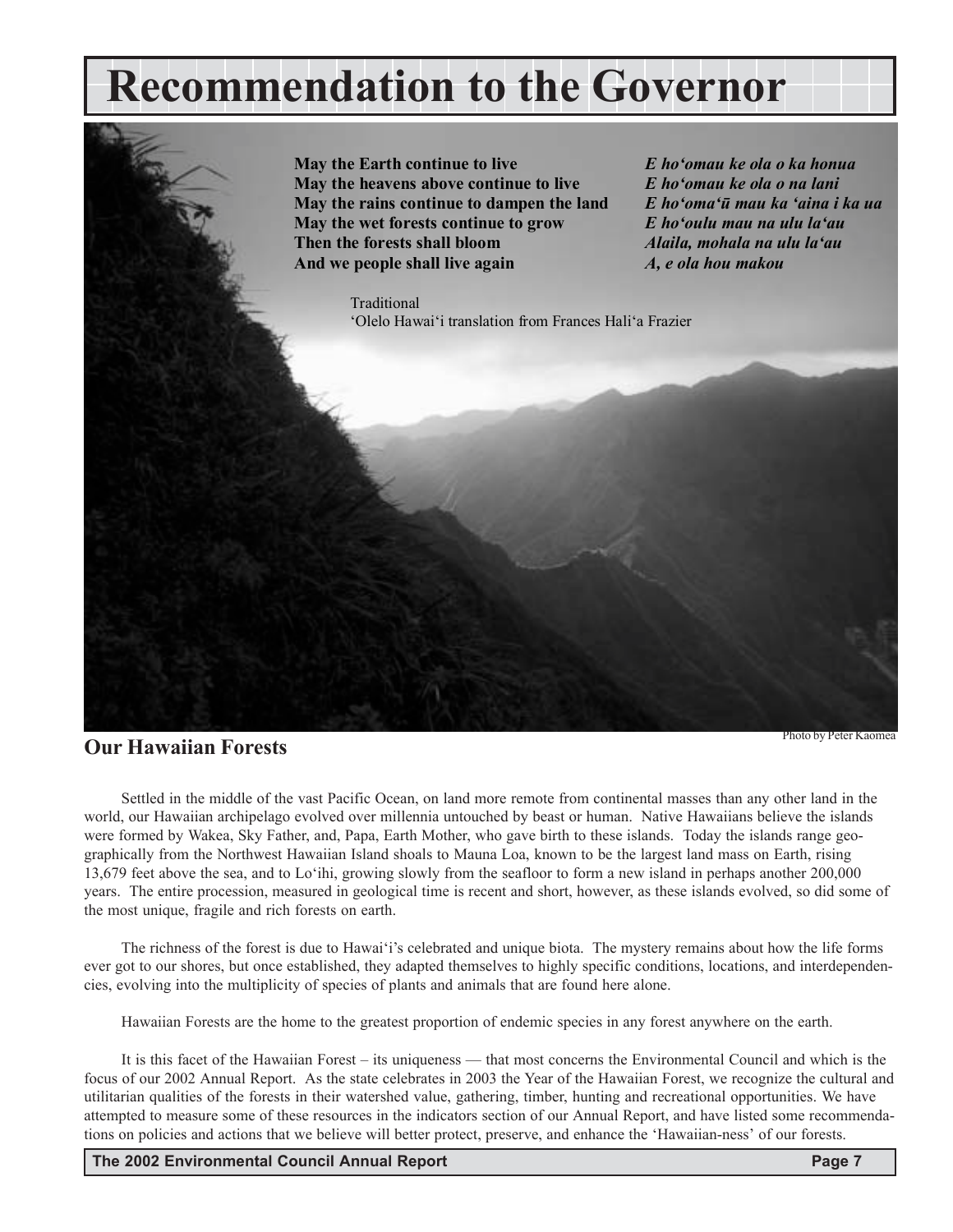## **Recommendation to the Governor**

History tells us that our forests have been under siege since the earliest natives first landed on these shores. When Captain Cook arrived, he noted that forests began at middle elevations, the lower areas having already been deforested in slash-and-burn agriculture. Harvesting of sandalwood in the early 1800s, was probably the first major incursion by humans into the upperelevation forests. Great areas of forest were left devastated and open for more destruction by the goats and cattle introduced in 1793. Within a mere 50 years, it became apparent to many that the forests' destruction was affecting climate, rainfall, and flows of mountain streams.

Demand for water, necessary for the growing sugar industry and expanding city of Honolulu, led to the earliest efforts to protect forests as watersheds. In one of the earliest recorded instances of watershed protection, in 1874, King Kalakaua led a group to the headwaters of Nuuanu Stream to plant trees. These early efforts gained momentum and culminated in the establishment of the first forest reserves in 1903. In 1906 the first forest management agreement to protect privately owned forests was established on Maui, between the Territory and Alexander and Baldwin.

While these efforts spared the forests from further, and perhaps permanent destruction, they were not rooted in the preservation of our unique biota. Introduction of alien plants, insects and animals for 'better' capture water, timber, erosion control hunting and ornamentation was the accepted practice, and continues today, despite our increasing awareness to protect, preserve and restore our Hawaiian Forests. Today, programs and organizations such as Watershed Partnerships, Natural Area Reserves Systems, Forest Stewardship programs, Natural Area Partnership Programs, and Island Invasive Alien Species Committees, as well as many grassroots organizations have been established throughout the islands, all working towards a new and better future for the Hawaiian Forest.

The production of water continues to be a primary purpose of the forests. But our economy today depends on another industry – tourism – that needs the scenic beauty, endemic plants, and the culture surrounding Hawai'i's bio-diverse landscape. Thus, we argue that the protection, preservation and enhancement of the biodiversity of Hawaiian forests is no less important today as water alone was in its time to the thirsty sugar fields. The merits of protecting it for such intangible values as biodiversity, beauty, cultural significance, and ecotourism potential are paramount to Hawaiʻi's competitive edge.

A healthy Hawaiian forest makes good economic sense.

Therefore, we are pleased to submit to you our recommendations for actions that will go far in protecting what remains of our Hawaiian forest heritage:

1. Governor and Legislative Support and Participation in the Year of the Forest. Like King Kalakaua did 128 years ago, your high profile involvement can only help stimulate greater interest and commitment, during this centennial recognition of the establishment of the first Hawaiian Forest Reserves.

2. Support Establishment of Critical Habitats on each Island as required by the federal Endangered Species Act. We recognize that this is controversial to some, but additional focus, habitat identification and pro-active protection is necessary for many of Hawaii's endemic species to survive.

3. Annual List of Forest Hot Spots. Direct the state forester to annually canvas his own agency, as well as other interested government agencies, conservation groups, and individuals, to identify 10 areas, or issues, that are of current and urgent concern. These would be published in the Environmental Councilís annual report. Attention and resources could then be focused where needed the most.

4. Stable and Increased Funding for Forest Programs. We know this is a perennial request, but in recent years, funds have been cut from programs affecting forest health. However it is critical that funding go towards invasive species prevention and control, protective fencing, watershed partnerships, and grants to community volunteer groups. Public-private Watershed Partnerships, and Island Invasive Species Committees require dedicated funds to ensure forest protection. In addition to General Funds, sustainable funding could come from County water supply boards, development impact fees, and State water users.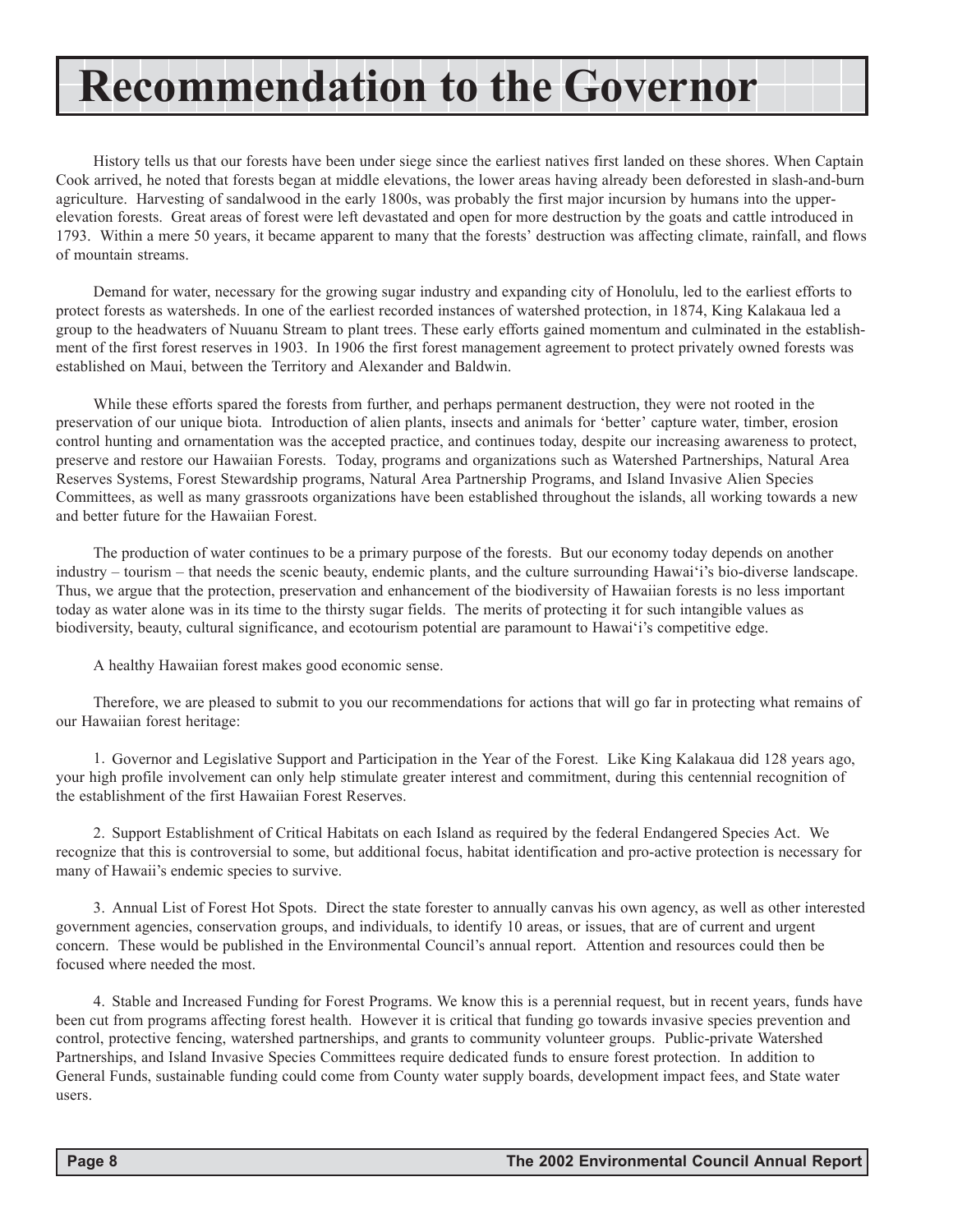## **Recommendation to the Governor**

5. Establish a Lease/Incentive Program to farm forest products. The intent of this recommendation is to alleviate over gathering of forest resources and inadvertent introduction and spread of invasive alien plants, insects and animals. Maile, mokihana, ferns, 'pepeiao', awa, and other medicinal plants may be profitably farmed.

6. Encourage the establishment of Native Tree Farms on former sugar lands and non-native forested areas. Many of these lands where once covered in native lowland forests, containing such valuable, and ever scarce koa, 'ohi'a, kauila, and sandalwood. Non-native species planted for timber generations ago might be harvested and used to fund the reforestation with native species.

7. Greater Accountability. As was done in the past, DLNR should report, at least annually, the monitoring of forest areas by island, broken down by meaningful categories of ownership, management and control, as well as conditions of the forests relating to feral animal removal, species and number of trees and shrubs protectively fenced or replanted within these areas, timber taken, and areas fenced. If you can't measure it you can't manage it

8. Require EA/EIS (no exemption) for new leases of lands exceeding 25 acres. This to include water licenses, farm and ranch lands. Amend the State Environmental Review process to specifically address impacts critical to watershed and forest areas. Large, often old leases, should not automatically be rolled over into new leases, even if the use is similar, without environmental review. This may the only opportunity to correct past flaws in environmental protection.

9. Require riparian buffers and Best Management Practices as conditions to State land leases, permits, and approvals. Lease forms should be reviewed and revised to clearly explicate these practices and support compliance. Bonding performance should be considered.

10. Fencing. Native ecosystems often recover rapidly with the simple removal of non-native animals, and often separates survival from extinction. Best Management Practices should include fencing of sensitive native forests from feral animals. Fence lines become the boundary. Habitat areas of critically endangered species are being fenced, but not fast enough. Hunting is encouraged as a co-operative method of removal of feral animals within protected areas, followed by monitoring and management. Surveillance and maintenance of fence lines between pastures and forests should be increased. Other areas, such as selected valleys, ravines, pali, and forest remnants could be fenced to re-establish forest growth down mountain-sides to link with other fragmented forests and eco-systems.

11. Better Coordinate efforts and resources.

a. Coordinate hunters and conservationists, to better manage the animal threats to the forests. Animals need to be removed from actively managed forests. Communication, coordination, and mutual understanding and respect, between groups competing for forest control, can be a useful management tool.

b. Separate Game Management from DOFAW. Protecting the forests, and promoting the welfare and increase of game animals, is a conflicting mandate. Game management is probably better under State Parks where it would be included with other recreational activities.

c. State Parks should develop a responsible forest recreation plan, that reflects carrying capacity, facilities development and maintenance. Appropriate areas of the forests should be places people can get into and enjoy.

12. Support public education and outreach programs. The forests, their watersheds, their culture, their diverse, unique and fragile biota, their connection to the reefs and shores of these islands, are often overlooked in this place known for sea, sun, and sand. With more knowledge will come more appreciation, and more protection. Make it a goal that all our children learn the values of our forests. Much of this can be done without additional spending, but by simply directing attention, and parts of existing curriculum in this direction.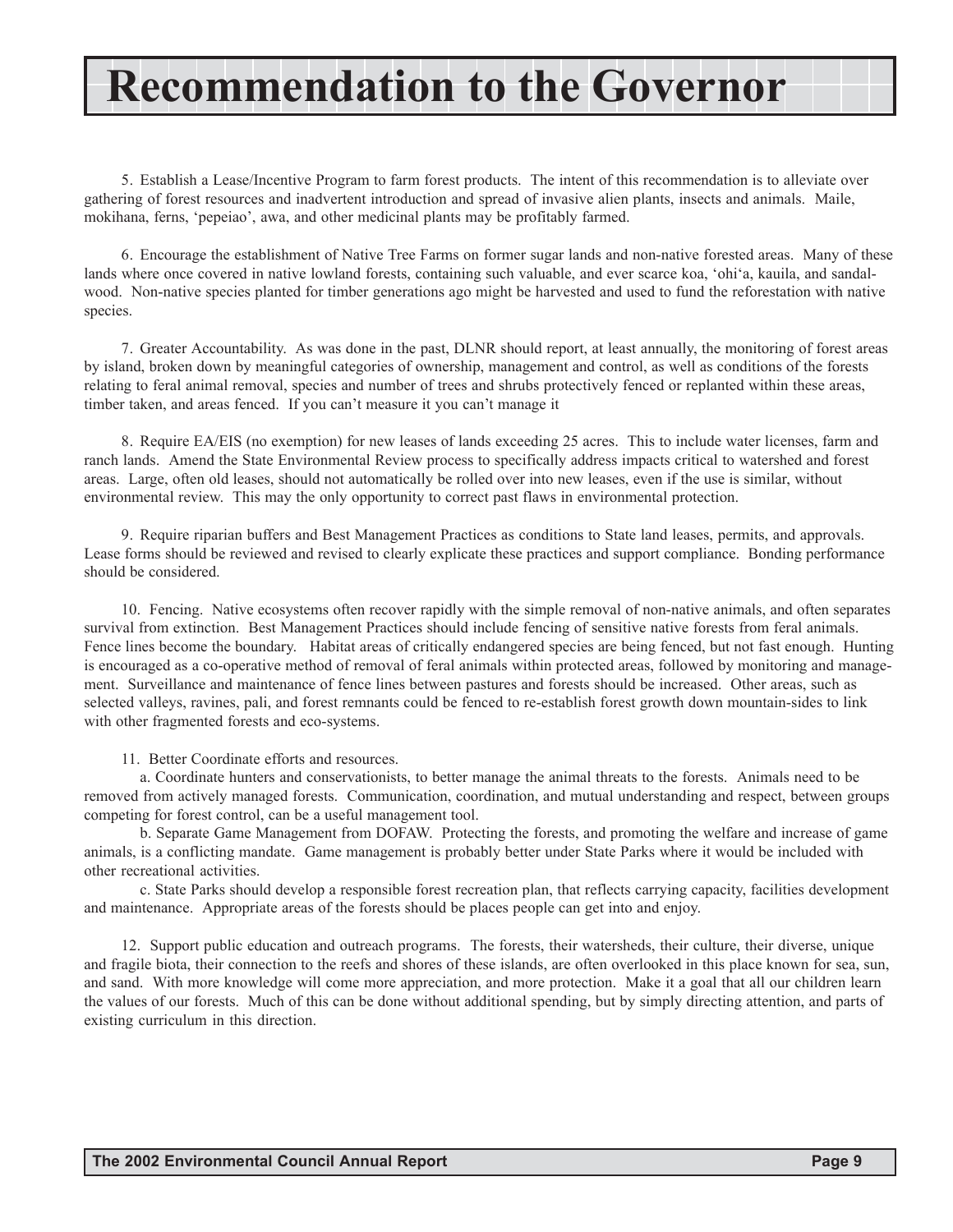## <span id="page-9-0"></span>**OEQC's Report**

### **Director's Report**

In 2002, we celebrated the Year of the Horse, and like galloping horses, OEQC quickly moved forward. I would like to thank my dedicated staff, Jeyan Thirugnanam, Les Segundo, Nancy Heinrich and Kay Kaminaka, for their hard work. Also, I wish to thank all of you who have helped OEQC achieve our accomplishments this past year.

- ! The Beverage Container Bill (Act 176) was passed.
- ! Educational flash cards on invasive species were completed and distributed to the schools.
- ! Our website has been expanded to better access *The Environmental Notice*, Environmental Council and self-help to Chapter 343.
- Several workshops for advance planners from all sectors were conducted.
- ! We have the 25 sample Environmental Impact Statements and Assessments available on CD-ROM and our website.
- ! The task force report to the Legislature, on endangered species, has been completed.

We will continue to get involved in workshops and preconsultations with county, state, federal agencies, and just as important, the private sector. Our next educational flash card project will be on cultural practices.

The Year of the Ram brings artistic talents, and we'll spend much of the year pursuing creative endeavors to help find a fair balance between economic progress and protection of the environment.

> Genevieve Salmonson **Director**

| <b>Type of Notice</b> | 1996 | 1997           | 1998 | 1999 | 2000 | 2001 | 2002 |
|-----------------------|------|----------------|------|------|------|------|------|
| Draft EA              | 164  | 142            | 159  | 137  | 132  | 129  | 123  |
| <b>FONSI</b>          | 142  | 142            | 144  | 133  | 124  | 130  | 100  |
| <b>EISPN</b>          | 9    | 12             | 15   | 11   | 6    | 15   | 10   |
| <b>Draft EIS</b>      | 13   | $\overline{7}$ | 14   | 11   | 12   | 9    | 7    |
| <b>Final EIS</b>      | 12   | 13             | 10   | 11   | 9    | 4    | 14   |
| <b>Total</b>          | 340  | 316            | 342  | 303  | 283  | 287  | 254  |

### **Environmental Impact Assessments Submitted to OEQC**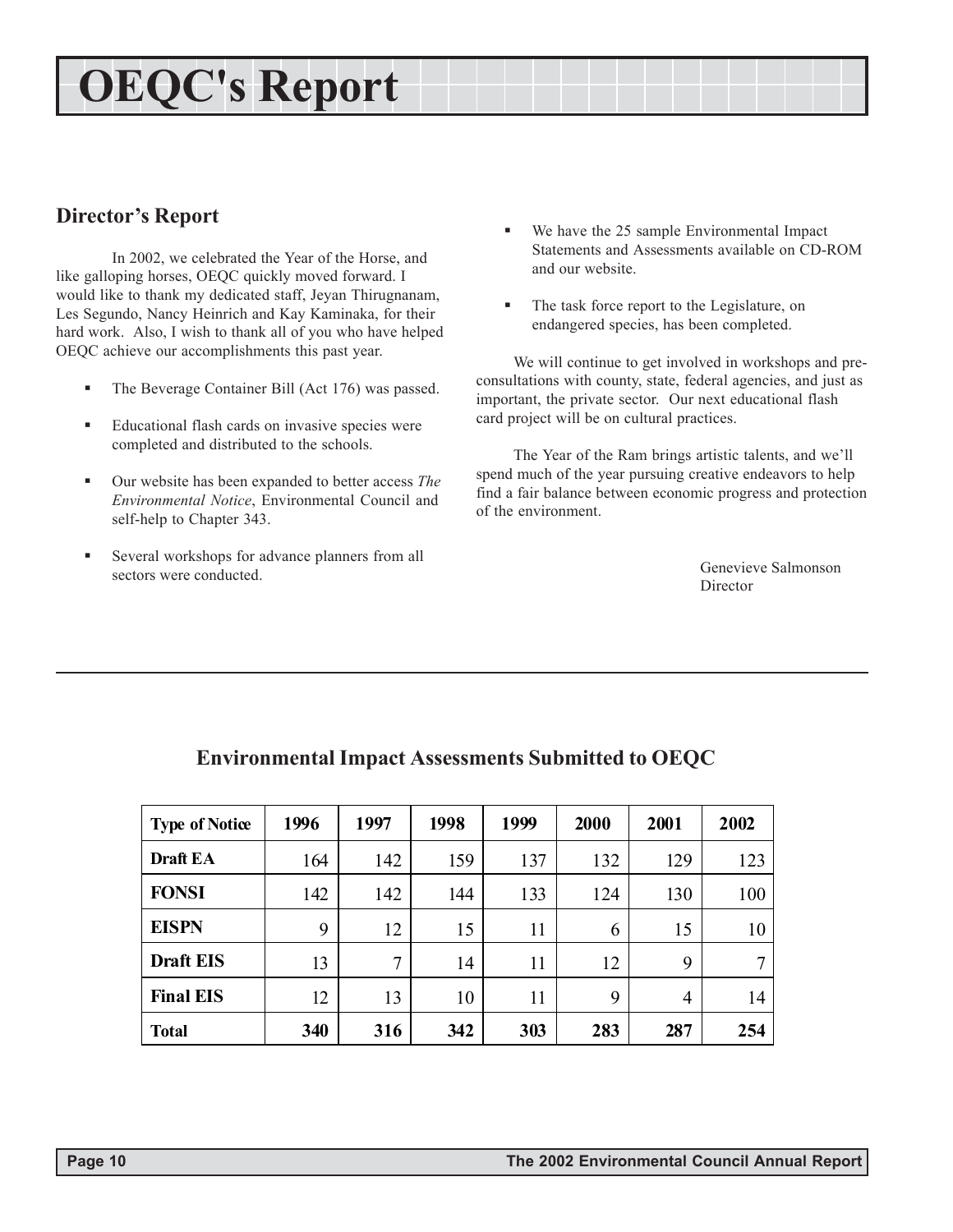## **Council's Report**

### <span id="page-10-0"></span>**A Message from the Chair**

Last year our report focused on Hawai'i's biodiversity. This year the Status Grade for Biodiversity Maintenance slipped from D to D-. I hope this raises real concern. The grade is especially disappointing because there are so many policies and laws, and individuals, agencies and organizations that are trying hard to protect Hawai'i's fragile native species.

Surely something is not working.

The Environmental Council looks forward to working with the new administration, the legislature, and the many individuals, agencies, and organizations, in finding viable and realistic solutions to improve Hawai'i's environmental health.

Michael A. Faye December 2002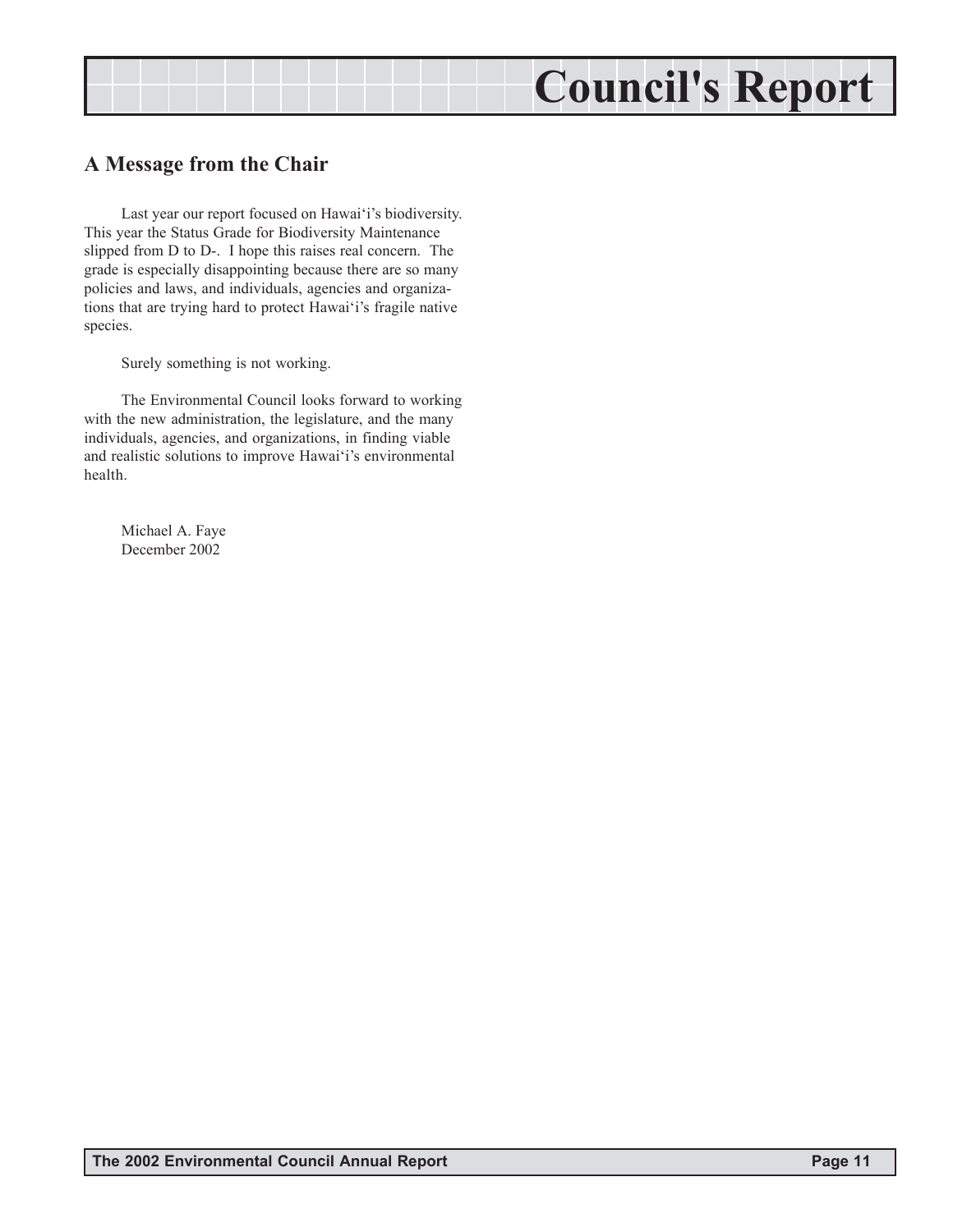## **Section I Environmental Indicators**

**Environmental indicators are measurements that track environmental conditions over time. Each year, the Environmental Council collects data on important indicators of the health of Hawaiëiís environment. These data are presented in text, tables and graphs so that the public and policy makers** can readily understand the status of Hawai'i's environment today. The indicators provide a **comprehensive look -- from water quality to native species -- at the many faceted task of keeping Hawaiëi clean and healthy.**

**The indicators presented in the Annual Report of the Environmental Council are organized this year in categories reflecting the principles of ecosystem sustainability. In order for an ecosystem to be sustainable, it must:**

- **1) Use sunlight or other renewable alternatives such as wind as the source of energy**
- **2) Dispose of wastes and replenish nutrients by recycling all elements**
- **3) Maintain biodiversity**
- 4) Maintain the size of human or animal populations so that "overgrazing" and **overuse do not occur**

**It may be possible for an ecosystem to sustain itself for long periods without adhering strictly to these principles. However, sustainability in perpetuity can be achieved only if the above principles are met.**

In this section the Environmental Council also grades the status of Hawai<sup>'</sup>i's environment. **The Council hopes that this evaluation stimulates the public to learn about and take action to improve our environment.**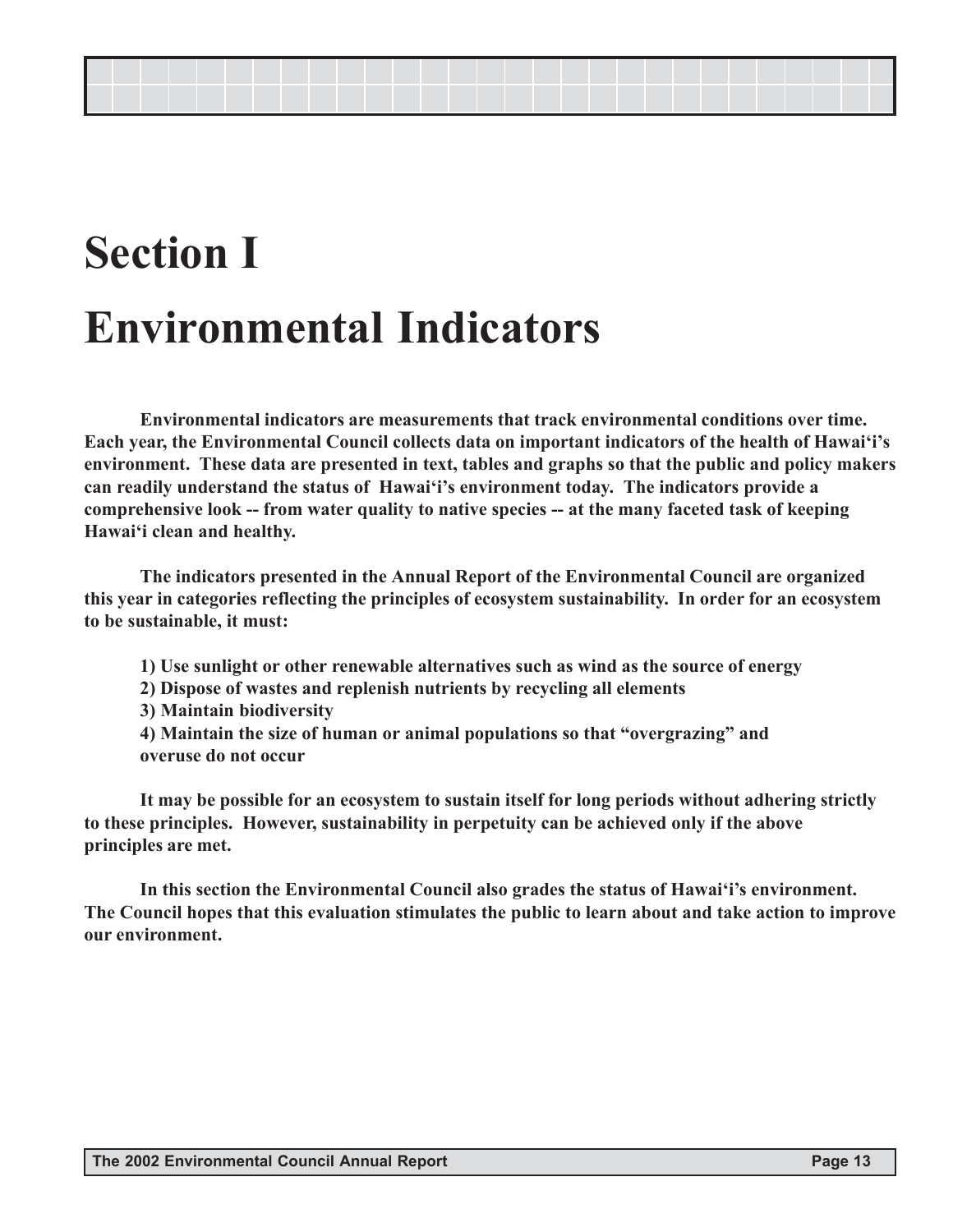## <span id="page-12-0"></span>**Population**

### **State Population**

The stress of population growth adds pressure on our ecosystem. More people means more wastes, more housing areas, more cars. Hawai'i's *de facto* population (which include visitors present but excludes residents temporarily absent) keeps growing from year to year. DBEDT estimates that by year 2020 our de facto population will reach 1.72 million--a 30% increase. This population increase creates many challenges as we try to balance the needs of our people and the health of our ecosystem. According to the Commission for Environmental Cooperation (2001), an average person in the U.S. consumes four times as many resources as the average person in the world. Reducing our consumption is one way to minimize our impact on our ecosystem.

#### **Hawaiëi** *de facto* **population**

| Year                                             | 1990 | 1991 | 1992 | 1993 | 1994 | 1995 | '996 | 1997      | 1998 | 1999 | 2000 | 2001 |
|--------------------------------------------------|------|------|------|------|------|------|------|-----------|------|------|------|------|
| State <i>de facto</i><br>Population<br>(million) | .24  | 1.25 | .26  | 1.26 | 1.28 | 1.28 | .28  | $1.3^{1}$ | 1.31 |      | .34  | 1.34 |



Source: State of Hawai'i Data Book 2002.

Note: The vertical axis does not begin with zero.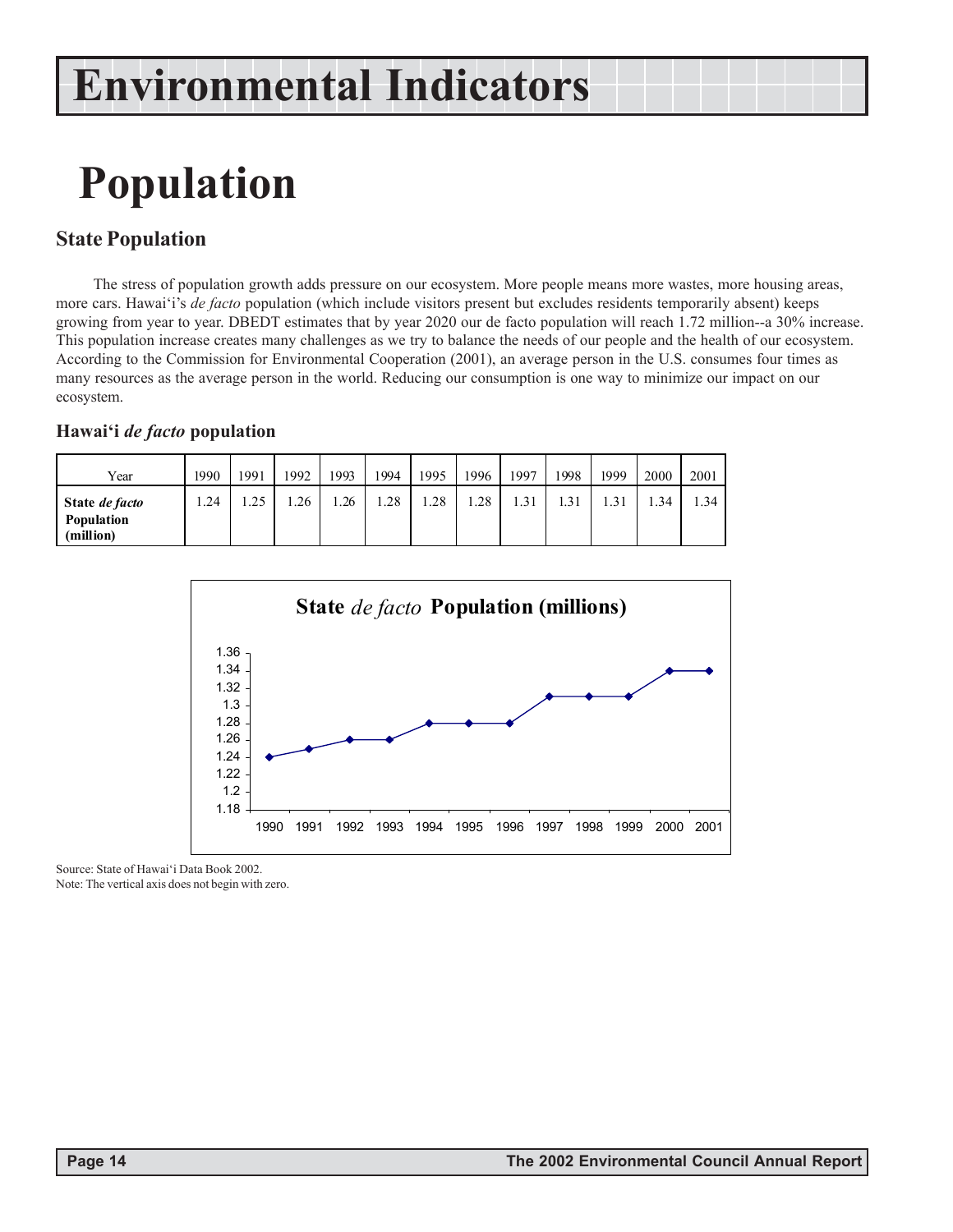## <span id="page-13-0"></span>**Economy**

### **Gross State Product**

The stress of economic expansion presents challenges to the environment. More economic activity means more imported oil, more wastes, more energy use, more traffic. After rising steeply between 1986 and 1990, Hawaiëiís economy, as measured by Gross State Product, has remained steady. The GSP is the market value of the goods and and services produced by a state and is the state counterpart of the nation's gross domestic product.

| Year | GSP in millions<br>of 1996 dollars |
|------|------------------------------------|
| 1986 | 29,464                             |
| 1987 | 30,913                             |
| 1988 | 33,028                             |
| 1989 | 35,309                             |
| 1990 | 38,134                             |
| 1991 | 38,516                             |
| 1992 | 39,120                             |
| 1993 | 38,809                             |
| 1994 | 38,332                             |
| 1995 | 37,948                             |
| 1996 | 37,490                             |
| 1997 | 37,668                             |
| 1998 | 37,622                             |
| 1999 | 37,863                             |
| 2000 | 38,582                             |

#### **Gross State Product**



Source: State of Hawai'i Data Book 2002. Note: The vertical axis does not begin with zero.

**The 2002 Environmental Council Annual Report Page 15**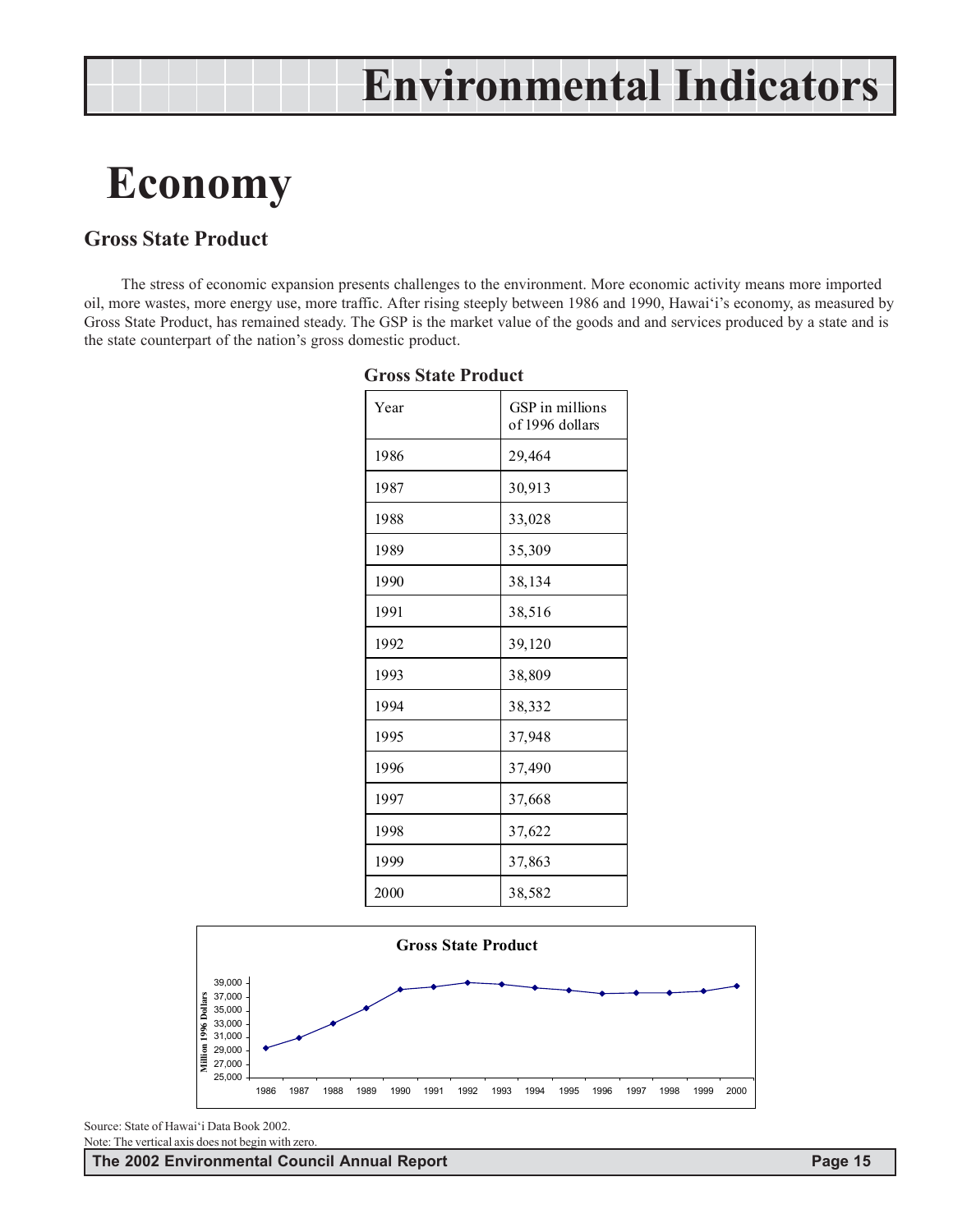## <span id="page-14-0"></span>**Forest and Natural Areas**

### **Managed Forest Areas**

Hawaiian native forests have evolved over millions of years. Invasive species that choke out native plants, and feral animals that cause erosion on the fragile forest floor can cause serious damage to the native forest. Keeping out invasive species and feral animals and planting more native plants promotes healthy forests.

| Year | <b>Forest Reserve Land</b> | Private Forest Land | Natural Areas |
|------|----------------------------|---------------------|---------------|
| 1995 | 622,339                    | 328,742             | 122,703       |
| 1996 | 622,339                    | 328,742             | 122,703       |
| 1997 | 643,134                    | 328,742             | 109,164       |
| 1998 | 643,134                    | 328,742             | 109,164       |
| 1999 | 643,134                    | 328,742             | 109,164       |
| 2000 | 643,134                    | 328,742             | 109,164       |
| 2001 | 643,134                    | 328,742             | 109,164       |

#### **Acres of Forest and Natural Areas**

Source: State of Hawai'i Data Book 2002.

Note: Forest Reserve Land = State-owned and privately-owned lands under surrender agreement in forest reserve system.

Private Forest Land = Private forest land within conservation district. The majority of these lands were previously in the forest reserve system.

Natural Areas = The State of Hawaiëi created the Natural Area Reserves System, or NARS, to preserve and protect representative samples of the Hawaiian biological ecosystems and geological formations.

In 1937, 1,027,299 acres were in forest reserves.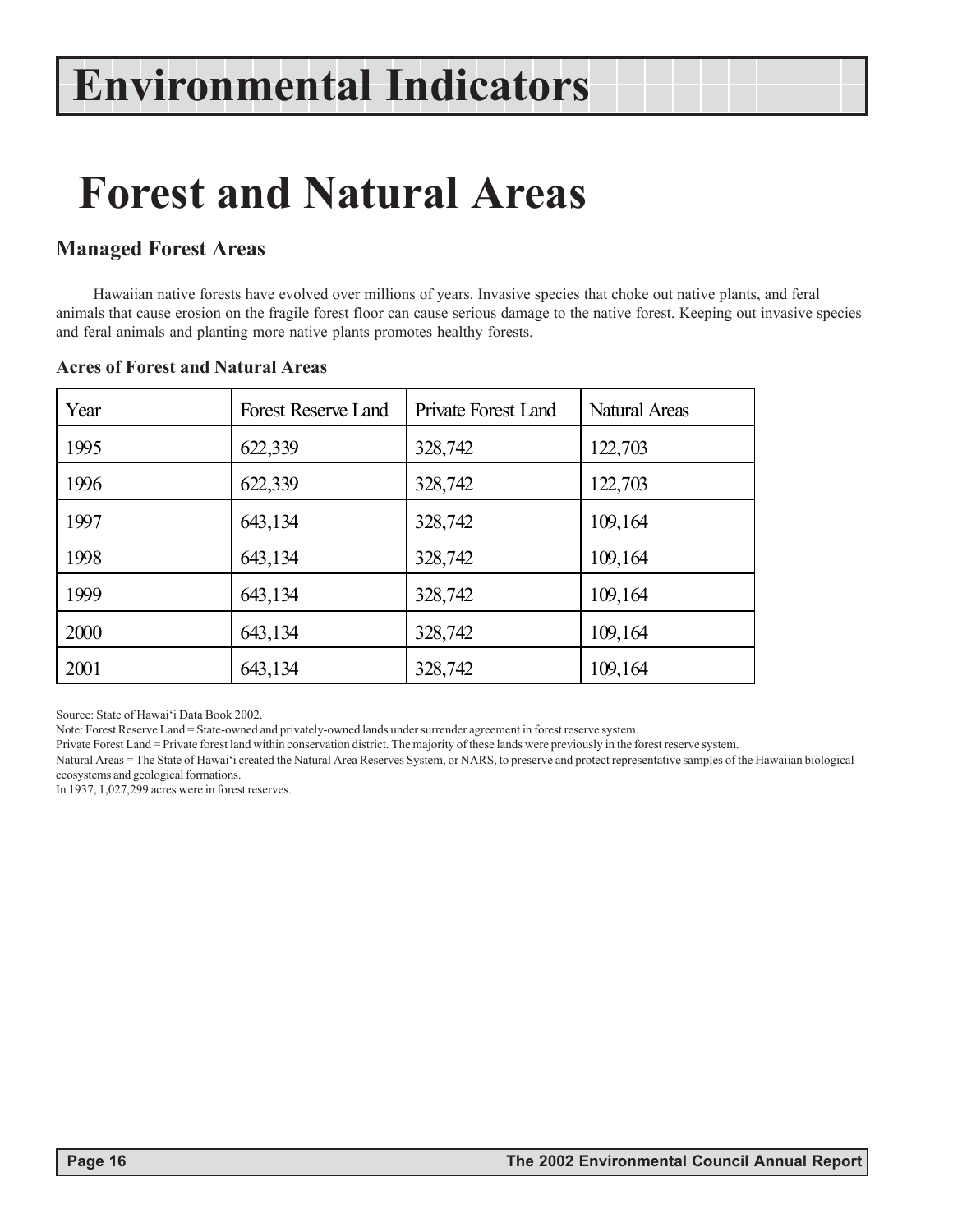### <span id="page-15-0"></span>**Watershed Partnerships**

Forested watersheds provide us with nearly all of our state's fresh water. Watershed Partnerships are voluntary alliances of public and private landowners committed to the common value of protecting large areas of forested watersheds for water recharge and other values. More than 200,000 acres of important watershed areas in Hawaiëi have been placed within these unique public-private partnerships

#### **West Maui Watershed Partnership (50,000 acres)**

The Maui County Board of Water Supply Kamehameha Schools C. Brewer and Company Limited Amfac/JMB Hawai'i, L.L.C. The Nature Conservancy of Hawai'i Maui Land & Pineapple Co., Inc. State Department of Land and Natural Resources The County of Maui

#### **East Maui Watershed Partnership (100,000+ acres)**

State Department of Land and Natural Resources The Nature Conservancy of Hawai'i The Maui County Board of Water Supply Haleakala Ranch Co. East Maui Irrigation Co., Ltd. Haleakala National Park Hana Ranch The County of Maui

#### **Ko'olau Watershed Partnership (50,000+ acres)**

Kamehameha Schools State Department of Land and Natural Resources State Department of Hawaiian Home Lands Agribusiness Development Corporation U.S. Army Honolulu Board of Water Supply Queen Emma Foundation Bishop Museum Manana Valley Farm LLC Tiana Partners Dole Food Co., Inc. The Nature Conservancy of Hawai'i

#### **East Molokaëi Watershed Partnership (5,000 acres)**

Kamehameha Schools Kapualei Ranch Ke Aupuni Lokahi Enterprise Community Governance Board EPA Hawai'i Department of Health State Division of Forestry and Wildlife Kalaupapa National Historical Park Maui County Maui Board of Water Supply Molokaëi-Lanaëi Soil and Water Conservation District USDA Natural Resource Conservation Services US Fish & Wildlife Service US Geological Services The Nature Conservancy of Hawai'i

#### **Lanai Watershed Partnership (3,580 acres)**

Castle & Cooke Maui County Board of Water Supply Hui Malama Pono O Lana'i State Department of Land and Natural Resources US Fish & Wildlife Service USDA Natural Resources Conservation Service Molokai-Lanai Soil and Water Conservation District The Nature Conservancy of Hawai'i

#### **Olaëa-Kilauea Watershed Partnership (420,000 acres)**

Kulani Correctional Facility - State, Public Safety Puu Makaëala NAR - State, DLNR DOFAW Kamehameha Schools USDI - Hawaii Volcanoes National Park Service USDA - Forest Service USGS - Biological Resources Division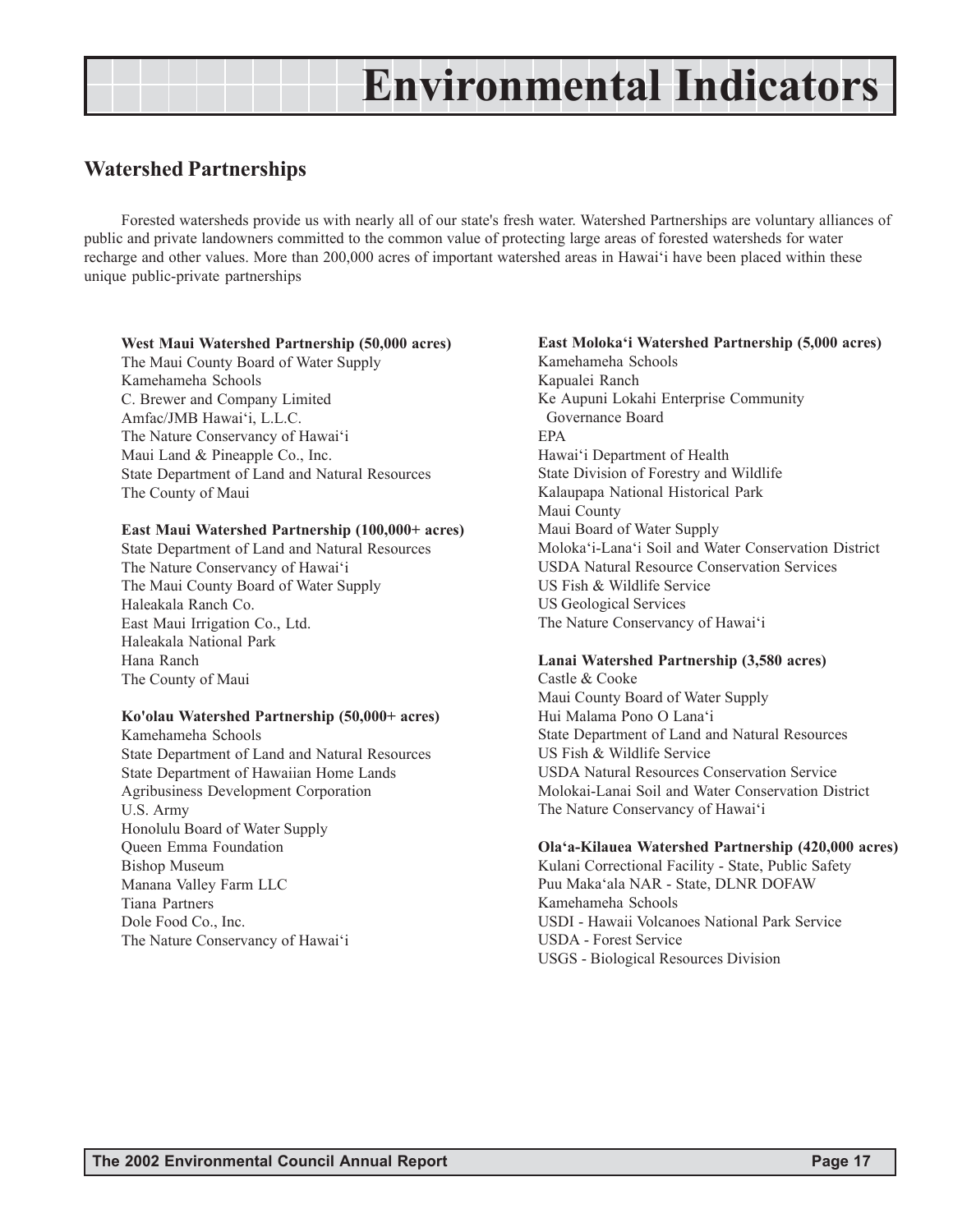### <span id="page-16-0"></span>**Hawaiëi Endangered Bird Conservation Program**

The Hawaiian Islands are home to species of birds that are found nowhere else on the planet, exhibiting a staggering array of adaptations to life in their unique habitats. Prior to human disturbance, Hawaiian birdlife was abundant from the montane cloud forests to the dry forests by the sea in what are thought to have been the highest densities of any birds on earth. Of the more than 140 native breeding species and subspecies present prior to the colonization of the islands by humans, more than half have been lost to extinction. The DOFAW collaborates broadly with government and private researchers, managers, and landowners to implement programs designed to protect and recover Hawai'i's unique forest bird species and their habitats. Unfortunately, some birds that are released do not survive in the wild.

#### **Endangered Bird Releases**

| Year | <b>Species</b> | <b>Site</b>                | <b>Number Released</b> |
|------|----------------|----------------------------|------------------------|
| 1993 | 'Alala         | South Kona                 | 5                      |
| 1994 | 'Alala         | South Kona                 | $\overline{7}$         |
| 1995 | 'Amakihi       | Keauhou Ranch              | 16                     |
| 1995 | 'Oma'o         | Puu Wa'awa'a               | $\overline{2}$         |
| 1996 | 'I'iwi         | Puu Wa'awa'a               | $\overline{2}$         |
| 1996 | 'Alala         | South Kona                 | $\overline{4}$         |
| 1996 | Nene           | Kaua'i; W. Maui; Hakalau   | 49                     |
| 1997 | 'Oma'o         | Puu Wa'awa'a               | 23                     |
| 1997 | 'Alala         | South Kona                 | 8                      |
| 1997 | Nene           | W. Maui                    | 14                     |
| 1998 | 'Alala         | South Kona                 | 3                      |
| 1998 | Nene           | Hana 'Ula; Haleakala       | 17                     |
| 1999 | Puaiohi        | Kawaikoi, Alaka'i          | 14                     |
| 1999 | Nene           | Haleakala; Hana Ula        | 14                     |
| 2000 | Puaiohi        | Kawaikoi, Alaka'i          | 5                      |
| 2000 | Nene           | W. Maui, Kaua'i,           | 34                     |
| 2001 | Puaiohi        | Kawaikoi, Alaka'i          | 15                     |
| 2001 | Nene           | HAVO; Hakalau; Moloka'i;   | 68                     |
|      |                | W. Maui                    |                        |
| 2002 | Puaiohi        | Halepa'akai, Alaka'i       | 8                      |
| 2002 | Nene           | HAVO; Hana 'Ula, Moloka'i; | 34                     |
|      |                | Haleakala                  |                        |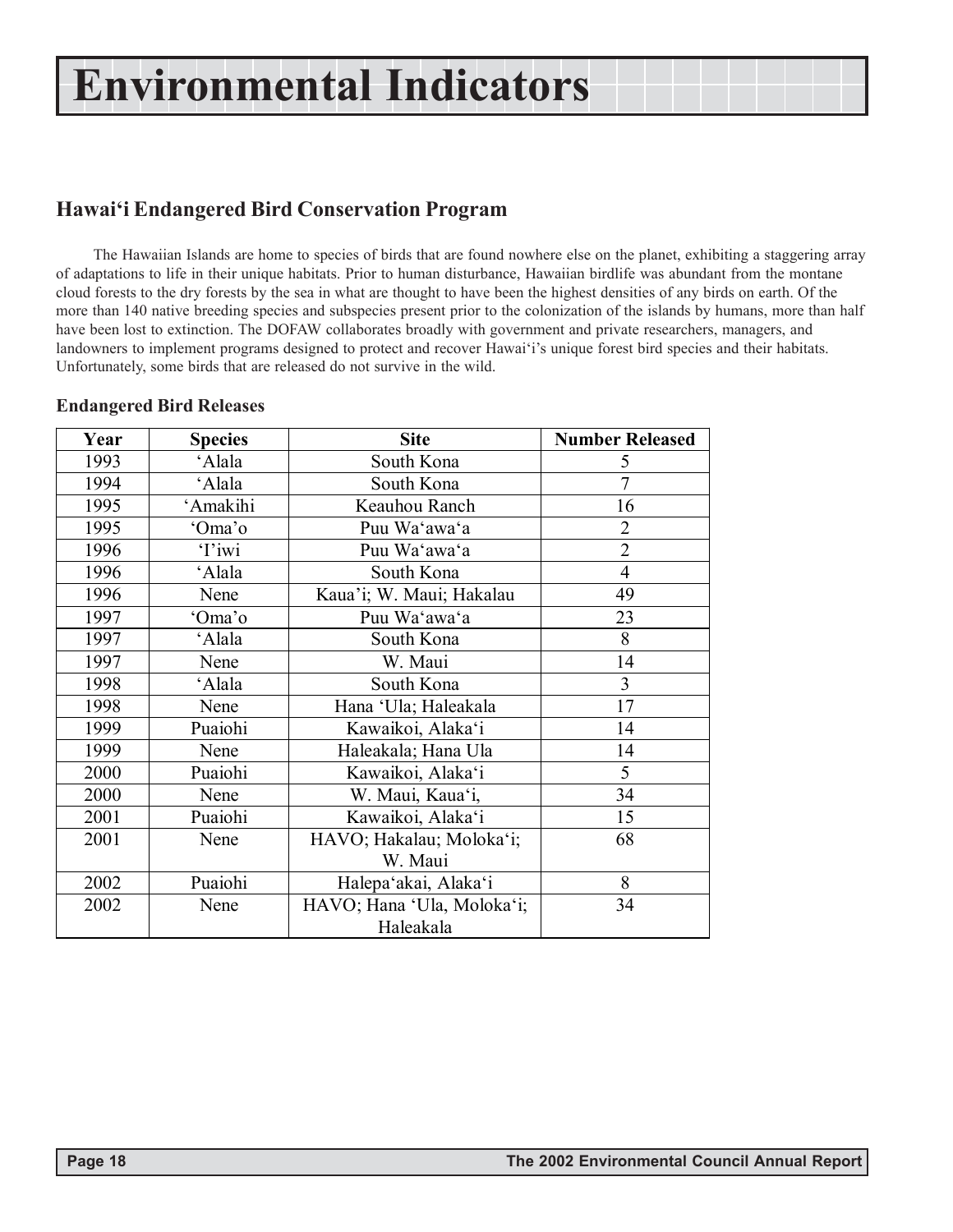## <span id="page-17-0"></span>**Energy Use**

### **Electric Utility Sales**

The table below depicts the growth in electricity sales in Hawaiëi. It should be noted that, in 2000, electric utility sales accounted for 88.1% of all electricity generation in Hawai'i. Hawai'i's electric utility sales generated 60.4% of total electricity generation, while independent power producers (IPP) and the sugar industry produced the remaining 39.6%. The IPPs and sugar mills sold 84% of their generation to the utilities (33.1% of total generation), and used 16% in their own operations (6.5% of total generation). Transmission losses accounted for the remaining 5.4% of total generation.

#### **Hawaiëi Electric Utility Sales**

| Year                                       | 1991  | 1992  | 1993  | 1994  | 1995  | 1996  | 1997  | 1998  | 1999  | 2000  | 2001  |
|--------------------------------------------|-------|-------|-------|-------|-------|-------|-------|-------|-------|-------|-------|
| <b>State Utility Sales (Million</b><br>kWh | 8.524 | 8.667 | 8.658 | 8.948 | 9.187 | 9,378 | 9,346 | 9.261 | 9.380 | 9.690 | 9,777 |

Sources: State DBEDT, Energy, Resources, and Technology Division, Energy Data Services; State of Hawaiëi Data Book 2000; Utility FERC-1 and Annual Reports to the Public Utilities Commission.

Note: The vertical axis does not begin with zero.

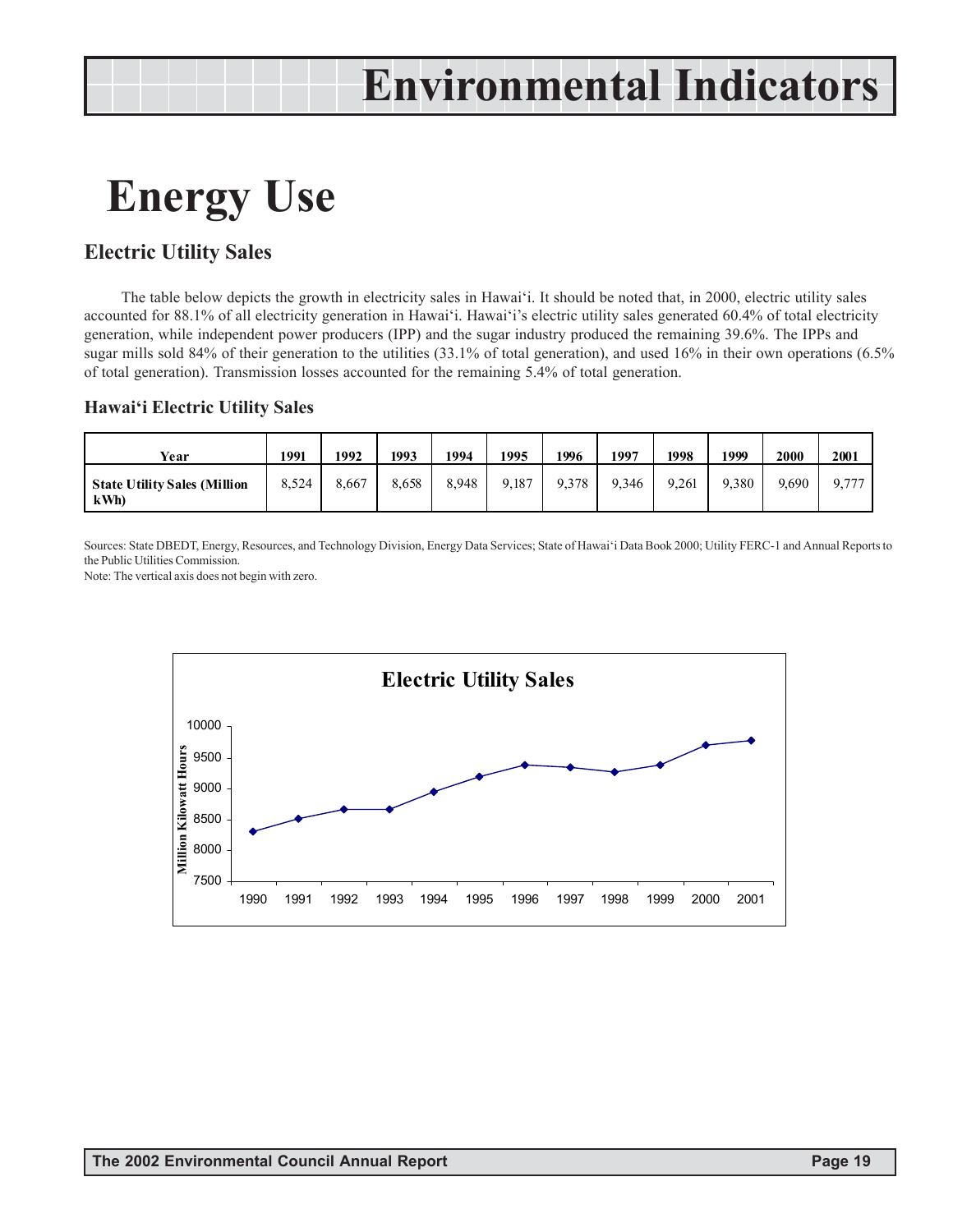### <span id="page-18-0"></span>**Energy Used in Hawaiëi**

One of Hawai'i's goals is to replace energy produced from fossils fuels with alternate and renewable sources such as solar power, biomass, hydro-electric, wind, geothermal and solid waste. The table below shows the amount of energy used in Hawaiëi in trillion British thermal units (BtU) used.

| <b>Source</b>             | 1994   | 1995   | 1996   | 1997   | 1998   | 1999   | 2000   | 2001  |
|---------------------------|--------|--------|--------|--------|--------|--------|--------|-------|
| Petroleum                 | 285.5  | 274.0  | 277.1  | 278.3  | 269.1  | 272.5  | 290.2  | 273.8 |
| Coal                      | 13.6   | 16.5   | 16.9   | 16.8   | 14.8   | 14.5   | 15.5   | 15.8  |
| <b>Biomass</b>            | 16.4   | 11.8   | 10.4   | 9.0    | 7.5    | 9.2    | 7.1    | 3.4   |
| <b>Solar Hot</b><br>Water | 2.3    | 2.8    | 3.1    | 3.1    | 3.1    | 3.5    | 3.6    | 3.7   |
| Hydroelectric             | 1.5    | 1.1    | 1.1    | 1.0    | 0.8    | 1.2    | 1.0    | 1.0   |
| Wind                      | 0.2    | 0.2    | 0.2    | 0.2    | 0.2    | 0.0    | 0.2    | 0.2   |
| Geothermal                | 1.8    | 2.3    | 2.4    | 2.4    | 2.3    | 2.0    | 2.6    | 2.1   |
| <b>Solid Waste</b>        | 6.2    | 6.4    | 4.7    | 5.3    | 5.1    | 5.1    | 5.1    | 4.5   |
| <b>Photovoltaic</b>       | 0.0003 | 0.0003 | 0.0005 | 0.0008 | 0.0020 | 0.0027 | 0.0043 | 0.01  |
| <b>Total</b>              | 327.5  | 315.1  | 315.9  | 316.1  | 302.9  | 308.0  | 325.2  | 304.4 |

#### **Total Energy Used in Hawaiëi in Trillion BtU**

Source: State DBEDT, Energy, Resources, and Technology Division, Energy Data Services.

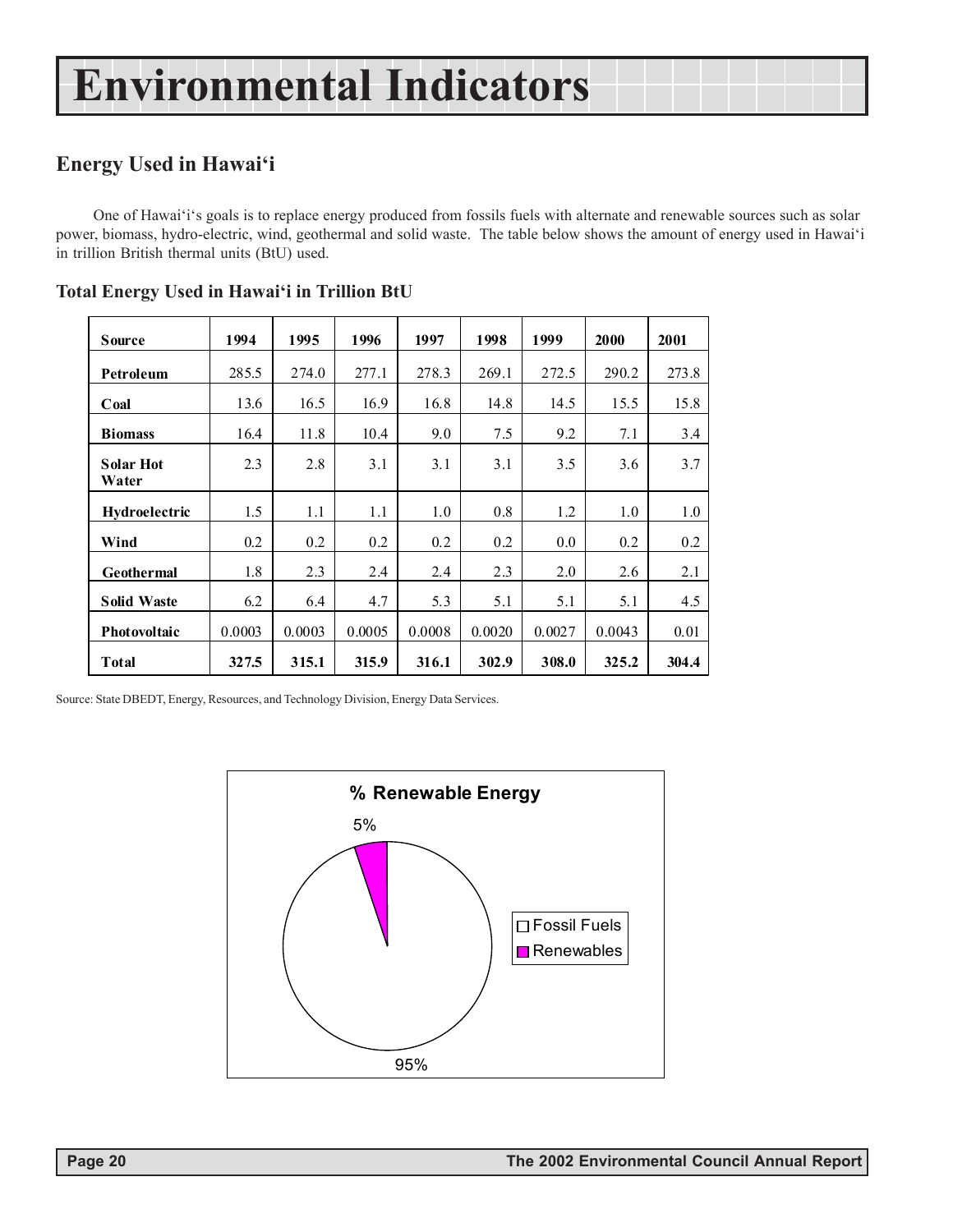### <span id="page-19-0"></span>**Estimated Greenhouse Gas Emissions**

The earth's climate is changing because human activities are altering the composition of the atmosphere through the buildup of greenhouse gases, primarily carbon dioxide, methane, nitrous oxide, and chlorofluorocarbons. The energy sector produces 90 percent of the greenhouse gases. The table below shows the estimated greenhouse gas emissions in Hawaiëi.

**Estimated Greenhouse Gas Emissions in Millions of Tons Carbon Dioxide Equivalent**

|                                                                                        | 1991 | 1992 | 1993 | 1994 | 1995 | 1996 | 1997 | 1998 | 1999 | 2000 | 2001 |
|----------------------------------------------------------------------------------------|------|------|------|------|------|------|------|------|------|------|------|
| <b>Greenhouse Gasses</b><br>(Millions of Tons)<br><b>Carbon Dioxode</b><br>Equivalent) | 18.7 | 18.8 | 19.5 | 20.1 | 20.5 | 20.3 | 20.5 | 20.6 | 20.6 | 20.7 | 18.7 |

Source: State DBEDT, Energy, Resources, and Technology Division, Energy Data Services.



### **2000 recommendations to the Governor on ìGlobal Warming: No More Business as Usualî**

The Environmental Council recommends that the Governor and Legislature support the Kyoto Protocol to the United Nations Framework Convention on Climate Change, signed by the United States in November 1998, and accordingly, commit to reduce Hawai'i's greenhouse gas emissions by 7% less than 1990 emissions by 2008–2010. The *Hawai'i Climate Change Action Plan* (DBEDT, 1998) offers many strategies for reducing greenhouse gas emissions.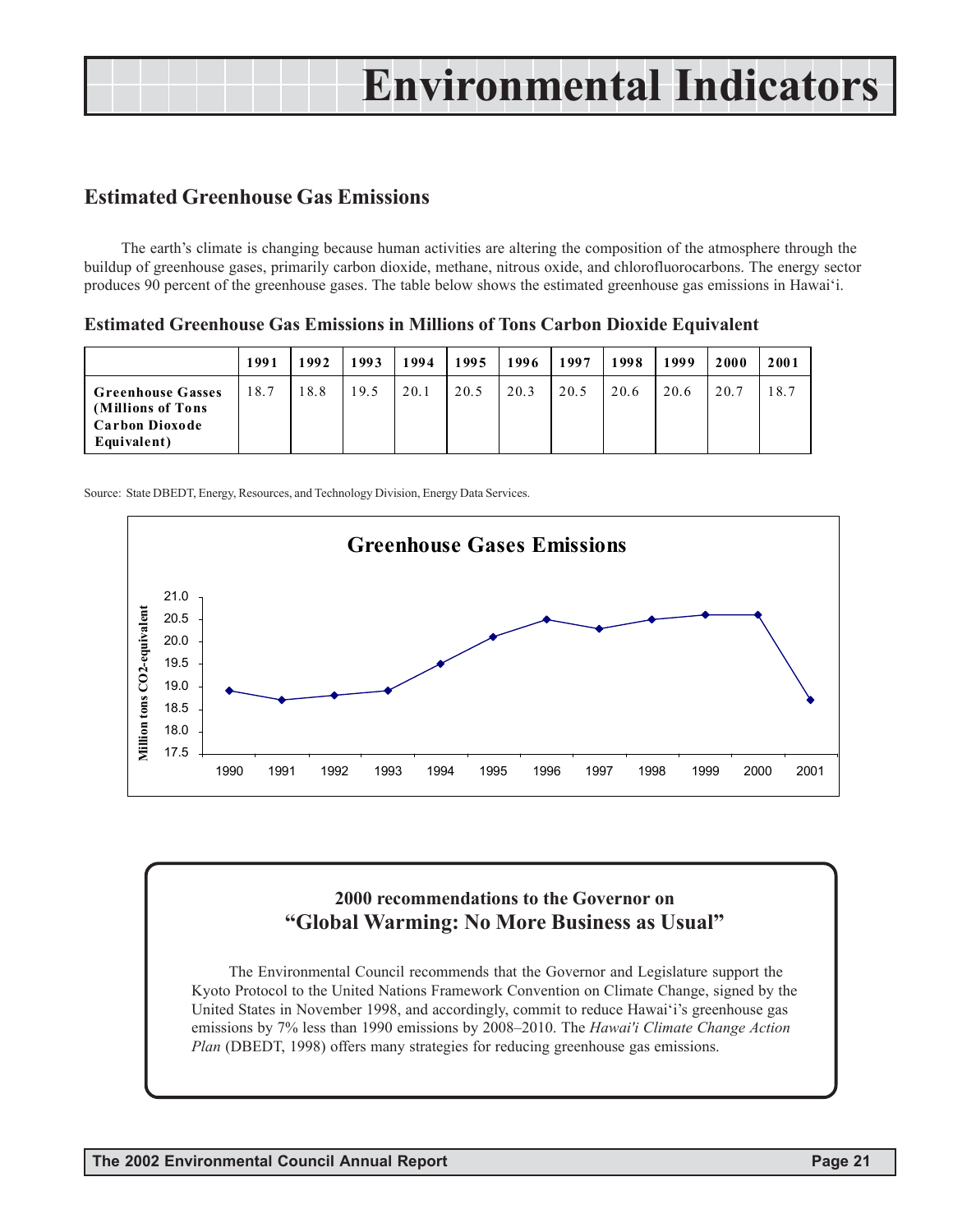### <span id="page-20-0"></span>**Fossil Fuel Imported into Hawaiëi**

Fossil fuels are coal, oil and natural gas which formed inside the earth from the remains of plants and animals that lived many years ago. The table below shows the amount of imported fossil fuel imported into Hawaiëi by type.

| <b>Type of Imported Fuel</b> | 1994  | 1995  | 1996  | 1997  | 1998  | 1999  | 2000  | 2001  |
|------------------------------|-------|-------|-------|-------|-------|-------|-------|-------|
| Crude Oil                    | 323.9 | 298.2 | 301.9 | 296.4 | 299.6 | 272.5 | 289.4 | 300.8 |
| Refined Oil Products         | 10.6  | 13.7  | 31.3  | 37.3  | 39.3  | 49.6  | 58.7  | 25.5  |
| Coal                         | 14.2  | 16.5  | 16.1  | 16.8  | 14.8  | 14.5  | 15.7  | 15.8  |
| Total                        | 348.7 | 328.4 | 349.3 | 350.5 | 353.7 | 336.6 | 363.8 | 342.1 |

|  | Total Imported Fossil Fuel into Hawai'i in Trillion BtU |  |  |  |  |
|--|---------------------------------------------------------|--|--|--|--|
|--|---------------------------------------------------------|--|--|--|--|

Source: State DBEDT, Energy, Resources, and Technology Division, Energy Data Services. Note: Figures in trillion British thermal units (TBtu).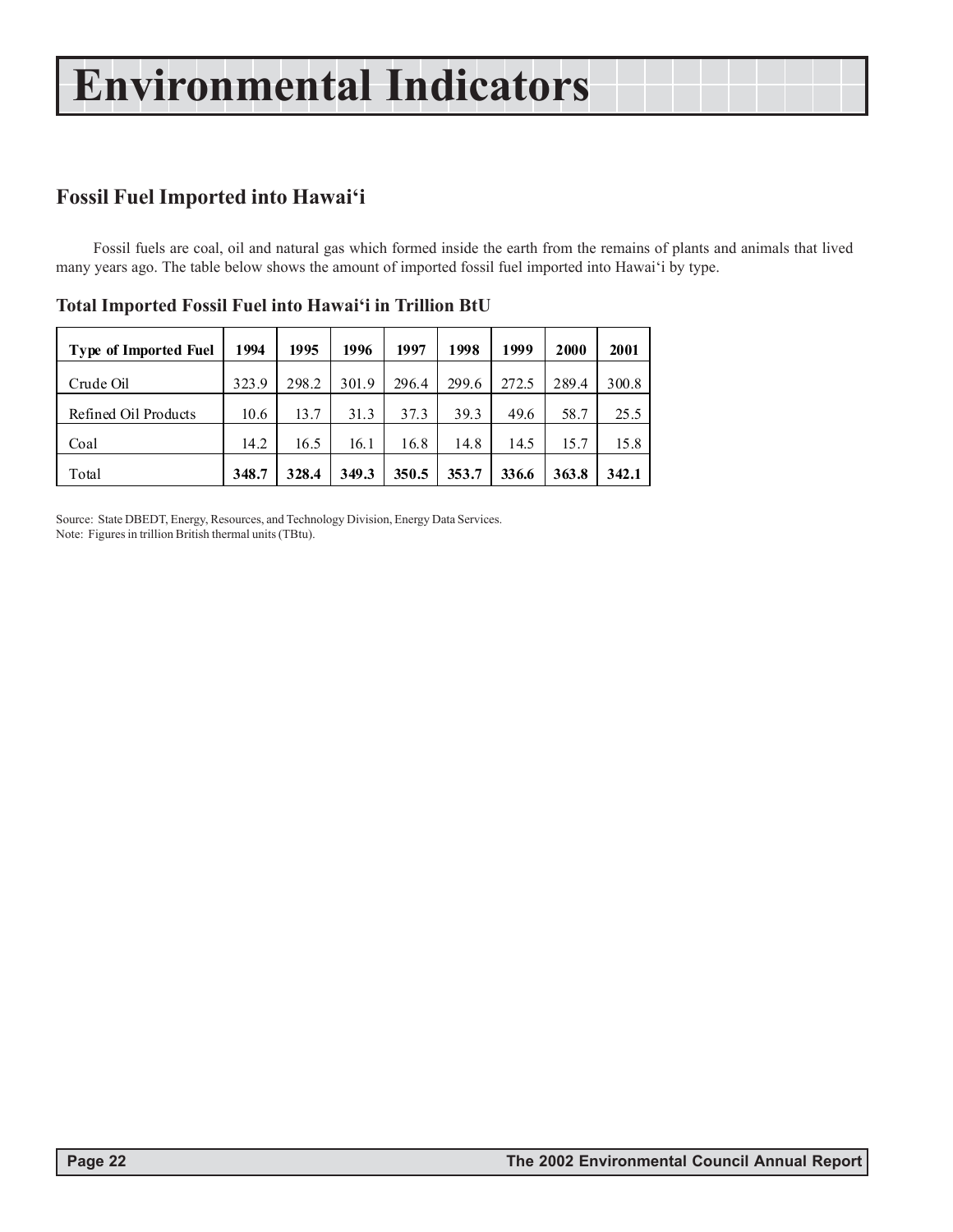### <span id="page-21-0"></span>**Fossil Fuel Use in Hawaiëi**

Hawai`i's over dependence upon imported oil is a major concern. In the event of a disruption in the world oil market, Hawai'i's economy and way of life would be adversely affected. Environmentally destructive oil spills are always a possibility during the transport of petroleum products. The table below shows the amount of fossil fuel used by category.

| <b>Sector</b>                               | 1994  | 1995  | 1996  | 1997  | 1998  | 1999  | 2000  | 2001  |
|---------------------------------------------|-------|-------|-------|-------|-------|-------|-------|-------|
| <b>Electricity Production (Oil)</b>         | 82.2  | 78.6  | 84.2  | 83.2  | 85.6  | 87.2  | 91.8  | 87.2  |
| <b>Electricity Production (Coal)</b>        | 13.6  | 16.5  | 16.9  | 16.8  | 14.8  | 14.5  | 15.5  | 15.8  |
| Transportation - Ground $\&$<br>Water (Oil) | 81.5  | 82.1  | 75.9  | 74.0  | 78.8  | 75.9  | 76.6  | 73.1  |
| <b>Transportation - Air (Oil)</b>           | 90.0  | 96.5  | 102.4 | 102.7 | 93.3  | 92.3  | 102.7 | 92.8  |
| <b>Other Sectors (Oil)</b>                  | 17.7  | 9.3   | 15.1  | 18.4  | 11.5  | 17.1  | 19.1  | 20.7  |
| Total                                       | 285.0 | 283.0 | 294.5 | 295.1 | 284.0 | 287.0 | 305.7 | 289.6 |

**Amount of Fossil Fuel Used in Hawaiëi by Category in Trillion BtU**

Source: DBEDT, Energy Division, Energy Data Services.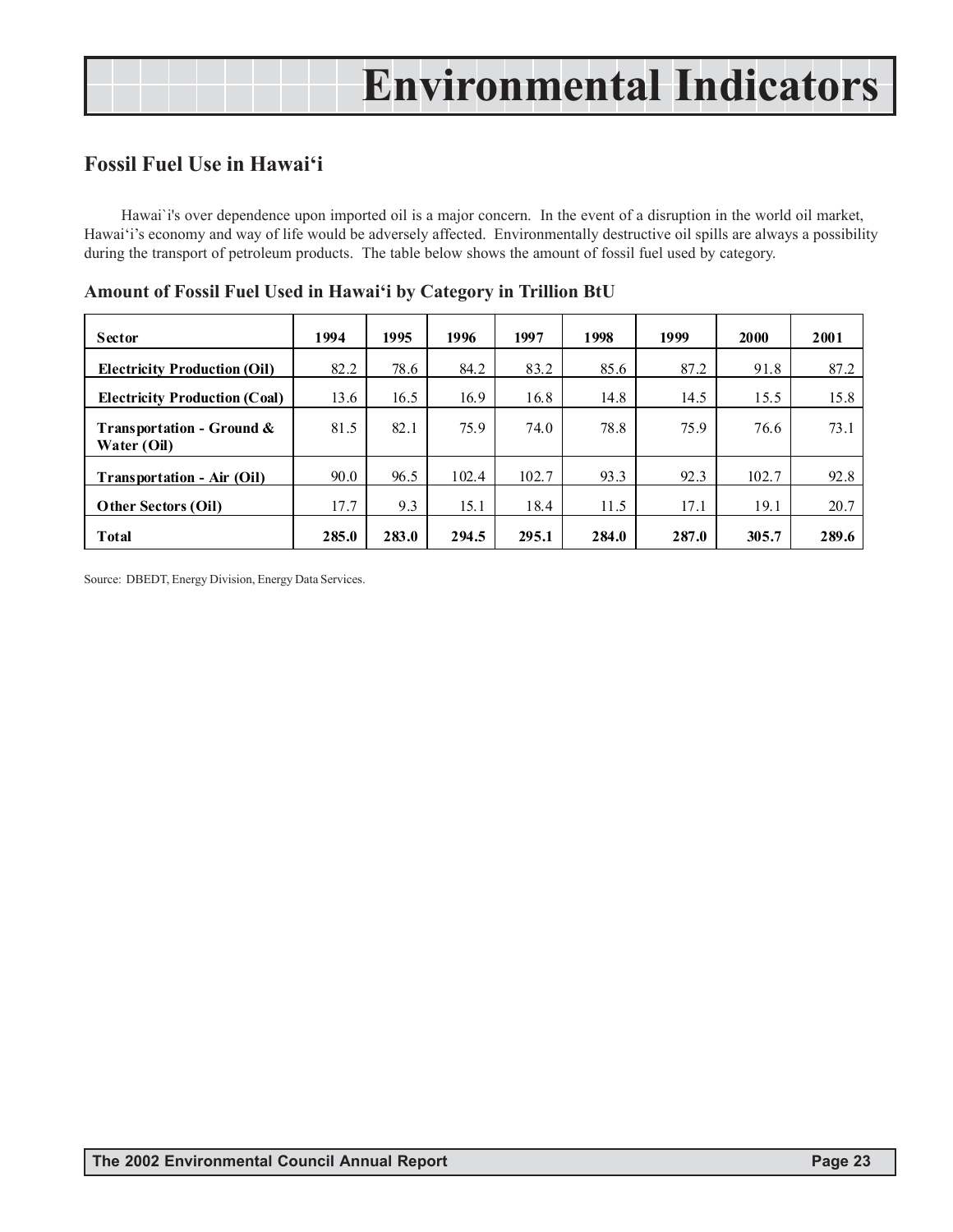## <span id="page-22-0"></span>**Use and Recycling of Resources**

### **Municipal Water Consumption**

Good drinking water is one of Hawai'i's greatest natural assets. The combination of a growing population and limited potable water resources is reducing the availability and quality of our drinking water.

The table below shows water consumption through the respective municipal (county) water distribution systems.

| <b>Fiscal Year</b> | 1992   | 1993   | 1994   | 1995   | 1996   | 1997   | 1998   | 1999   | 2000   | 2001   |
|--------------------|--------|--------|--------|--------|--------|--------|--------|--------|--------|--------|
| Honolulu           | 51,241 | 51,033 | 50.407 | 51,006 | 50,682 | 48,624 | 49,265 | 51.614 | 51,020 | 52,608 |
| Kauai              | 4,453  | 4,056  | 4.149  | 4,114  | 4.206  | 3,944  | 4,148  | 4.373  | 4,309  | 4,631  |
| Hawaii             | 8,024  | 7,937  | 7.999  | 8,378  | 8,363  | 7,804  | 8,159  | 8,097  | 8.353  | 8,676  |
| Maui               | 10,399 | 10,312 | 11.177 | 11,494 | 11,477 | 11,438 | 11,729 | 12.547 | 12.719 | 12,833 |
| Total (MG)         | 74,117 | 73,338 | 73,732 | 74,992 | 74,728 | 71,810 | 73,301 | 76,631 | 76,401 | 78,748 |

**Municipal Water Consumption by County (in millions of gallons)**

Source: The State of Hawai'i Data Book 2002 prepared by the Department of Business, Economic Development and Tourism; Honolulu Board of Water Supply; Hawai`i County Department of Water Supply; Kauaëi Department of Water; and Maui Department of Water Supply. Note: i) These figures include only municipal water supply. Military, private and plantation water systems are not included.

Note: The vertical axis does not begin with zero.

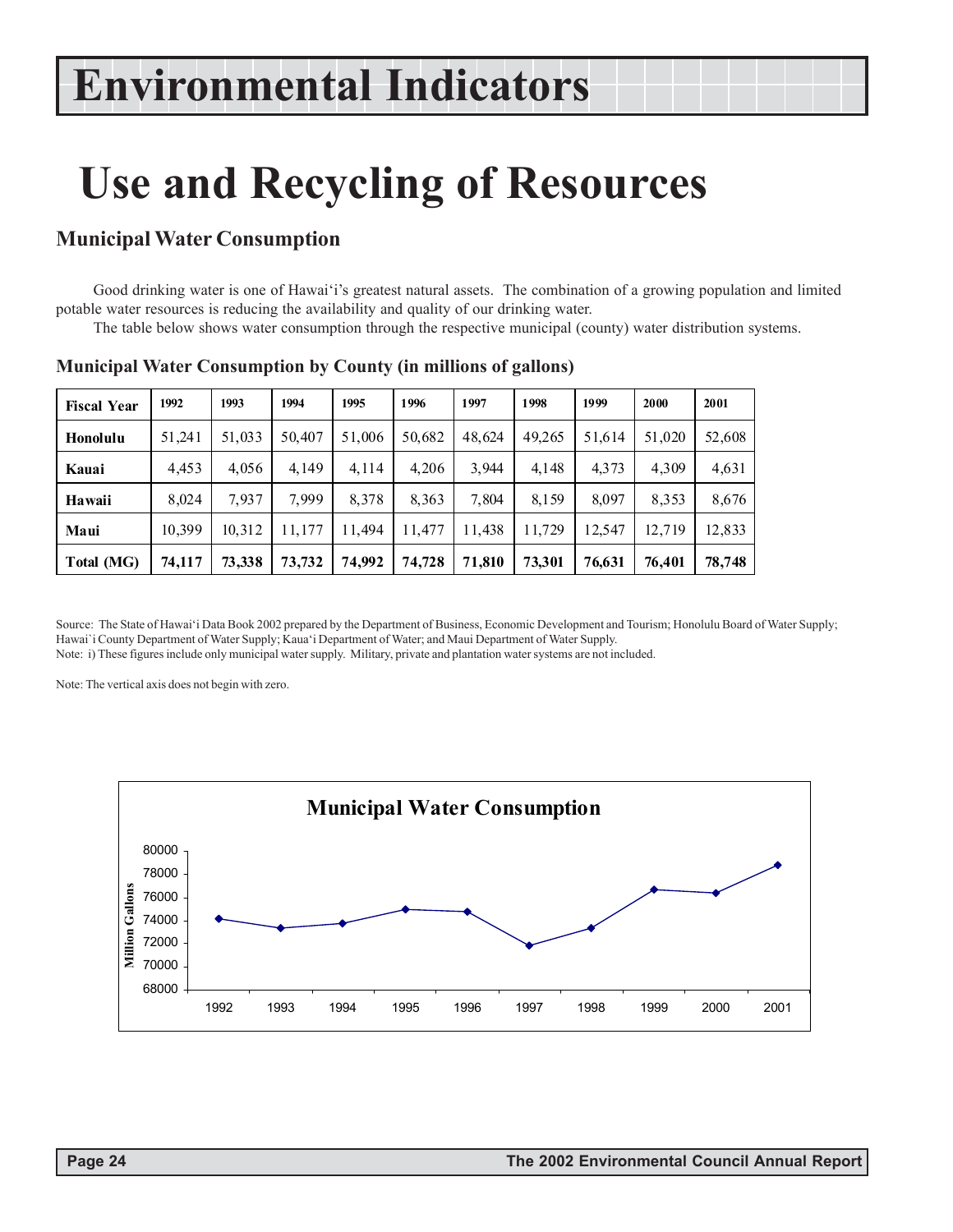### <span id="page-23-0"></span>**Wastewater Treatment and Reuse**

Promotion of wastewater management practices that protect, conserve and fully utilize water resources is vital for Hawai'i. One way to achieve this objective is to use water reclaimed from wastewater treatment plants for irrigation. The table below shows the rate wastewater was treated and reused in millions of gallons per day (MGD).

| Federal<br><b>Fiscal</b><br>Year | Total<br>Waste water<br><b>Treated (MGD)</b> | Wastewater<br><b>Reused (MGD)</b> | Percentage<br><b>Reused</b> |
|----------------------------------|----------------------------------------------|-----------------------------------|-----------------------------|
| 1994                             | 151.6                                        | 10.5                              | $6.9\%$                     |
| 1995                             | 150.1                                        | 11.1                              | 7.4%                        |
| 1996                             | 150.1                                        | 12.3                              | 8.2%                        |
| 1997                             | 150.0                                        | 15.6                              | 10.4%                       |
| 1998                             | 150.0                                        | 17.0                              | 11.3%                       |
| 1999                             | 150.0                                        | 19.5                              | 13.0%                       |
| 2000                             | 150.0                                        | 20.2                              | 13.5%                       |
| 2001                             | 150.0                                        | 19.9                              | 13.3%                       |

**Total Statewide Wastewater Treatment and Reuse**

Source: Hawai'i Department of Health.

Note: Previous annual reports show lower treatment and reuse figures because only municipal wastewater treatment systems were included.

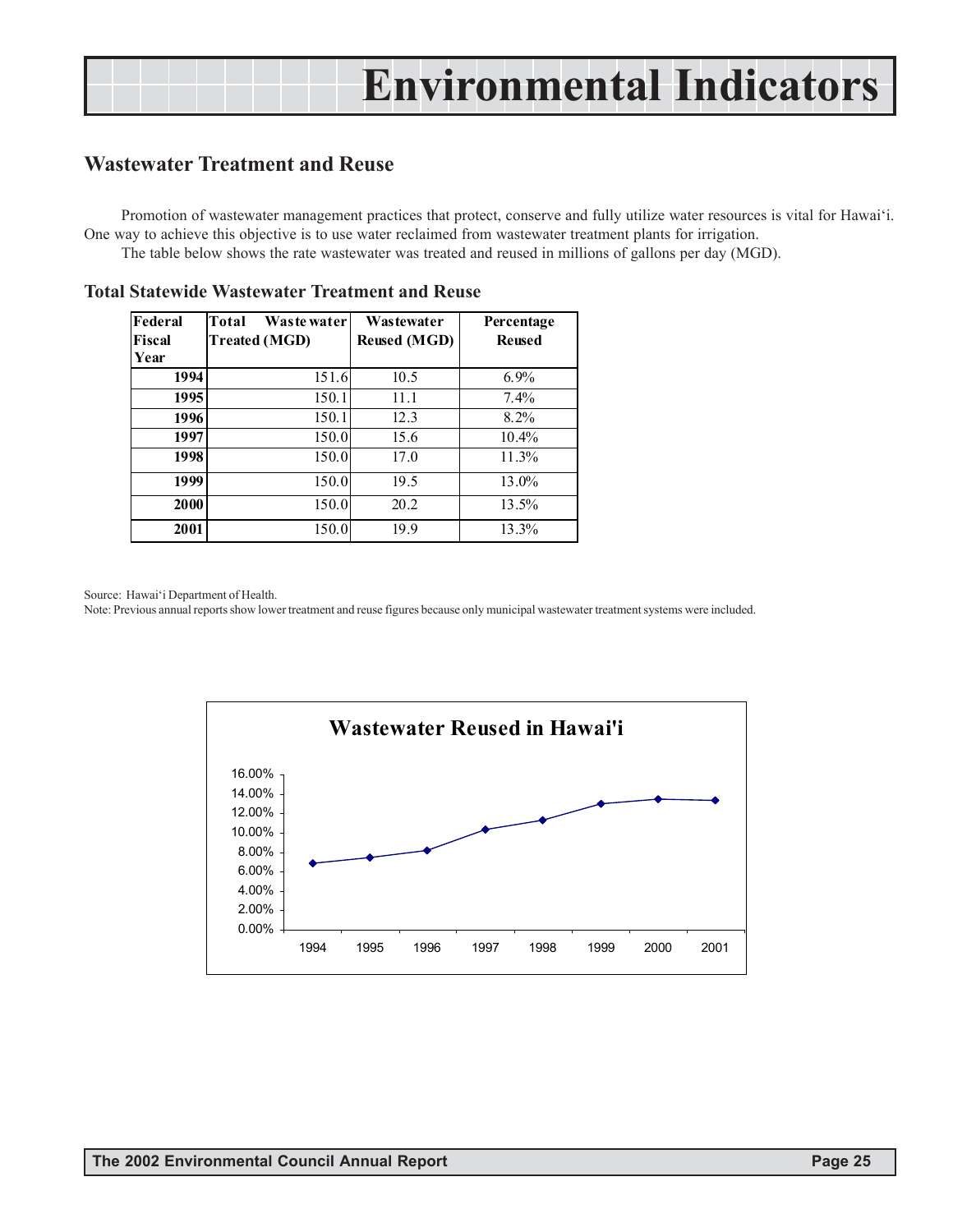### <span id="page-24-0"></span>**Solid Waste Generation and Diversion**

Wise management of solid waste through programs of waste prevention, energy resource recovery, and recycling reduces human impact on the environment. Waste minimization, recycling and composting also reduce the amount of solid waste that we send to our landfills. It was the goal of the state to reduce the solid waste stream prior to disposal by 50% by January 1, 2000. Recent data show that we have only met half our goal.

The following table shows the total amount of municipal solid waste generated and the amount recycled and composted. The amounts diverted do not include waste sent to H-Power for incineration and power generation.

| <b>Federal</b> | Produced               | De facto   | Daily per | <b>Disposed</b>        | <b>Diverted</b>        | Percentage      |
|----------------|------------------------|------------|-----------|------------------------|------------------------|-----------------|
| <b>Fiscal</b>  | <b>Statewide</b>       | Population | Capita    | <b>Statewide</b>       | <b>Statewide</b>       | <b>Diverted</b> |
| Year           | $(1,000 \text{ tons})$ | (million)  | (lbs)     | $(1,000 \text{ tons})$ | $(1,000 \text{ tons})$ |                 |
| 1994           | 1,953                  | 1.28       | 8.4       | 1,616                  | 337                    | 17%             |
| 1995           | 2,023                  | 1.28       | 8.7       | 1,620                  | 403                    | 20%             |
| 1996           | 2,122                  | 1.28       | 9.1       | 1,619                  | 503                    | 24%             |
| 1997           | 2,132                  | 1.31       | 8.9       | 1,599                  | 533                    | 25%             |
| 1998           | 2,004                  | 1.31       | 8.4       | 1,524                  | 481                    | 24%             |
| 1999           | 1,884                  | 1.31       | 7.9       | 1,424                  | 460                    | 24%             |
| 2000           | 1,794                  | 1.34       | 7.3       | 1,441                  | 353                    | 20%             |
| 2001           | 1,971                  | 1.34       | 8.1       | 1,479                  | 493                    | 25%             |

#### **Solid Waste Generation and Diversion in Hawaiëi**

Source: Hawaiëi Department of Health and Department of Business, Economic Development and Tourism, Data Book 2000 (De facto Population). Note: The 2000 numbers are partial as not all facilities have reported to DOH.

### **1999 recommendations to the Governor on "Improving Hawai'i's Solid Waste Recycling Rate"**

Support local recycling enterprises Establish recycling demonstration projects Implement a comprehensive recycling program Invest in infrastructure to recycle Provide more funding to the Department of Health Support the development of a market for recycling products Use glassphalt for paving roadways Create preference for non-polluting recycling activities Amend definition of maritime business to include recycling Provide funds for market development research Enforce current recycling laws Expand the "advance disposal fee" program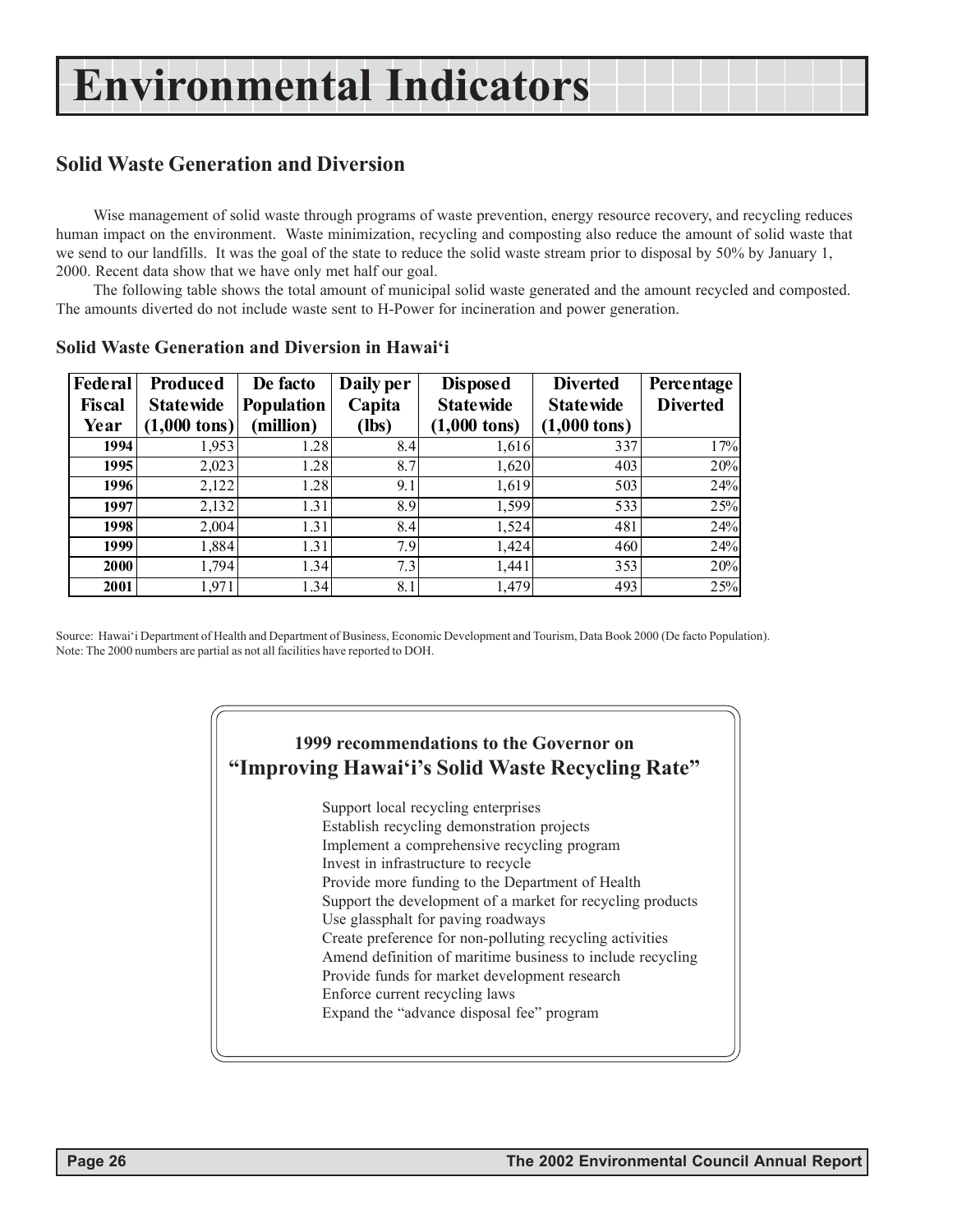### <span id="page-25-0"></span>**Hazardous Waste Generated**

Hazardous wastes are classified as either ignitable, corrosive, reactive or toxic. These wastes have components that have been shown to be harmful to health and the environment. To protect worker safety, public health, and the environment, users of hazardous chemicals must minimize the amount of waste they generate.

State law requires large generators of hazardous waste to report biennially to the Director of Health the amount of hazardous waste generated. The following table shows the data.

**Total Hazardous Waste Generated by Large Quantity Generators in Hawaiëi**

| <b>Federal Fiscal Year</b>                           | 1989 | 1991  | 1993  | 1995 | 1997  | 1999 |
|------------------------------------------------------|------|-------|-------|------|-------|------|
| <b>Hazardous Waste</b><br><b>Generated (in tons)</b> | .499 | 1.343 | 1.702 | NA   | 1,669 | .456 |

Source: Hawai'i Department of Health.

Note: i) Figures do not match previous years' annual report data as the numbers have been adjusted by the DOH.

ii) Data for 1995 are not included because the data collected by the Department of Health includes both **large and small** quantity generators.

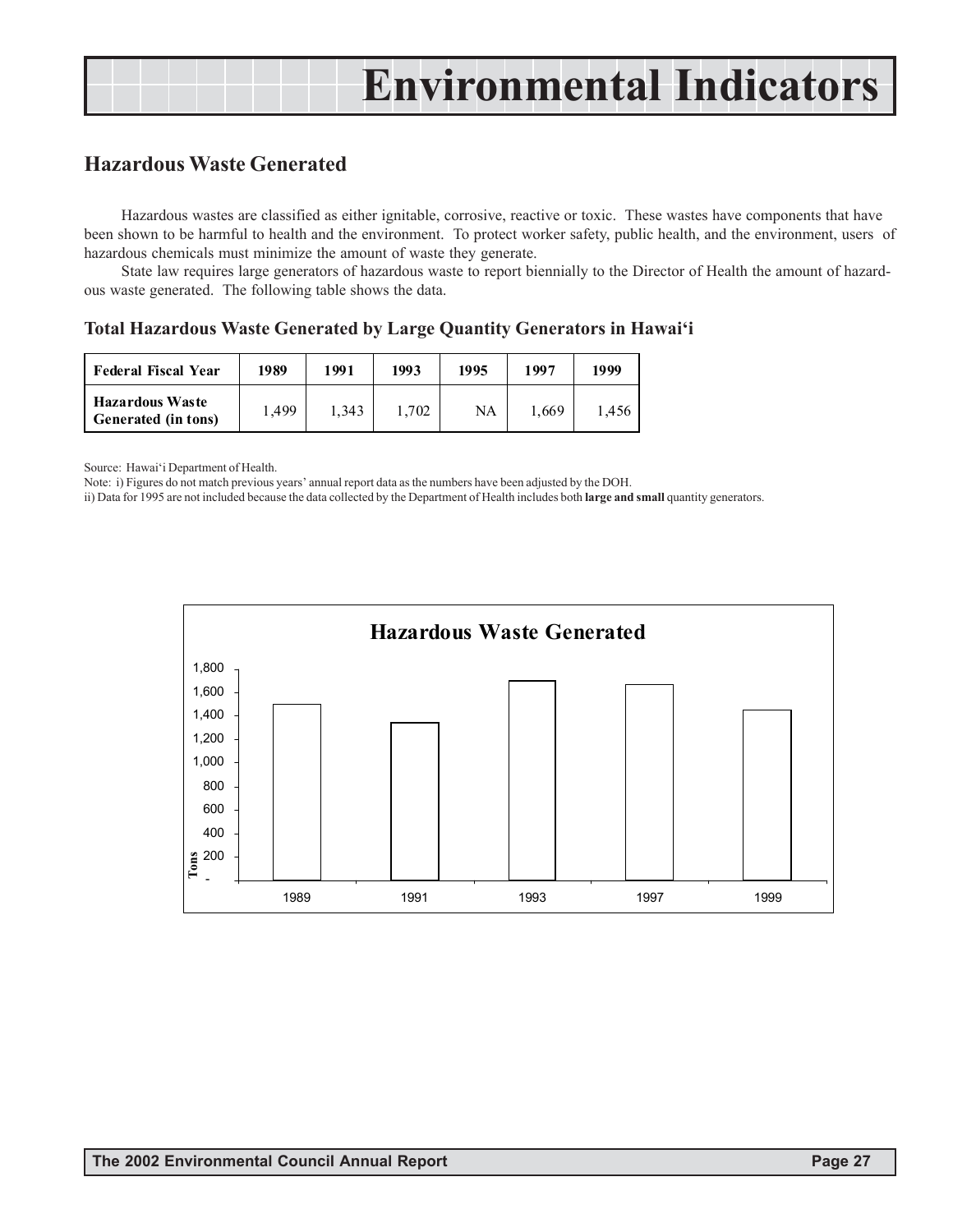## <span id="page-26-0"></span>**Biodiversity Maintenance**

### **Status of Plant Species**

Hawaiëi is the most isolated high land mass on Earth and most of our native plants are found nowhere else in the world. Species that reached the islands before the arrival of humans evolved with minimum competition. As a result, most native plants are easily damaged by feral animals and do not compete well with introduced, aggressive plants. Land use changes and exotic plants and animals cause major problems to our native species.

The table below shows the number of rare native plant species in Hawai'i.

|  | Number of Plant Species in Hawai'i by Status |  |
|--|----------------------------------------------|--|
|  |                                              |  |

| Year | Listed<br><b>Endangered</b><br>0r<br><b>Threatened</b> | <b>Proposed</b><br><b>Endangered</b><br>0r<br>Threatened | <b>Candidate for</b><br><b>Endangered</b><br>0r<br><b>Threatened</b><br>Listing | <b>Species</b><br>of<br>Concern | <b>Total Rare</b><br><b>Plant Species</b> |
|------|--------------------------------------------------------|----------------------------------------------------------|---------------------------------------------------------------------------------|---------------------------------|-------------------------------------------|
| 1999 | 292                                                    | $\theta$                                                 | 92                                                                              | 204                             | 588                                       |
| 2000 | 292                                                    | 0                                                        | 92                                                                              | 204                             | 588                                       |
| 2001 | 292                                                    | 0                                                        | 92                                                                              | 204                             | 588                                       |

Source: U.S. Fish and Wildlife Service.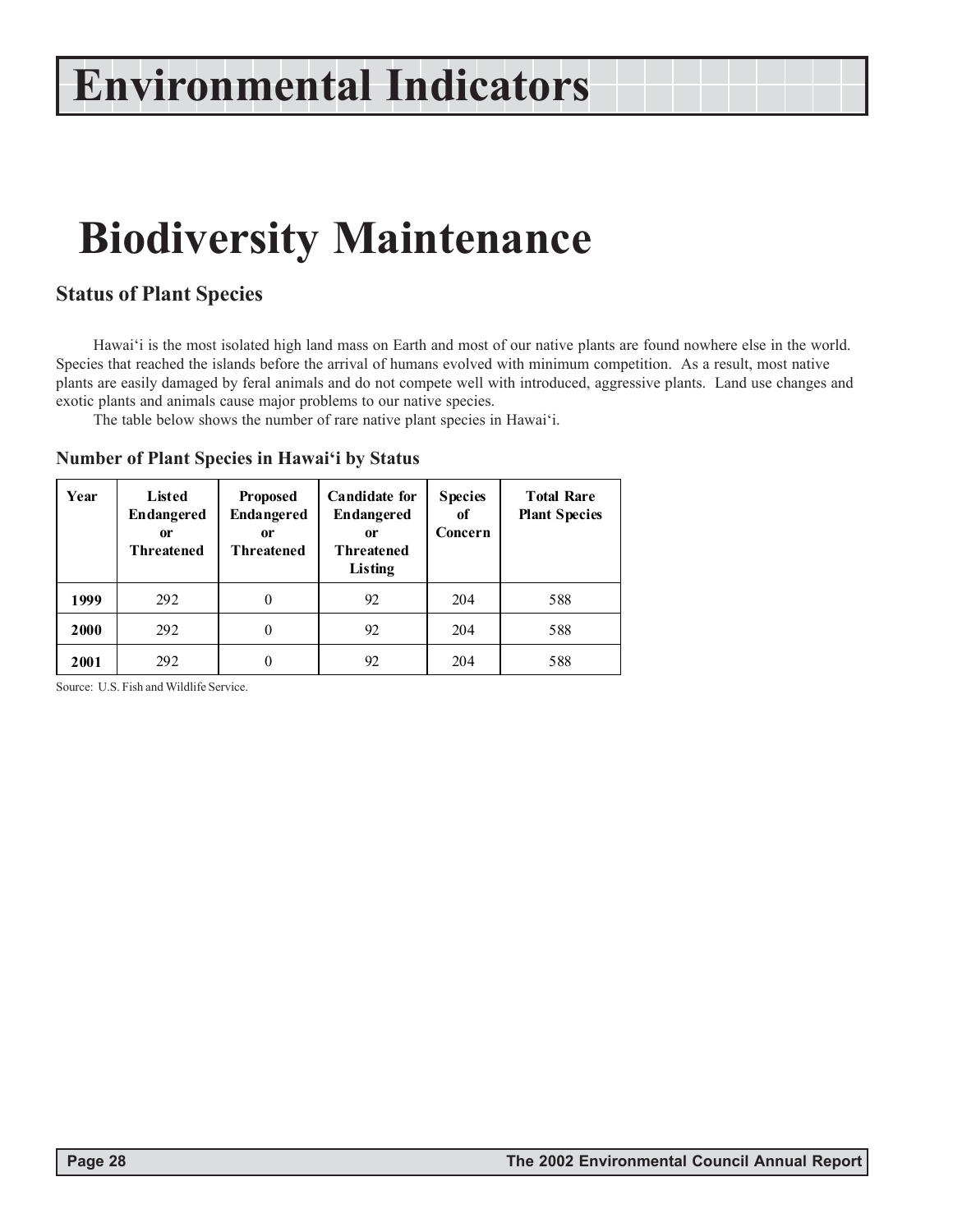### <span id="page-27-0"></span>**Status of Native Animal Species**

The loss of native species in Hawaiëi has been tremendous. Flora and fauna that evolved over millions of years have been devastated in less than 2,000 years. Twenty five percent of the U.S. endangered taxa occur in Hawaiëi. The table below shows the status of native animal species (except invertebrates) in Hawaiëi.

| Number of                             |                | <b>Mammals</b>   |                |                | <b>Birds</b>   |                |                | <b>Turtles</b> |                |                | <b>Fishes</b> |              |
|---------------------------------------|----------------|------------------|----------------|----------------|----------------|----------------|----------------|----------------|----------------|----------------|---------------|--------------|
| Species                               | 1999           | 2000             | 2001           | 1999           | 2000           | 2001           | 1999           | 2000           | 2001           | 1999           | 2000          | 2001         |
| <b>Total Native</b><br><b>Species</b> | $\overline{4}$ | $\overline{4}$   | 4              | 93             | 93             | 93             | 5              | 5              | 5              | 22             | 22            | 22           |
| <b>Extinct</b><br><b>Species</b>      | $\theta$       | $\mathbf{0}$     | $\theta$       | 26             | 26             | 26             | $\theta$       | $\mathbf{0}$   | $\theta$       | $\theta$       | $\theta$      | $\theta$     |
| Listed<br><b>Endangered</b>           | $\overline{4}$ | $\overline{4}$   | $\overline{4}$ | 31             | 33             | 33             | $\overline{2}$ | $\overline{2}$ | $\overline{2}$ | $\theta$       | $\theta$      | $\Omega$     |
| <b>Listed</b><br><b>Threatened</b>    | $\theta$       | $\mathbf{0}$     | $\theta$       | $\mathbf{1}$   | 1              | $\mathbf{1}$   | 3              | $\overline{3}$ | 3              | $\theta$       | $\theta$      | $\theta$     |
| <b>Proposed</b><br>for Listing        | $\theta$       | $\overline{0}$   | $\theta$       | 1              | $\theta$       | $\Omega$       | $\theta$       | $\theta$       | $\theta$       | $\overline{0}$ | $\theta$      | $\Omega$     |
| Candidate<br><b>Species</b>           | $\theta$       | $\overline{0}$   | $\theta$       | $\overline{2}$ | $\overline{2}$ | $\overline{2}$ | $\theta$       | $\theta$       | $\mathbf{0}$   | $\theta$       | $\theta$      | $\theta$     |
| Species of<br>Concern                 | $\theta$       | $\boldsymbol{0}$ | $\theta$       | $\overline{4}$ | $\overline{4}$ | $\overline{4}$ | $\theta$       | $\mathbf{0}$   | $\theta$       | $\theta$       | 1             | $\mathbf{1}$ |

#### **Status of Animal Species**

Source: U.S. Fish and Wildlife Service

Note: i) The status of Hawaiian invertebrates is hard to assess due to lack of information on abundance and distribution for described (5,500+ species) and undescribed (3,000 - 5,000 species) taxa. ii) Four native mammals include the Monk Seal, Hoary Bat, Humpback Whale and Sperm Whale.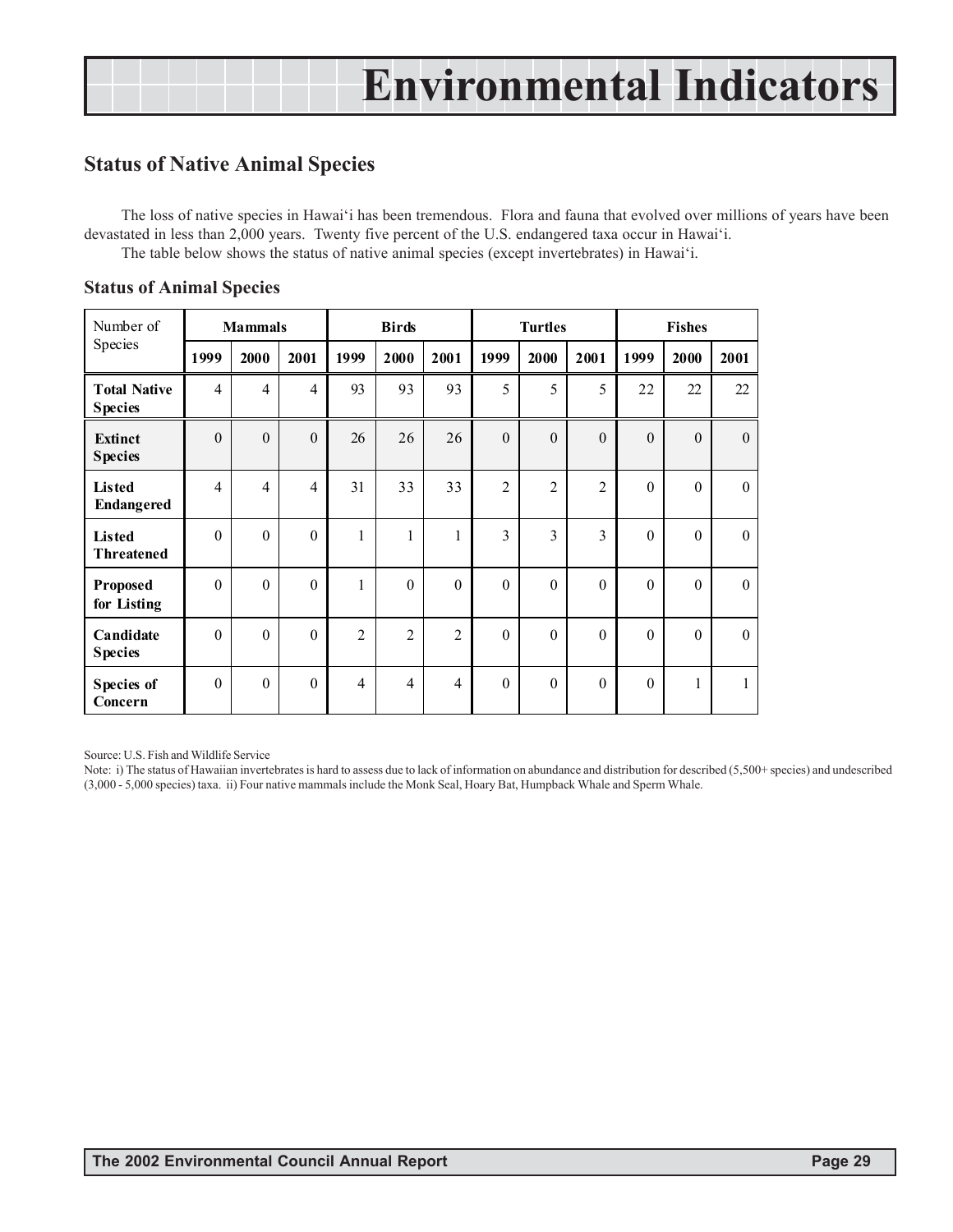### <span id="page-28-0"></span>**Health of Hawaiëi Fisheries**

Ocean resources are an integral part of Hawai'i's heritage. Aquatic resources are extremely valuable for ecological, social and economic reasons. Sustaining and enhancing Hawai'i's living aquatic resources and their habitats make environmental and economic sense.

The tables below shows the figures for the bottomfish *spawning potential ratio (SPR)* compiled by the Honolulu Laboratory of the National Marine Fisheries Service. Archipelagic values of less than 20% indicate recruitment overfishing for the stock. Similar values for more localized areas, such as the Main Hawaiian Islands, indicate locally depleted resources. Localized depletion is still a serious problem, but not as serious as overfished stocks.

| <b>Bottomfish</b> |      | <b>Spawning Potential Ratio (in percent)</b> |      |              |      |      |      |      |      |      |                |               |      |      |
|-------------------|------|----------------------------------------------|------|--------------|------|------|------|------|------|------|----------------|---------------|------|------|
|                   | 1988 | 1989                                         | 1990 | 1991         | 1992 | 1993 | 1994 | 1995 | 1996 | 1997 | 1998           | 1999          | 2000 | 2001 |
| Ehu               | 9    | 17                                           | 12   | $\mathbf{r}$ | 4    | 5    | 6    | 7    | 3    | 8    | $\overline{4}$ | $\mathcal{I}$ | 4    | 11   |
| Hapu'upu'u        | 52   | 58                                           | 37   | 34           | 37   | 26   | 33   | 21   | 15   | 23   | 16             | 27            | 24   | 28   |
| Onaga             | 21   | 15                                           | 14   | 9            | 10   | 13   | 9    | 6    | 4    | 5    | 5              | 6             | 6    | 3    |
| <b>Opakapaka</b>  | 37   | 58                                           | 42   | 39           | 44   | 32   | 37   | 35   | 25   | 32   | 24             | 28            | 33   | 30   |
| Uku               | 64   | 55                                           | 30   | 26           | 28   | 46   | 37   | 40   | 35   | 29   | 29             | 47            | 33   | 27   |

#### **Main Hawaiian Islands Bottomfish Spawning Potential Ratio**

Source: National Marine Fisheries Service.

Note: SPR is calculated from catch size composition and commercial catch rate. SPR values of less than 20% are thought to be indicative of recruitment overfishing, the point at which there may be too few spawning fish remaining to maintain the population. Target SPR values for ehu and onaga recovery are 20%.

| <b>Bottomfish</b> |      | <b>Spawning Potential Ratio (in percent)</b> |      |      |      |      |      |      |      |      |      |      |      |      |
|-------------------|------|----------------------------------------------|------|------|------|------|------|------|------|------|------|------|------|------|
|                   | 1988 | 1989                                         | 1990 | 1991 | 1992 | 1993 | 1994 | 1995 | 1996 | 1997 | 1998 | 1999 | 2000 | 2001 |
| Ehu               | 37   | 51                                           | 44   | 44   | 51   | 54   | 38   | 41   | 43   | 42   | 38   | 37   | 39   | 39   |
| Hapu'upu'u        | 56   | 70                                           | 57   | 58   | 67   | 65   | 51   | 48   | 49   | 49   | 44   | 47   | 49   | 48   |
| Onaga             | 42   | 38                                           | 36   | 42   | 41   | 53   | 39   | 33   | 39   | 25   | 22   | 34   | 27   | 25   |
| <b>Opakapaka</b>  | 49   | 69                                           | 57   | 57   | 68   | 67   | 53   | 54   | 52   | 52   | 47   | 46   | 52   | 48   |
| Uku               | 62   | 68                                           | 52   | 53   | 61   | 73   | 52   | 56   | 57   | 51   | 50   | 55   | 52   | 49   |

#### **Archipelago-Wide Bottomfish Spawning Potential Ratio**

Source: National Marine Fisheries Service.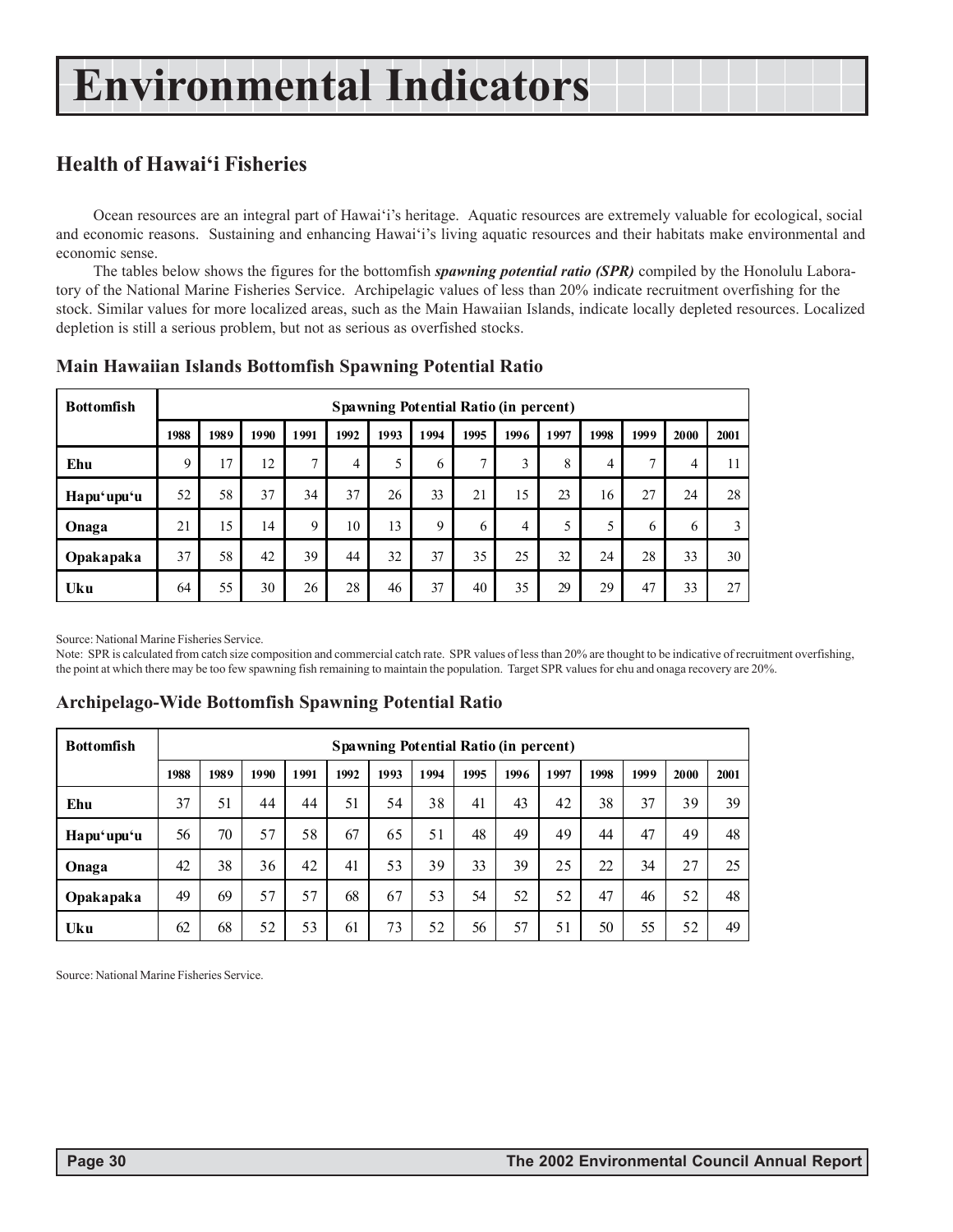## <span id="page-29-0"></span>**Environmental Quality**

### **Air Quality Comparison with Other Cities**

Breathing polluted air can cause health problems ranging from difficulties in breathing to aggravation of asthma, to cancer and even death. Air pollution can also damage buildings and vegetation.

All metropolitan areas in the Unites States with populations greater than 200,000 are required to report their air quality to the EPA. The table below lists the number of days the air quality at certain cities exceeded EPA standards.

**Number of Days Air Quality Declared Unhealthy by EPA Standards**

|          | #of<br>Momittoring<br><b>Sittes</b> | 1982 | 1993 | 1994 | 1995 | 1996 | 1997 | 1998 | 1999 | 2000 | 2001 |
|----------|-------------------------------------|------|------|------|------|------|------|------|------|------|------|
| Honolulu |                                     |      |      |      |      |      |      |      |      |      |      |

Source: Hawai'i Department of Health.

### **Air Quality Measurements in Honolulu**

Hawai'i's annual average concentrations of sulfur dioxide are so low that they do not pose a health concern. The following are annual average concentrations of sulfur dioxide from the Kapolei air monitoring station.

#### **Air Quality Measurements in Honolulu**

|                                      | 1996 | 1997 | 1998 | 1999 | 2000 | 2001 | <b>Federal Standard</b> |
|--------------------------------------|------|------|------|------|------|------|-------------------------|
| $PM_{10}$ (ug/m <sup>3</sup> )       | 14   | 8    |      | 14   | 14   | 16   | 50                      |
| $CO$ (ug/m <sup>3</sup> )            | 2127 | 4133 | 6726 | 4788 | 3990 | 5244 | 40,000                  |
| SO <sub>2</sub> (ug/m <sup>3</sup> ) |      |      | ◠    |      |      | ∠    | 80                      |

Source: Hawai'i Department of Health.

Notes:  $PM_{10}$ ,  $SO_2$  are annual means; CO is the maximum 1-hour value recorded in the year.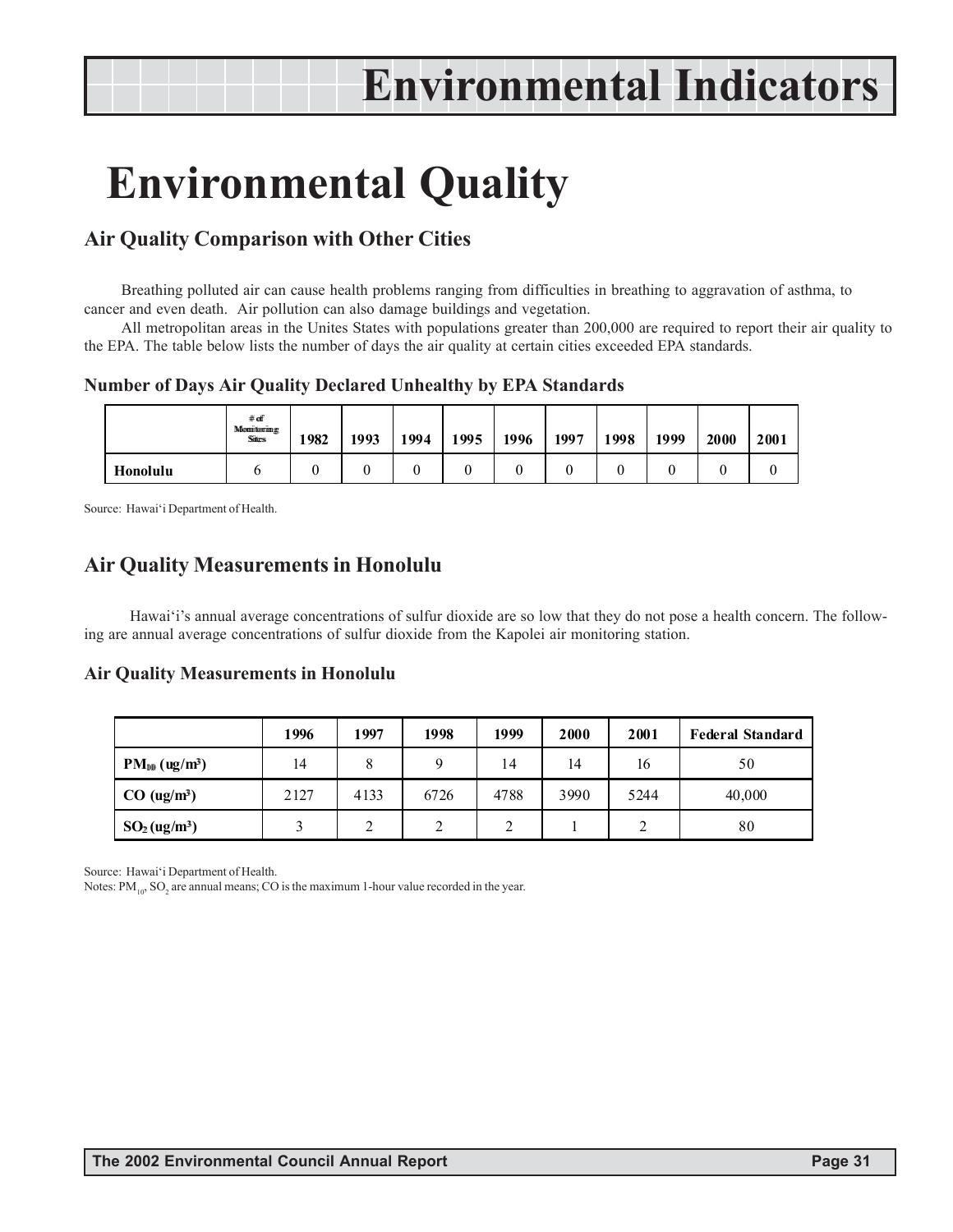### <span id="page-30-0"></span>**Ambient Levels of Carbon Monoxide**

|      | Honolulu | Waikiki | <b>West Beach</b> | Kapolei | <b>Federal Standard</b> |
|------|----------|---------|-------------------|---------|-------------------------|
| 1996 | 2,127    | 2,159   | 594               | 477     | 40,000                  |
| 1997 | 4,133    | 1,939   | 598               | 541     | 40,000                  |
| 1998 | 6,726    | 1,672   | 470               | 419     | 40,000                  |
| 1999 | 4,788    | 1,634   | 299               | 387     | 40,000                  |
| 2000 | 3,990    | 4,332   | 1,596             | 2,508   | 40,000                  |

**Annual Average of Daily Maximum 1-Hour Carbon Monoxide (in ug/m3 ), 1995-2000.**

Source: Hawai'i Department of Health.

### **Ambient Levels of Sulfur Dioxide**

|      | Honolulu       | <b>West Beach</b> | Kapolei        | <b>Makaiwa</b> | <b>Federal Standard</b> |
|------|----------------|-------------------|----------------|----------------|-------------------------|
| 1995 | 3              | 1                 | 2              | 2.5            | 80                      |
| 1996 | 3              | 3                 | $\overline{2}$ | 1              | 80                      |
| 1997 | 2              | 6                 | 2              | 1              | 80                      |
| 1998 | $\overline{2}$ | $\overline{4}$    | 2              | 3              | 80                      |
| 1999 | $\overline{2}$ | 1                 | $\overline{2}$ | 2              | 80                      |
| 2000 |                | 3                 | 1              | ш              | 80                      |

#### **Annual Average Sulfur Dioxide (in ug/m3 )**

Source: Hawaiëi Department of Health.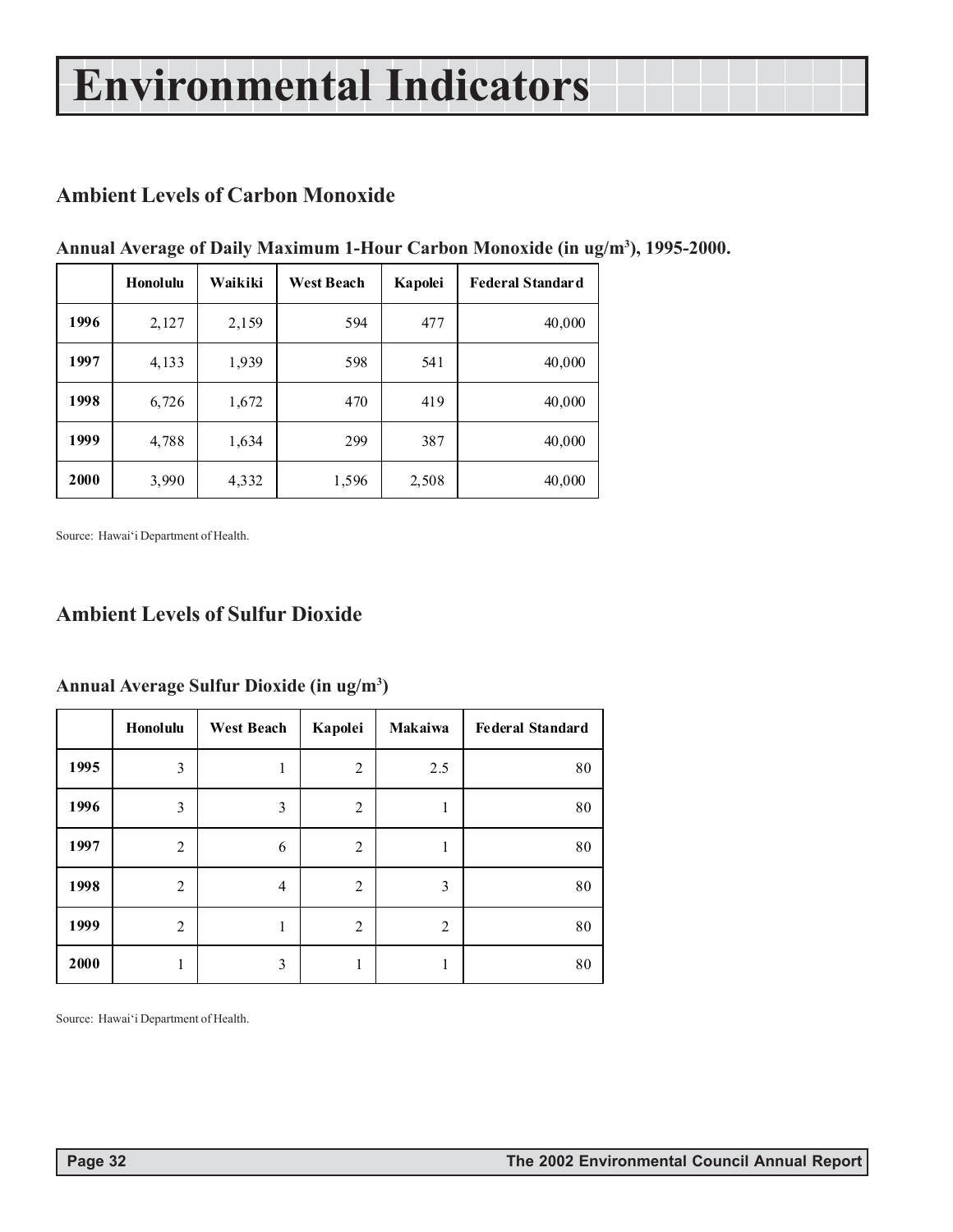### <span id="page-31-0"></span>**Ambient Levels of Particulates**

|      | Honolulu | Liliha | <b>Pearl City</b> | Waimanalo | <b>West Beach</b> | Kapolei | Federal<br><b>Standard</b> |
|------|----------|--------|-------------------|-----------|-------------------|---------|----------------------------|
| 1995 | 14       | 15     | 17                | 16        | 16                | 24      | 50                         |
| 1996 | 14       | 16     | 14                | 16        | 18                | 19      | 50                         |
| 1997 | 8        | 15     | 14                | 18        | 17                | 13      | 50                         |
| 1998 | 9        | 15     | 16                | 20        | 16                | 15      | 50                         |
| 1999 | 14       | 15     | 14                | 18        | 13                | 15      | 50                         |
| 2000 | 14       | 15     | 16                | 17        | 14                | 17      | 50                         |

#### **Annual Average 24-Hour Sampling of PM-10 on Oahu (in ug/m3 )**

Source: Hawai'i Department of Health.

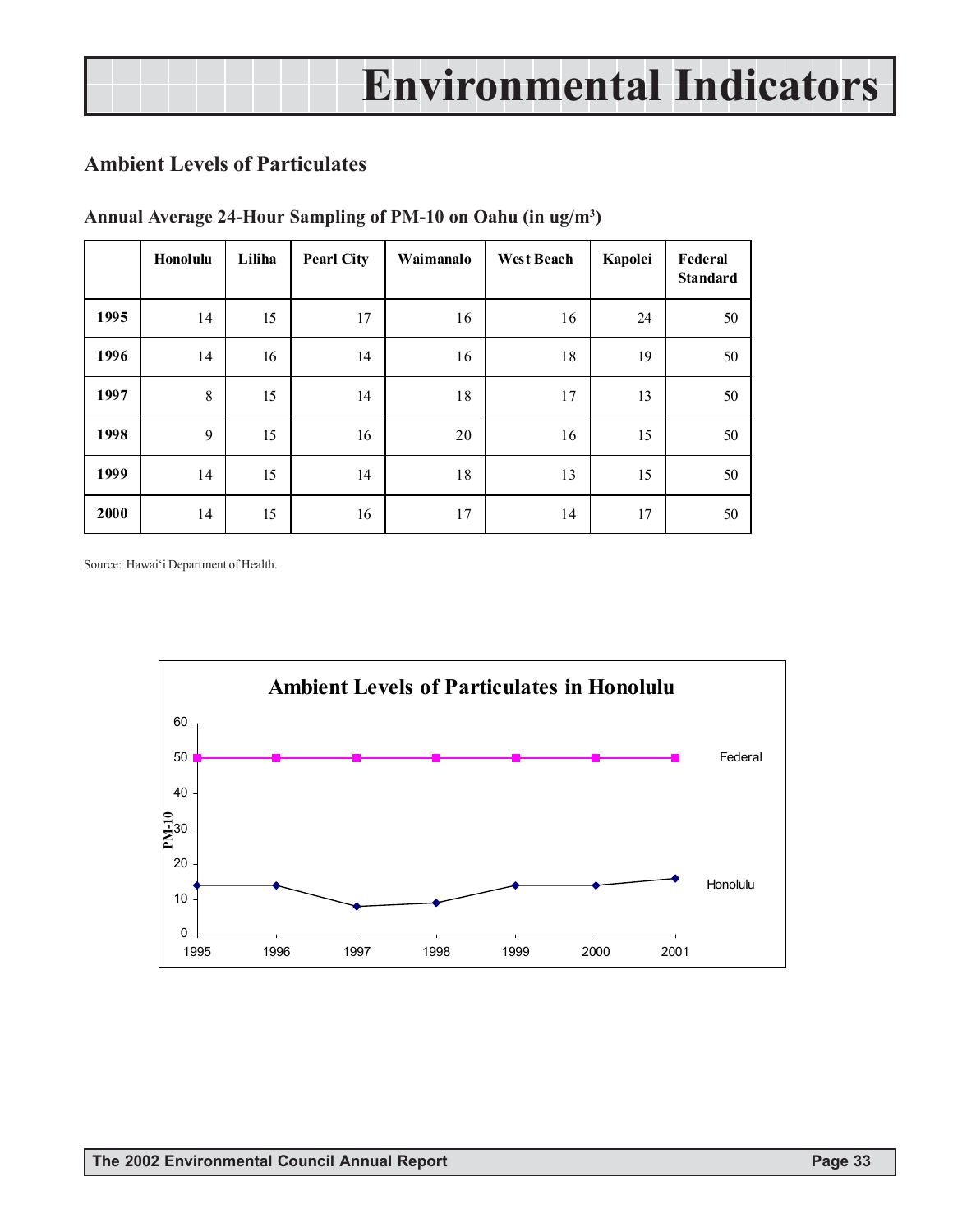### <span id="page-32-0"></span>**Beaches Posted as Unsafe Due to Pollution**

Residents and visitors use our public beaches and the ocean for recreation and fishing. Sewage and chemical spills can restrict our enjoyment and use of the shoreline as well as poison aquatic life.

The following table shows the number of times beaches were posted with warning or closure signs (unsafe due to water pollution) by the Department of Health. Beach closures increased 50% in 1999 largely due to the DOH requiring more precautionary closures.

| Year | Days beaches |
|------|--------------|
|      | closed       |
| 1994 | 20           |
| 1995 | 16           |
| 1996 | 45           |
| 1997 | 28           |
| 1998 | 13           |
| 1999 | 26           |
| 2000 | 16           |
| 2001 | 20           |
| 2002 | 36           |

#### **Days Beaches Posted as Unsafe Due to Pollution by DOH**

Source: Hawaii Department of Health.

Note: i) There were additional postings of warning signs on streams, lakes, and harbors.

ii) Other agencies may also post warning signs on beaches. For example, the City and County of Honolulu also posts warning signs on beaches after opening stream mouths to drain water.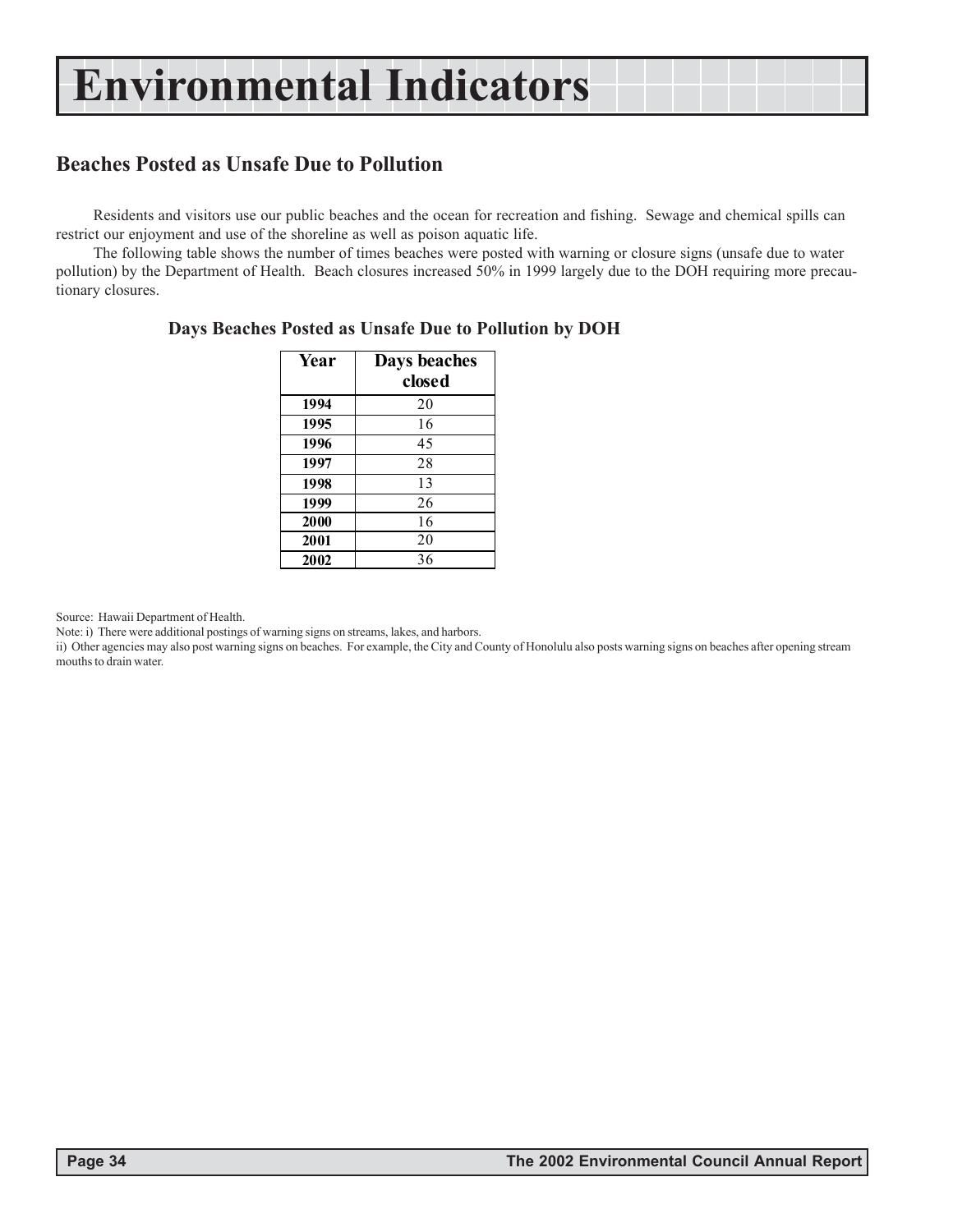### <span id="page-33-0"></span>**Oil and Chemical Spills**

Oil and chemical spills pollute our ocean, streams, groundwater. In addition to the environmental and ecological damage, cleanup costs run into the millions of dollars. Even with the best response plan, it is impossible to restore the environment to its original condition. Spill prevention must be our primary strategy.

The following table shows the number of oil and chemical spills in Hawai'i.

| Federal            | <b>Oil Releases</b> | <b>Chemical Releases</b> | <b>Total Spills</b> |
|--------------------|---------------------|--------------------------|---------------------|
| <b>Fiscal Year</b> |                     |                          |                     |
| 1995               | 126                 | 222                      | 348                 |
| 1996               | 237                 | 230                      | 467                 |
| 1997               | 295                 | 205                      | 500                 |
| 1998               | 225                 | 305                      | 530                 |
| 1999               | 240                 | 286                      | 526                 |
| 2000               | 163                 | 303                      | 466                 |
| 2001               | 171                 | 271                      | 442                 |

#### **Oil and Chemical Spills in Hawaiëi**

Source: Hawai'i Department of Health.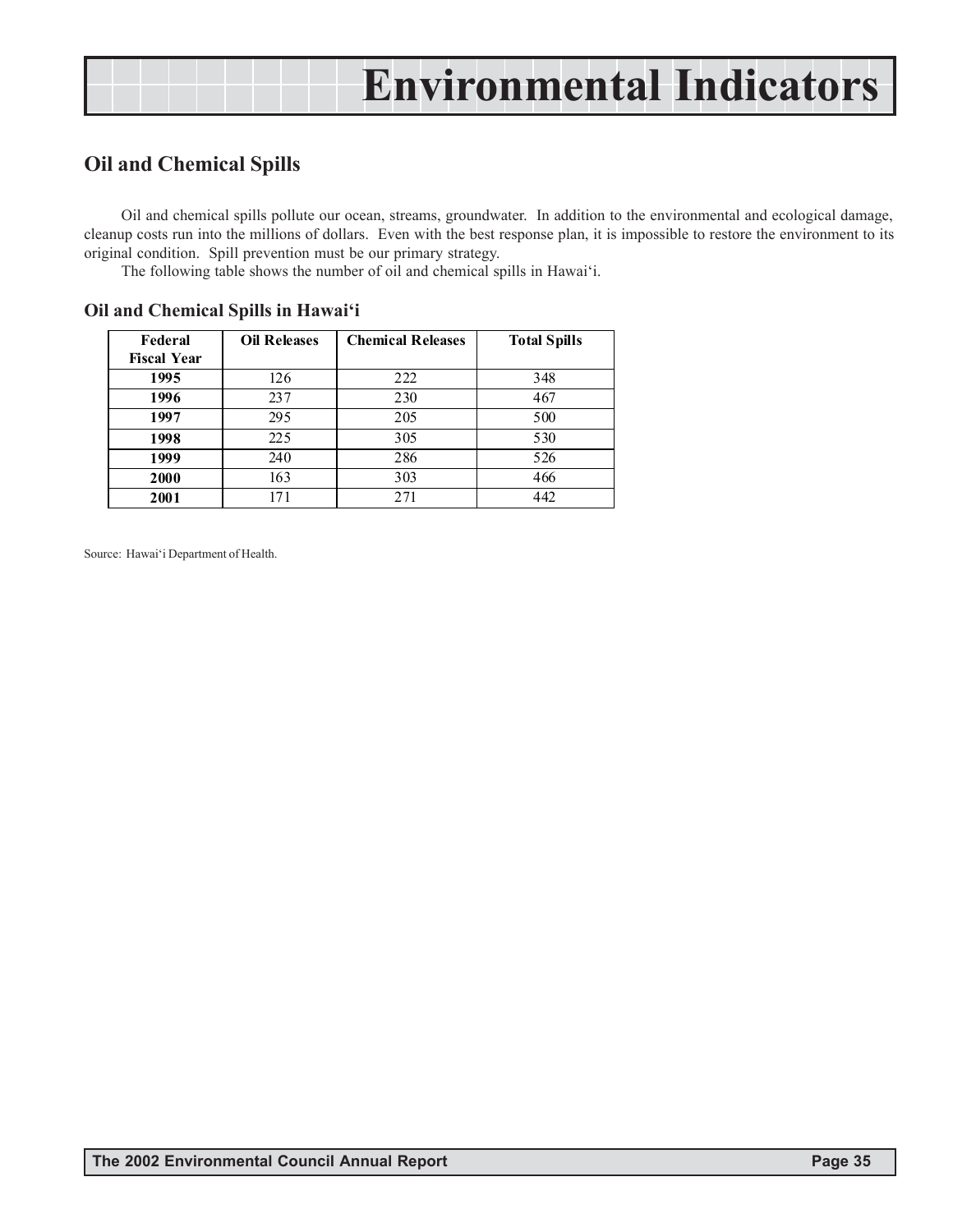### <span id="page-34-0"></span>**Safe Drinking Water**

Fresh water is a precious resource. Pesticides, fertilizers, oils and chemicals that we apply to the ground eventually seep into our drinking water aquifers. We must protect our drinking water supplies from contamination, or spend millions of dollars for treatment.

 Public water systems provide piped water for human consumption such as drinking and washing. They include both municipal and private facilities for the collection, treatment, storage and distribution of water. The next table shows the percentage of Hawai'i's population served drinking water in compliance with 1994 maximum microbiological and chemical contaminant levels. Water which exceeds maximum contaminant levels (MCLs) is believed to be harmful to human health.

| $\alpha$ opulation Served Sale Drimking wa |                                                                   |  |  |  |  |  |  |
|--------------------------------------------|-------------------------------------------------------------------|--|--|--|--|--|--|
| Federal<br><b>Fiscal Year</b>              | Percentage<br><b>Population Served</b><br><b>Water Below MCLs</b> |  |  |  |  |  |  |
| 1994                                       | 95.0%                                                             |  |  |  |  |  |  |
| 1995                                       | 98.0%                                                             |  |  |  |  |  |  |
| 1996                                       | 99.5%                                                             |  |  |  |  |  |  |
| 1997                                       | 98.2%                                                             |  |  |  |  |  |  |
| 1998                                       | 99.8%                                                             |  |  |  |  |  |  |
| 1999                                       | 99.7%                                                             |  |  |  |  |  |  |
| 2000                                       | 98.8%                                                             |  |  |  |  |  |  |
| 2001                                       | 100.0%                                                            |  |  |  |  |  |  |

#### **Population Served Safe Drinking Water**

Source: Hawai'i Department of Health.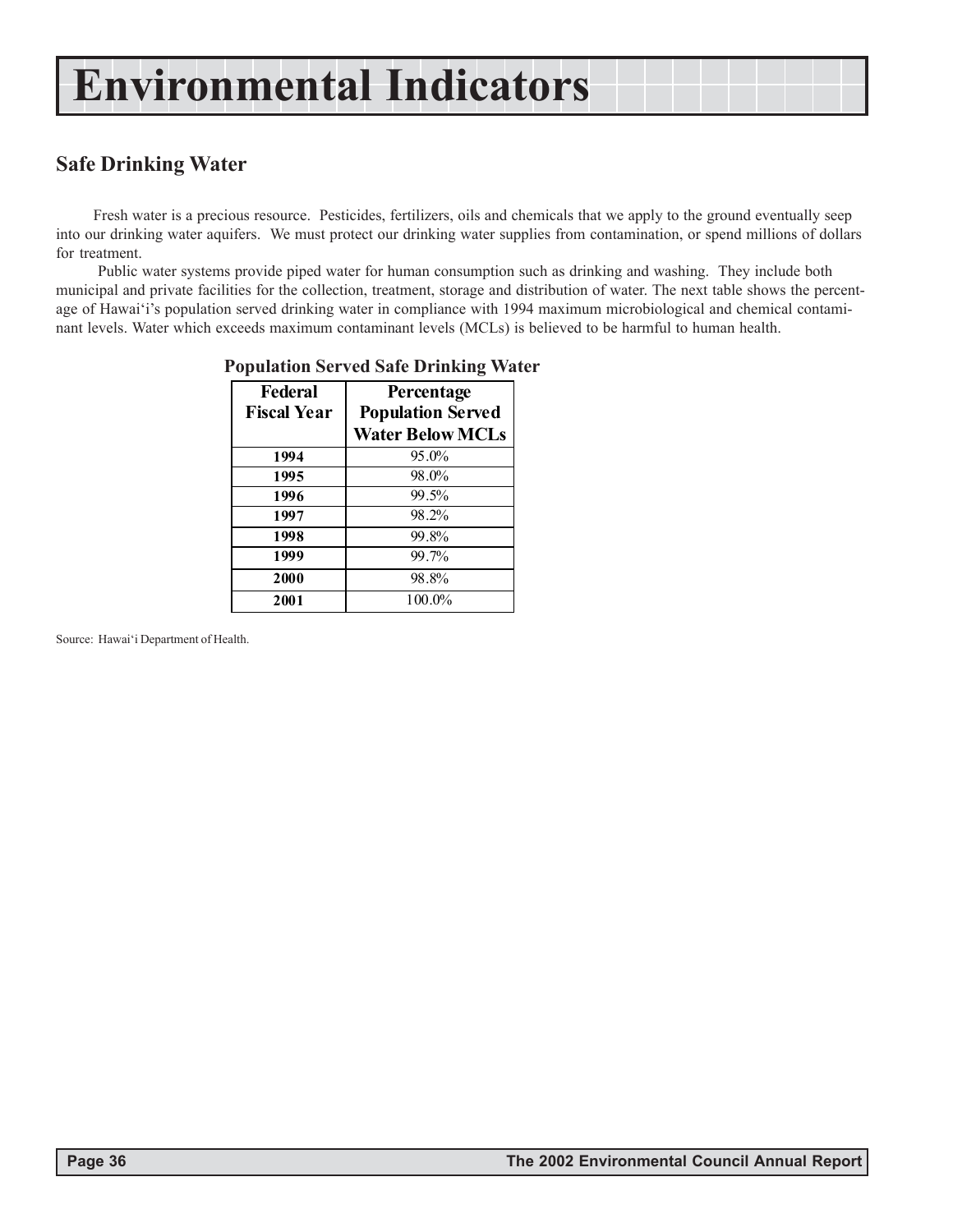### <span id="page-35-0"></span>**Statewide Land Use District Acreage**

There are four land use districts designations for all lands in the state: urban, rural, agricultural, and conservation. With the decline of sugar cane and pineapple, there may be less productive agricultural land in Hawaiëi than previously. The following table shows that since 1990, more than 30,000 acres of agricultural land have been converted to Urban and Conservation designations.

|      |       | <b>Land Area in Thousand Acres</b> |                     |        |  |  |  |  |  |  |  |
|------|-------|------------------------------------|---------------------|--------|--|--|--|--|--|--|--|
| Year | Urban | Conservation                       | <b>Agricultural</b> | Rural  |  |  |  |  |  |  |  |
| 1990 | 175   | 1,961                              | 1,966               | 10     |  |  |  |  |  |  |  |
| 1991 | 178   | 1,961                              | 1,963               | 10     |  |  |  |  |  |  |  |
| 1992 | 181   | 1,960                              | 1,961               | 10     |  |  |  |  |  |  |  |
| 1993 | 181   | 1,961                              | 1,961               | 10     |  |  |  |  |  |  |  |
| 1994 | 188   | 1,959                              | 1,956               | 10     |  |  |  |  |  |  |  |
| 1995 | 190   | 1,976                              | 1,936               | 10     |  |  |  |  |  |  |  |
| 1996 | 191   | 1,975                              | 1,936               | 10     |  |  |  |  |  |  |  |
| 1997 | 192   | 1,975                              | 1,935               | 10     |  |  |  |  |  |  |  |
| 1998 | 193   | 1,975                              | 1,934               | 10     |  |  |  |  |  |  |  |
| 1999 | 195   | 1,975                              | 1,933               | 10     |  |  |  |  |  |  |  |
| 2000 | 193   | 1,976                              | 1,933               | $10\,$ |  |  |  |  |  |  |  |
| 2001 | 195   | 1,974                              | 1,933               | 10     |  |  |  |  |  |  |  |

#### **State Land Use District Acreage**

Source: State Land Use Commission, Department of Business, Economic Development and Tourism.

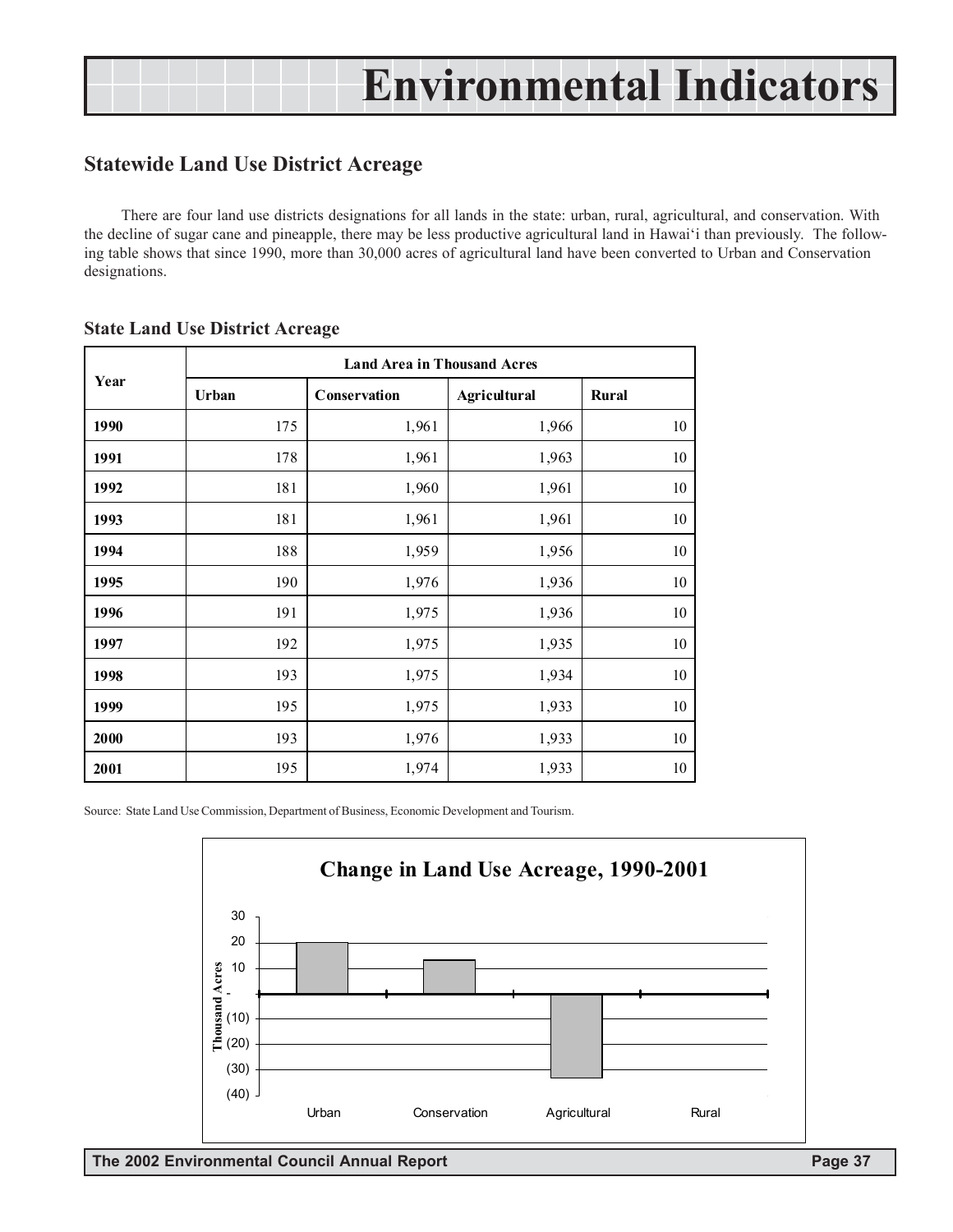## **Public Awareness/Concern**

#### **State Environmental Expenditures**

Environmental protection is one of the 11 primary objectives of the state government. Programs within the environmental protection structure include: Department of Health (Environmental Management, Environmental Health Administration, and Office of Environmental Quality Control); Department of Land and Natural Resources (Forestry & Wildlife, Commission on Water Resources Management, Conservation and Resources Enforcement, Natural Area Reserves, Aquatic Resources, Mineral Resources, and Conservation District); and Department of Agriculture (Pesticides).

More funding to promote the goals of Hawai`i's environmental programs will result in better overall state environmental quality. The portion of expenditures for environmental protection reflects the priority given to environmental programs relative to other functions.

The table below shows the sum of money and the percentage of total state expenditures spent on environmental protection programs.

| <b>Fiscal Year</b>                                                | 1992  | 1993  | 1994     | 1995  | 1996  | 1997  | 1998  | 1999  | 2000  | 2001     |
|-------------------------------------------------------------------|-------|-------|----------|-------|-------|-------|-------|-------|-------|----------|
| <b>State</b><br><b>Expenditures</b><br>(million \$)               | 3,907 | 4,320 | 4,953    | 5,092 | 4,906 | 5,338 | 5,393 | 5,315 | 5,538 | 6,175    |
| Environmental<br><b>Expenditures</b><br>(millions \$)             | 30    | 26    | 27       | 30    | 61    | 45    | 60    | 69    | 69    | 51       |
| Environmental<br>Spending as %<br>of State<br><b>Expenditures</b> | 0.76% | 0.61% | $0.55\%$ | 0.59% | 1.25% | 0.85% | 1.10% | 1.30% | 1.24% | $0.83\%$ |

#### **State Expenditures on Environmental Protection Programs**

Source: The Variance Report, State of Hawaiëi, compiled by the Department of Budget and Finance. This report is prepared annually and submitted to the state Legislature.

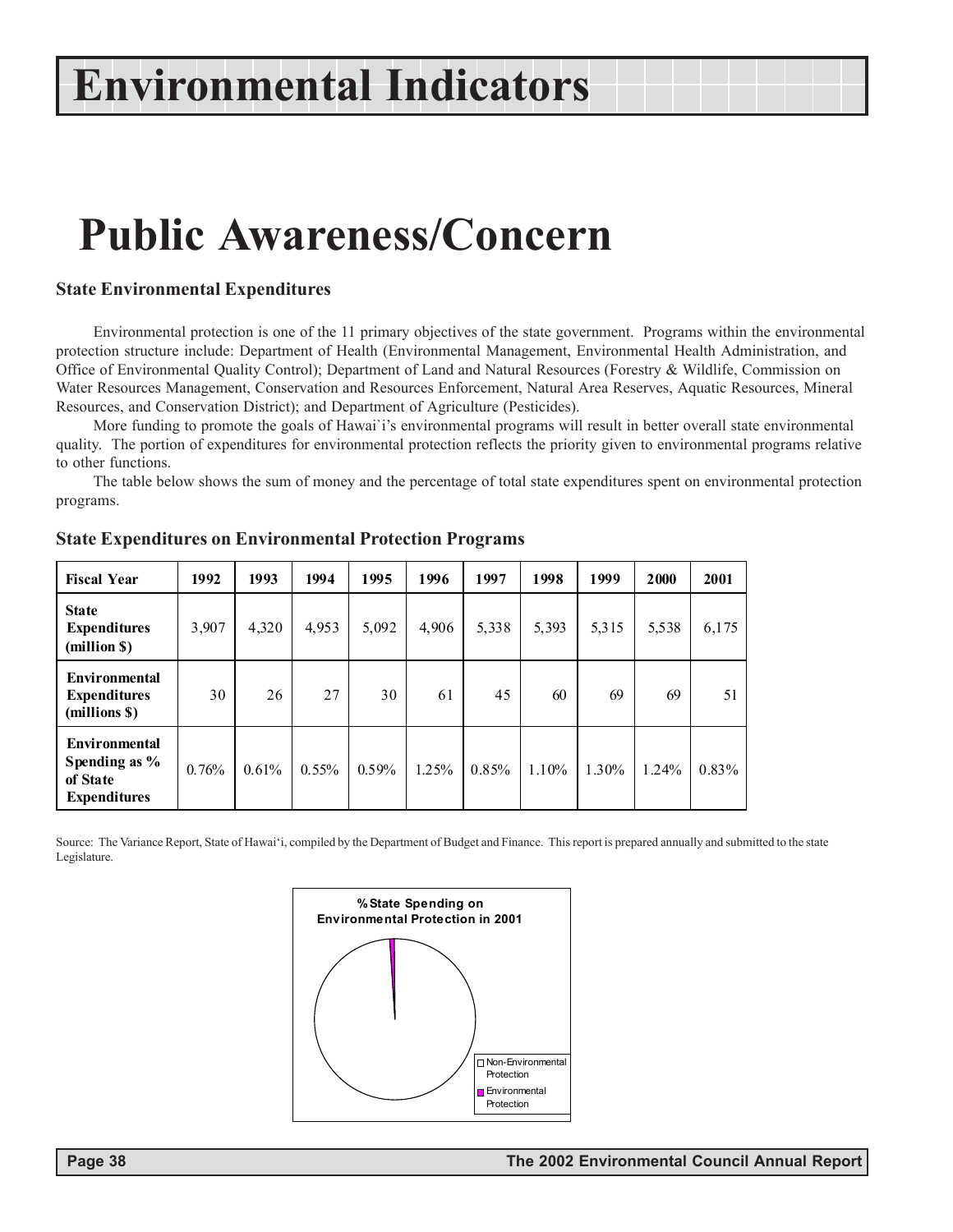#### **Registered Motor Vehicles in Hawaiëi**

Exhaust from motor vehicles contains many air pollutants, including carbon monoxide, ozone and particulates. We breathe these toxic pollutants. Reducing the number of motor vehicles on our roads and improving emission control technology will improve air quality. We can help reduce air pollution by walking, biking or taking the bus instead of riding gas-powered cars.

The table below shows the total number of registered motor vehicles in Hawai'i.

| Year                                                    | 1992 | 1993 | 1994 | 1995 | 1996 | 1997 | 1998 | 1999 | 2000 | 2001 |
|---------------------------------------------------------|------|------|------|------|------|------|------|------|------|------|
| Number of<br><b>Motor</b><br>Vehicles (in<br>thousands) | 886  | 880  | 875  | 878  | 885  | 884  | 893  | 907  | 941  | 967  |
| State de facto<br>Pop. (million)                        | 1.25 | 1.26 | 1.26 | 1.28 | 1.28 | 1.28 | 1.31 | 1.31 | 1.34 | 1.34 |
| Vehicles per<br>Person                                  | 0.71 | 0.70 | 0.69 | 0.69 | 0.69 | 0.69 | 0.68 | 0.69 | 0.70 | 0.72 |

#### **Number of Registered Motor Vehicles In Hawaiëi**

Source: Statewide data provided by the City and County of Honolulu, Department of Finance, Motor Vehicles and Licensing Division.

Note: i) Carbon monoxide is a colorless, odorless and tasteless gas.

ii) Ozone is a poisonous form of pure oxygen. It is pungent smelling and faintly bluish.

iii) De facto population obtained from State Data Book.



Note: The vertical axis does not begin with zero.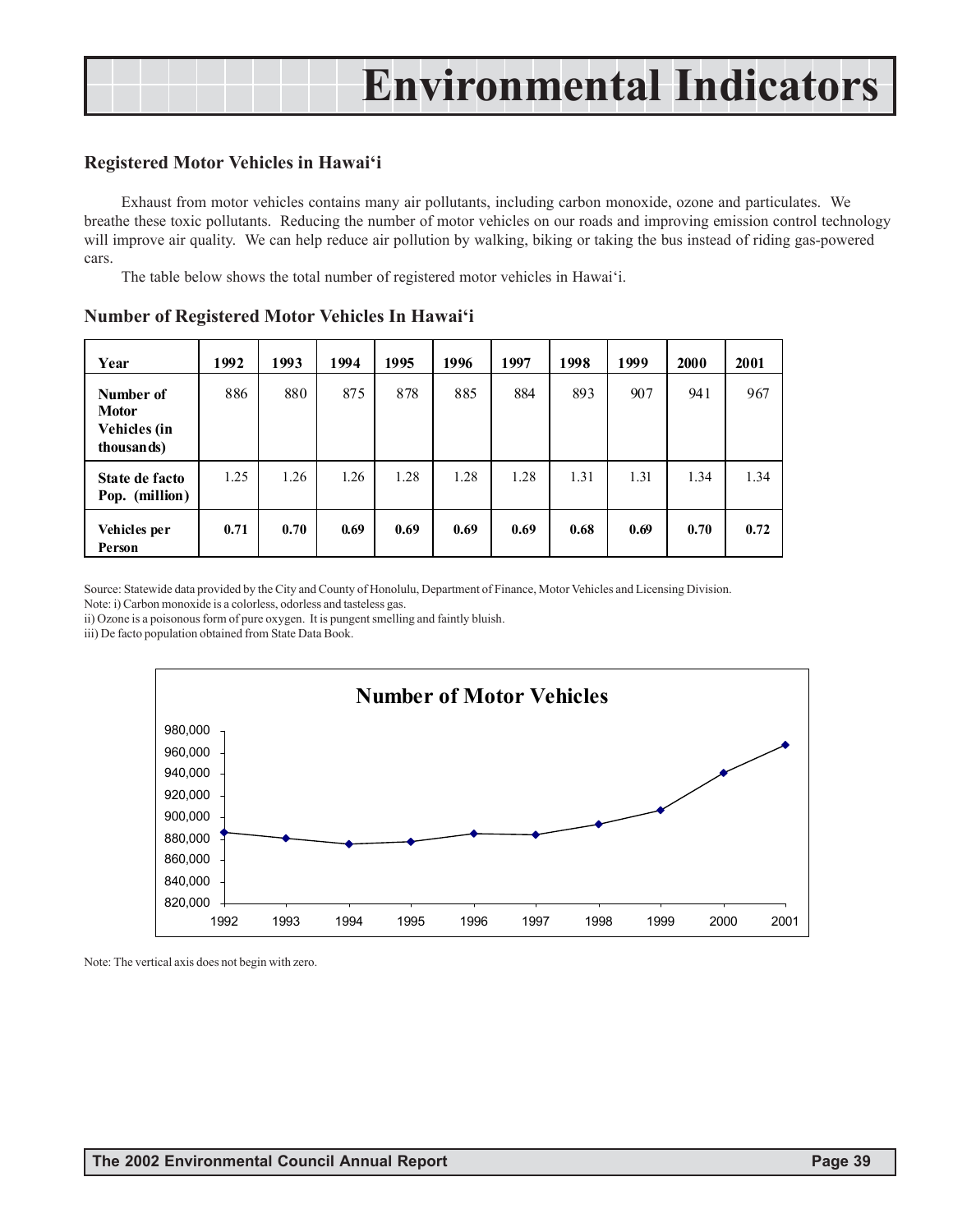### <span id="page-38-0"></span>**Noise Complaints Received by the Health Department**

Loud noises can lead to health problems such as stress and hypertension. Noise also causes distress to wildlife and disrupts people's enjoyment of nature and wilderness. Usually, increase in urbanization results in more noise. The following table shows the number of noise complaints (by category) received by the Department of Health.

| <b>Type of Complaint</b>                                         | 1992             | 1993           | 1994           | 1995           | 1996           | 1997           | 1998             | 1999           | 2000           | 2001           |
|------------------------------------------------------------------|------------------|----------------|----------------|----------------|----------------|----------------|------------------|----------------|----------------|----------------|
| <b>Agricultural</b>                                              | 5                | $\overline{2}$ | $\mathbf{1}$   | $\overline{3}$ | 1              | $\theta$       | $\theta$         | $\theta$       | 6              | 8              |
| Aircraft                                                         | 8                | 9              | 12             | 11             | 5              | 6              | $\boldsymbol{0}$ | 1              | $\overline{3}$ | $\mathbf{1}$   |
| Commercial                                                       | $\boldsymbol{0}$ | $\mathbf{0}$   | 21             | 6              | $\overline{3}$ | 13             | $\overline{4}$   | 13             | 8              | 11             |
| <b>Construction</b>                                              | 166              | 164            | 157            | 142            | 140            | 112            | 146              | 106            | 250            | 231            |
| <b>Industrial</b>                                                | 6                | 19             | 6              | $\overline{2}$ | $\overline{3}$ | $\overline{7}$ | 9                | $\overline{2}$ | 9              | 14             |
| <b>Miscellaneous</b>                                             | 31               | 22             | 17             | 12             | 12             | 14             | 18               | 12             | 14             | 10             |
| <b>Refuse Collection</b>                                         | 72               | 36             | 41             | 35             | 41             | 68             | 43               | 33             | 30             | 35             |
| <b>Stationary</b>                                                | 100              | 85             | 93             | 112            | 109            | 104            | 75               | 93             | 97             | 96             |
| <b>Unknown</b>                                                   | 6                | 10             | $\overline{4}$ | 13             | 8              | 8              | 13               | 11             | 8              | $\overline{7}$ |
| Animal                                                           | 42               | 34             | 22             | 24             | 16             | 14             | 12               | 8              | 14             | 14             |
| <b>Hobby</b>                                                     | 11               | $\overline{3}$ | 8              | 9              | 9              | 12             | $\overline{4}$   | 6              | 10             | 9              |
| <b>Maintenance</b>                                               | 38               | 37             | 29             | 37             | 27             | 21             | 25               | 20             | 17             | 19             |
| People                                                           | 21               | 23             | 16             | 12             | 13             | 13             | 5                | 8              | $\overline{2}$ | $\overline{7}$ |
| <b>Sound Production</b>                                          | 100              | 93             | 62             | 48             | 40             | 45             | 51               | 47             | 42             | 44             |
| Vehicular                                                        | 39               | 26             | 20             | 21             | 30             | 24             | 22               | 12             | 26             | 17             |
| <b>Total</b>                                                     | 645              | 563            | 509            | 487            | 457            | 461            | 427              | 372            | 536            | 523            |
| State de facto<br><b>Population (Million)</b>                    | 1.26             | 1.26           | 1.28           | 1.28           | 1.28           | 1.31           | 1.31             | 1.31           | 1.34           | 1.34           |
| <b>Noise Complaints per</b><br><b>Hundred Thousand</b><br>People | 51               | 45             | 40             | 38             | 36             | 35             | 33               | 28             | 40             | 39             |

#### **Number of Noise Complaints Received by the Department of Health**

Source: Department of Health - Noise, Radiation and Indoor Air Quality Branch.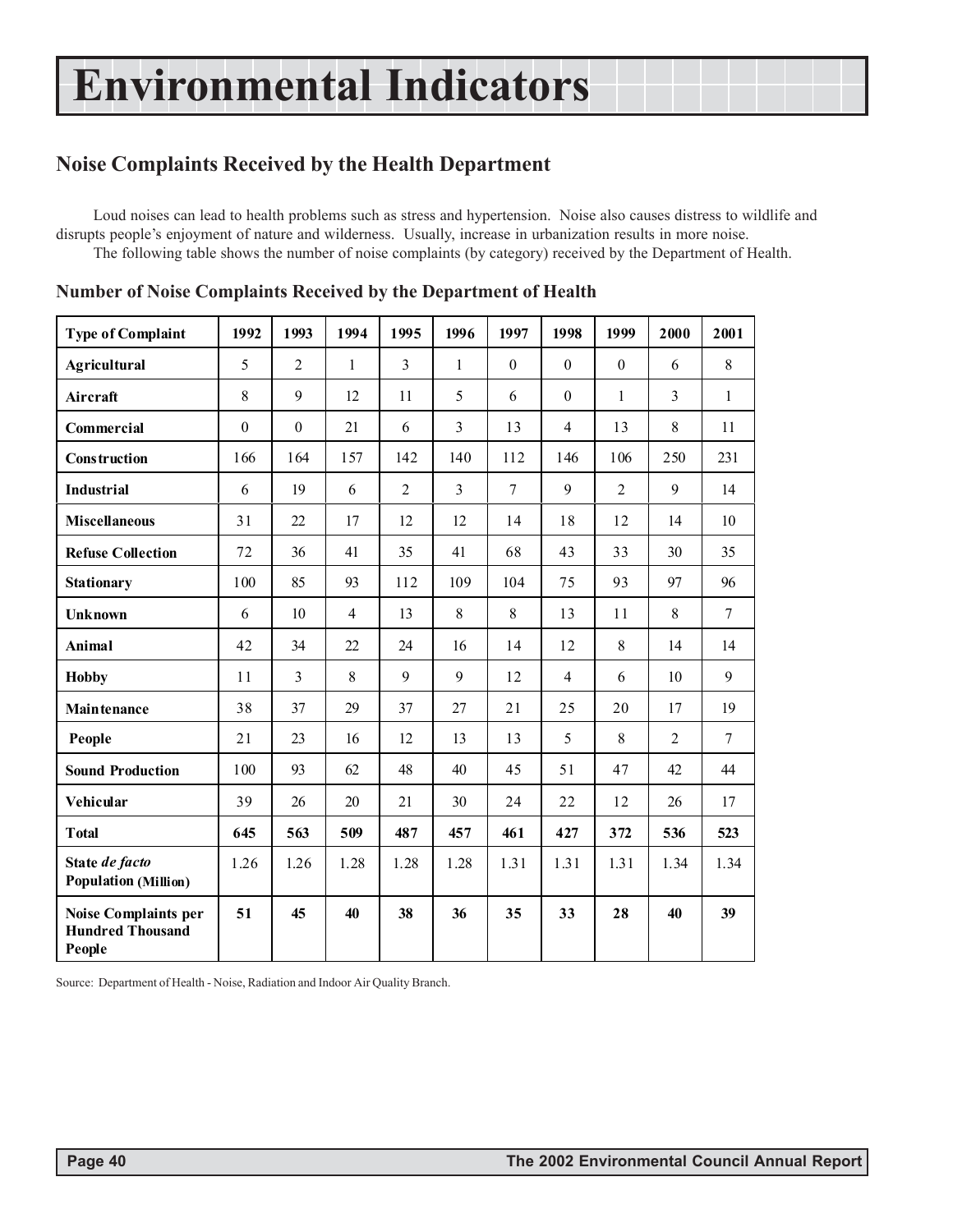### <span id="page-39-0"></span>**Bikeway Miles**

Alternate transportation modes such as bicycling and mass transit systems conserve energy, alleviate traffic congestion, reduce air pollution, and support physical fitness and recreation. Overall, they improve environmental quality and the urban landscape.

The next table shows the total miles of bikeways in Hawai'i by island.

#### **Miles of Bikeways in Hawaiëi**

| <b>Island</b>    | <b>Bikeway Miles</b> |       |       |       |       |       |         |  |  |  |
|------------------|----------------------|-------|-------|-------|-------|-------|---------|--|--|--|
|                  | 1995                 | 1996  | 1997  | 1998  | 1999  | 2000  | $2001*$ |  |  |  |
| Kaua'i           | 3.8                  | 3.8   | 6.8   | 6.5   | 6.2   | 6.2   | 21.0    |  |  |  |
| O'ahu            | 55.4                 | 66.1  | 56.6  | 60.3  | 73.7  | 75.1  | 94.2    |  |  |  |
| Maui             | 19.6                 | 40.0  | 40.8  | 43.3  | 67.1  | 67.1  | 60.3    |  |  |  |
| Hawai'i          | 8.2                  | 8.2   | 27.8  | 30.8  | 32.7  | 32.7  | 31.3    |  |  |  |
| <b>Statewide</b> | 87.0                 | 118.1 | 132.0 | 140.9 | 179.7 | 181.1 | 206.8   |  |  |  |

Source: State Department of Transportation, Highways Division

Note: i) Bikeway miles are provided only for bikeways that are designated as such through signing. The State and counties have installed many miles of improved paved shoulders, 4 feet or wider, on roadways which can accommodate bicycles but are not designated routes.

\* As of 11/7/02

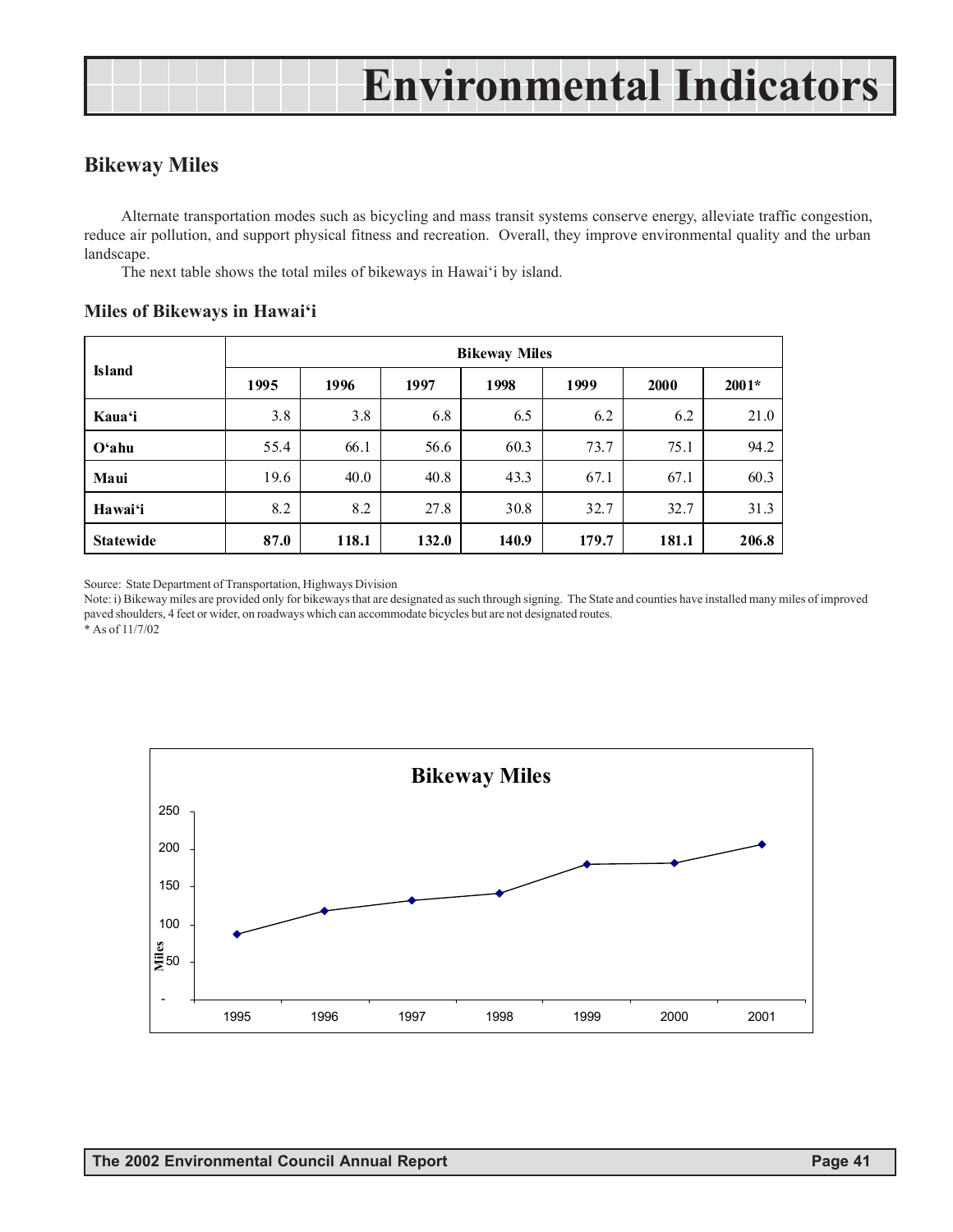### <span id="page-40-0"></span>**Number of Bus Boardings on Oëahu**

The data below are estimates of the number of boardings on O`ahu for TheBus. An effective mass transit system can reduce traffic congestion and improve the quality of life in a city. These estimates are calculated based on the amount of money in the fare box, number of monthly passes sold, and random samples.

#### **Number of Bus Boardings on Oëahu**

| Year                                                         | 1992 | 1993 | 1994 | 1995 | 1996 | 1997 | 1998 | 1999 | 2000 | 2001 |
|--------------------------------------------------------------|------|------|------|------|------|------|------|------|------|------|
| <b>Total Number of Bus</b><br><b>Boardings (in millions)</b> | 72.9 | 76.1 | 77.3 | 72.7 | 68.9 | 68.6 | 71.8 | 66.2 | 66.6 | 70.4 |

Source: Public Transit Division of the Department of Transportation Services.

Note: i) Figures include residents and visitors.

ii) The figures are calendar year estimates of total passengers for TheBus calculated from reports to the American Public Transit Association.



Note: The vertical axis does not begin with zero.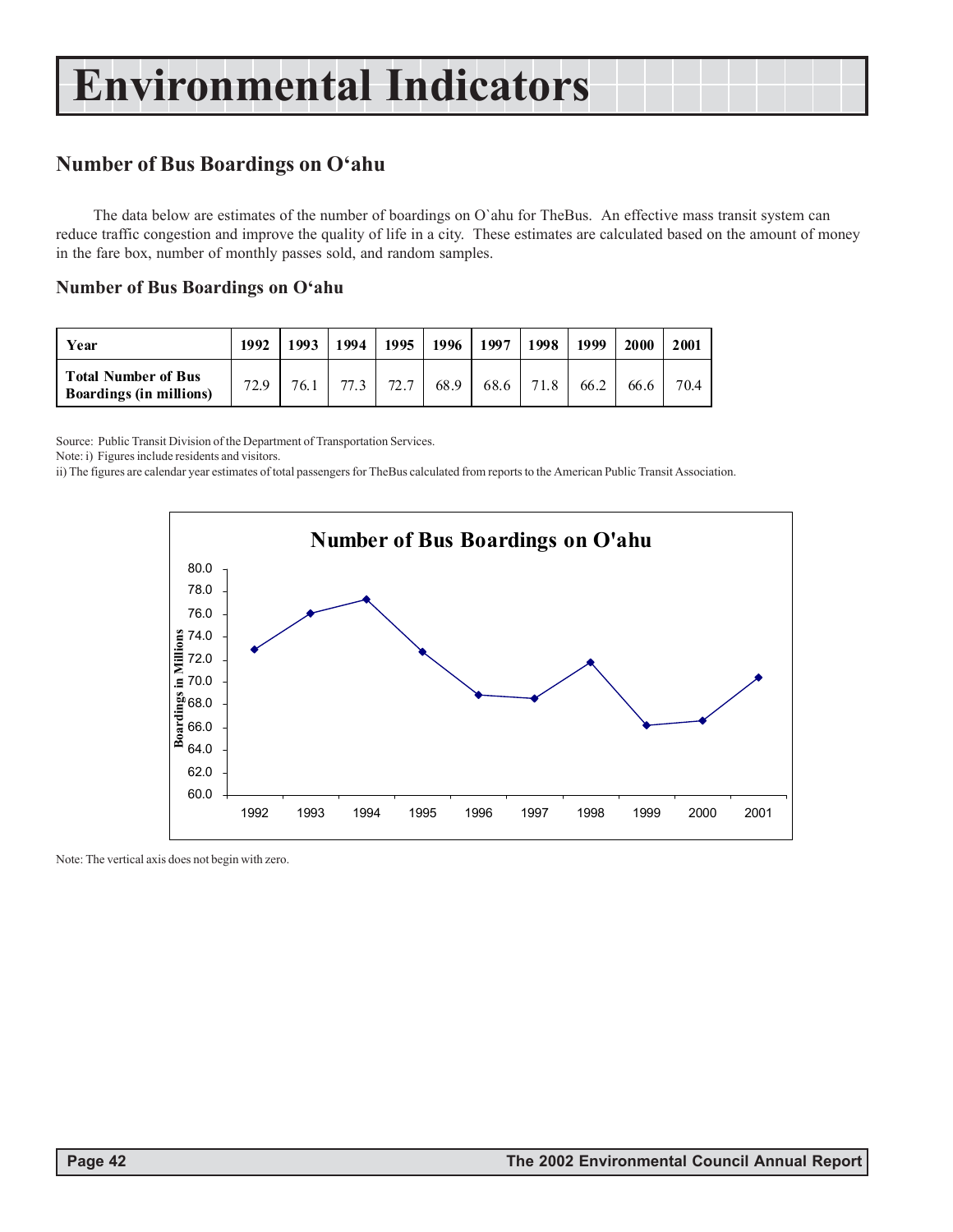## **2002 Environmental Report Card**

In this section, the Environmental Council grades the status of Hawai'i's environment. This report card provides citizens and policy makers with a quick assessment of how well we are caring for our environment. The Council hopes this evaluation stimulates the public to learn about and take action to improve our environment. Your thoughts and suggestions on the content and methodology of this report card are welcomed.

| <b>Environmental Report Card</b> | 2001           | 2002          |
|----------------------------------|----------------|---------------|
| <b>Energy Use</b>                | $\blacksquare$ | $C$ -         |
| Use & Recycling of<br>Resources  | $\mathbf C$    | $\mathcal{C}$ |
| <b>Biodiversity Maintenance</b>  | $\mathbf D$    |               |
| Air Quality                      | $A+$           | $A+$          |
| <b>Water Quality</b>             | $A-$           | $A-$          |
| <b>Terrestrial Quality</b>       | B              | B             |
| Public Awareness &<br>Concern    | $\mathbf C$    | $C_{\Xi}$     |
| <b>Overall Grade</b>             |                |               |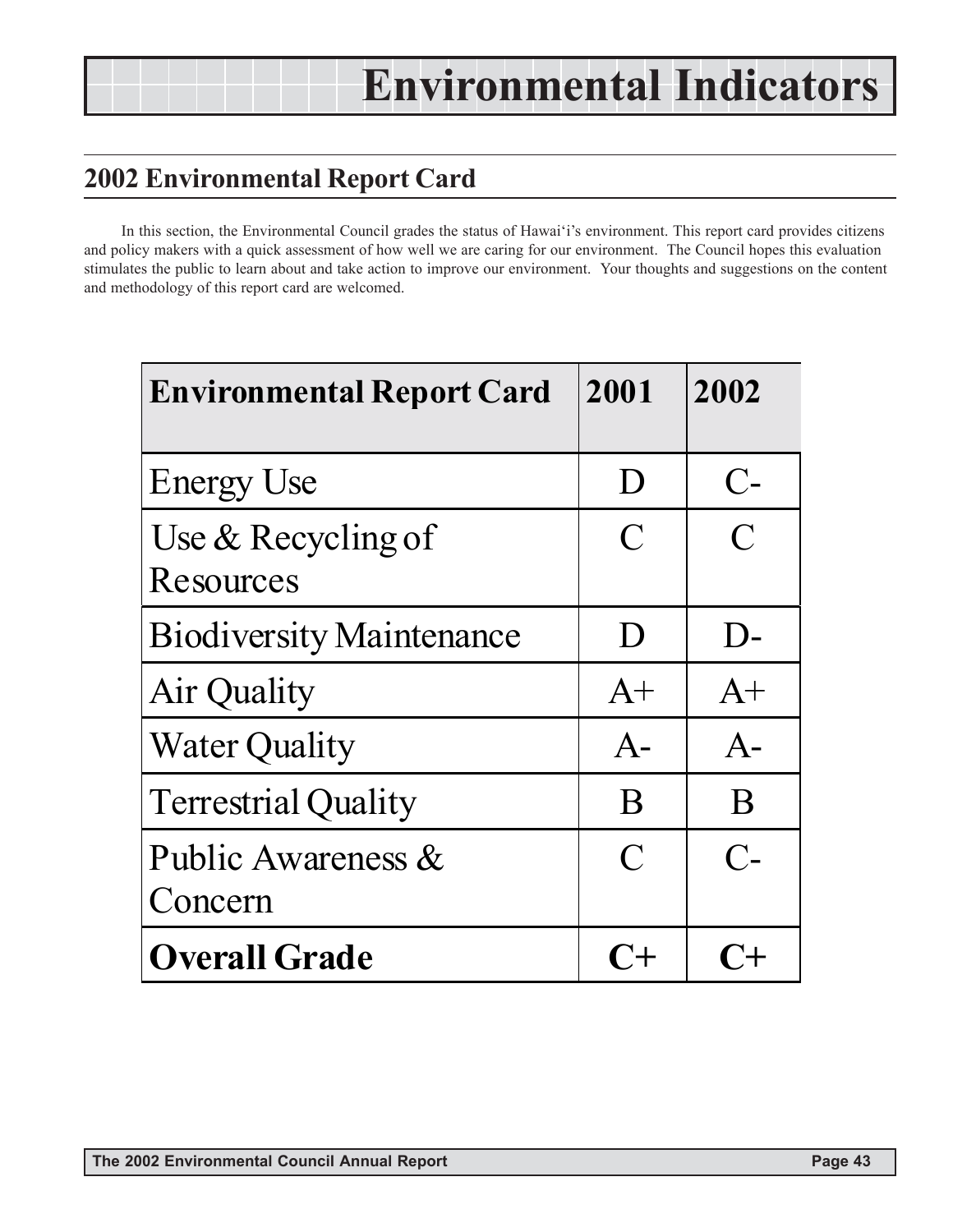### Method for Calculating Environmental Status Grades:

#### **Step 1.**

Environmental Status Scores and Grades

The method used is based on the National Wildlife Federationís 1971 Environmental Quality Index (Kimball, 1972). Individual indicator scores are assigned as follows:

Present condition equal to or better than optimum condition  $= 100$ 

Present condition equal to unacceptable condition

A linear scale is employed to assign scores for conditions falling between the limits listed above. Letter grades corresponding to the assigned scores are given in the same manner as last year.

#### **Step 2.**

The environmental indicators are then organized into seven categories. The categories are: Energy Use, Use and Recycling of Resources, Biodiversity Maintenance, Air Quality, Water Quality, Terrestrial Quality, Public Awareness & Concern.

A weight is assigned to each of the indicators in a given category. This weight is used to obtain the score for each category. The weights are assigned to each indicator in relation to the empirical importance of the indicator itself as well as the reliability of its related data. For simplicity in interpreting the "0" to "100" scores, letter grades are used.

#### **Step 3.**

Finally, a weighted average of the nine components is used to obtain a grade for Hawai'i's environment.

#### Limitations:

The comprehensiveness and accuracy of the grades are limited by the following factors:

a) The assessment is based on a sample of 20 environmental indicators. This small sample is not a full representation of Hawai'i's environment.

b) The benchmarks for unacceptable and optimum conditions are based on assumptions and judgments made by the Council (see below). Others may have very different opinions about the figures.

c) The relative importance value to compute the weighted averages for the categories and total index is also subjective based on the Council's beliefs.

This is the fifth attempt to assess the status of Hawai'i's environment. The Council hopes to continually refine and improve this assessment process.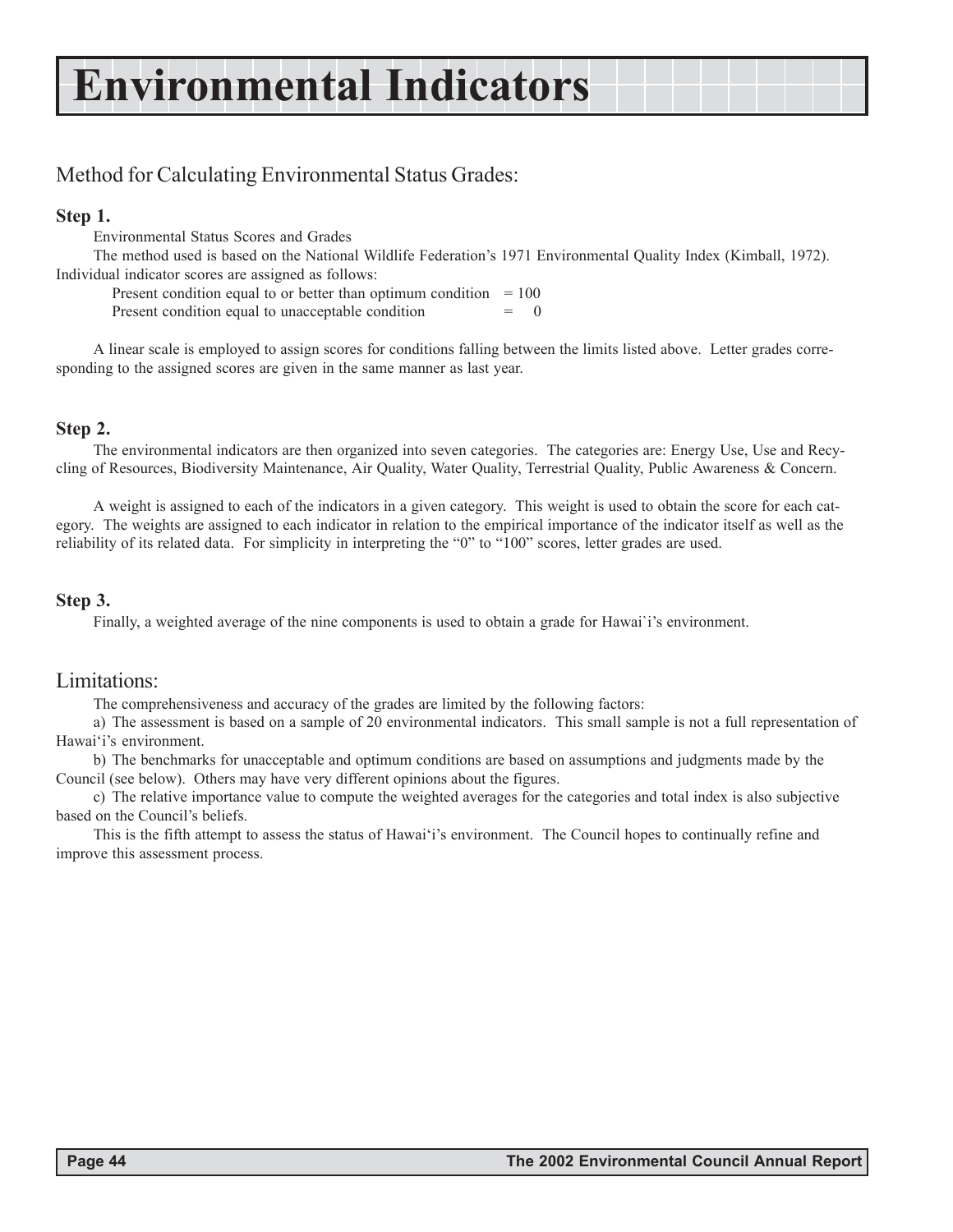#### **Benchmarks, Trends and Status Scores**

| Indicator                                         | Unacceptable     | <b>Latest Year</b> | Optimum   | <b>Status</b> |       |  |
|---------------------------------------------------|------------------|--------------------|-----------|---------------|-------|--|
|                                                   | Condition        | Condition          | Condition | <b>Points</b> | Grade |  |
| % of Energy from<br>Renewable Sources             | 0.0              | 4.9                | 25.0      | 20            | $D-$  |  |
| Greenhouse gas<br>emissions in million tons       | 23.0             | 18.7               | 15.7      | 59            | $C+$  |  |
| Water Consumption in<br>Million Gallons           | 100,000          | 78,748             | 50,000    | 43            | $C-$  |  |
| % of Treated Wastewater<br>Reused                 | $\overline{0}$   | 13.3               | 25        | 53            | C     |  |
| Daily per capita Waste<br>Generated in pounds     | 10.8             | 8.1                | 3.6       | 38            | $D+$  |  |
| % of Waste Diverted                               | $\overline{0}$   | 25                 | 75        | 33            | D     |  |
| Hazardous Waste<br>Generated in Tons              | 3,000            | 1,456              | 500       | 62            | $B-$  |  |
| Number of Rare Native<br>Plant Species            | 1000             | 588                | $\theta$  | 41            | $C-$  |  |
| Main HI Islands Onaga<br>Spawning Potential Rate  | $\Omega$         | 3                  | 50        | 6             | F     |  |
| Particulate Levels as a %<br>of Federal standards | 100              | 32                 | 75        | 100           | $A+$  |  |
| Number of Unhealthy Air<br>Days                   | 1                | $\overline{0}$     | $\Omega$  | 100           | $A+$  |  |
| Days Beaches Posted<br>Unsafe                     | 100              | 36                 | $\Omega$  | 64            | $B-$  |  |
| % of Population Served<br>Water Below MCLs        | 90               | 100                | 100       | 100           | $A+$  |  |
| Conservation Land Area<br>in million acres        | 1.03             | 1.97               | 2.25      | 77            | $B+$  |  |
| Number of Oil and<br>Chemical Spills              | 1000             | 442                | 100       | 62            | $B-$  |  |
| % of State Funding for<br>Environment             | $\boldsymbol{0}$ | 0.83               | 2.50      | 33            | D     |  |
| Number of Motor<br>Vehicles per capita            | $\mathbf{1}$     | 0.72               | 0.33      | 42            | $C-$  |  |
| Noise Complaints per<br>100,000 People            | 100              | 39                 | 10        | 68            | B     |  |
| <b>Bikeway Miles</b>                              | $\mathbf{0}$     | 207                | 1309      | 16            | F     |  |
| Annual TheBus<br>Boardings in millions            | $\boldsymbol{0}$ | 70                 | 124       | 56            | $C+$  |  |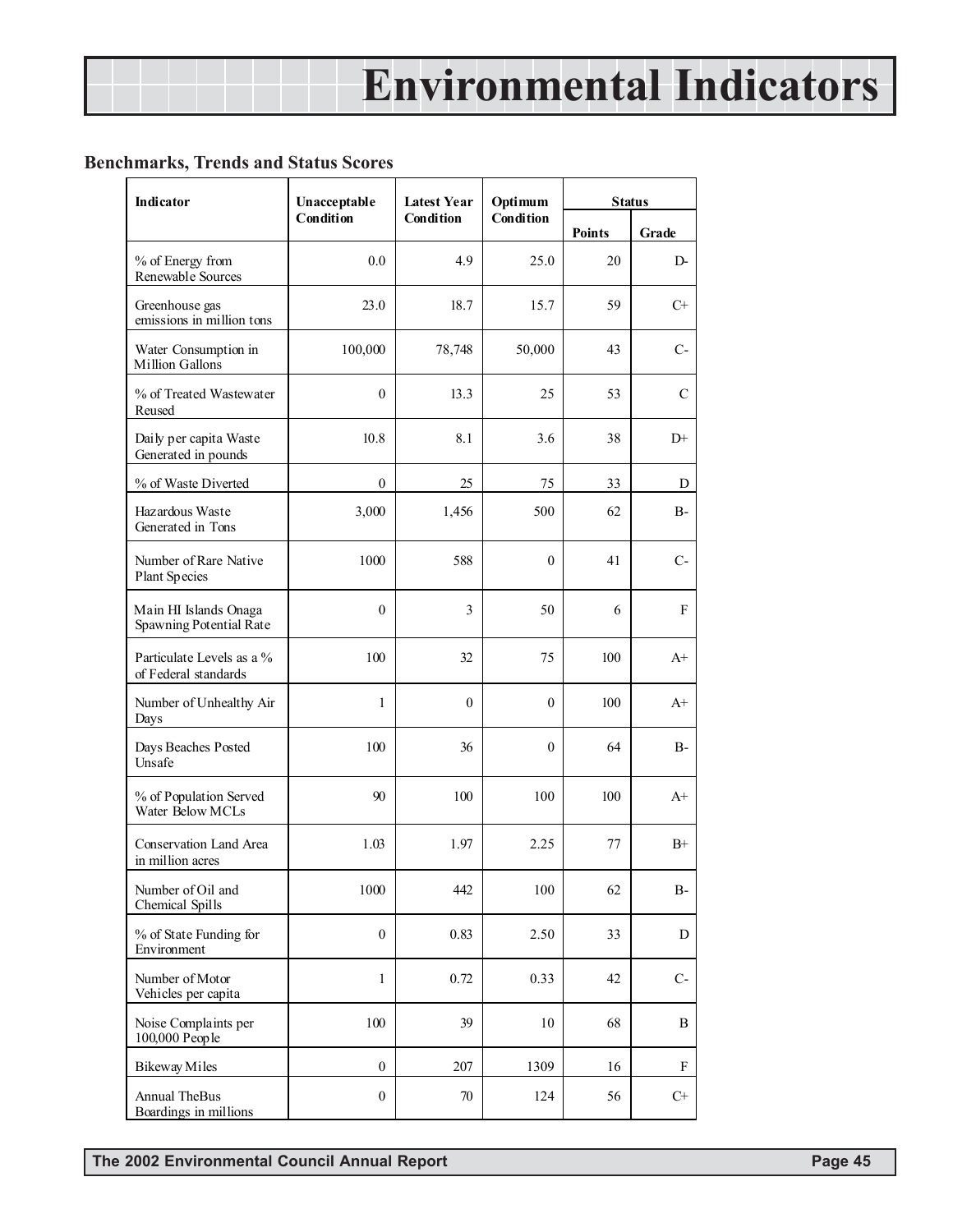#### **Scores and Grades for Environmental Status**

| Category                           | Indicator                                       | <b>Status</b><br><b>Points</b> | Indicator<br>Weights | Category<br><b>Scores</b> | Category<br>Grade | Category<br>Weights | <b>Total</b><br><b>Score</b> | <b>Total</b><br>Grade |
|------------------------------------|-------------------------------------------------|--------------------------------|----------------------|---------------------------|-------------------|---------------------|------------------------------|-----------------------|
| <b>Energy Use</b>                  | % of Energy from<br>Renewable Sources           | 20                             | 50%                  | 40                        | $C-$              | 15%                 | 59                           | $C+$                  |
|                                    | Greenhouse Gas<br>Emissions                     | 59                             | 50%                  |                           |                   |                     |                              |                       |
| Use $\&$<br>Recycling of           | Water Consumption in<br>Million Gallons         | 43                             | 20%                  | 46                        | $\mathbf C$       | 15%                 |                              |                       |
| Resources                          | % of Treated<br>Wastewater Reused               | 53                             | 20%                  |                           |                   |                     |                              |                       |
|                                    | Daily per capita Waste<br>Generated in pounds   | 38                             | 20%                  |                           |                   |                     |                              |                       |
|                                    | % of Waste Diverted                             | 33                             | 20%                  |                           |                   |                     |                              |                       |
|                                    | Hazardous Waste<br>Generated in Tons            | 62                             | 20%                  |                           |                   |                     |                              |                       |
| <b>Biodiversity</b><br>Maintenance | Number of Abundant<br>Native Plant Species      | 41                             | 50%                  | 24                        | $D-$              | 10%                 |                              |                       |
|                                    | Onaga Spawning<br>Potential Rate                | 6                              | 50%                  |                           |                   |                     |                              |                       |
| Air Quality                        | Particulate Levels as<br>% of National Standard | 100                            | 50%                  | 100                       | $A+$              | 15%                 |                              |                       |
|                                    | Number of Unhealthy<br>Air days                 | 100                            | 50%                  |                           |                   |                     |                              |                       |
| Water Quality                      | Days Beaches Posted<br>Unsafe                   | 64                             | 50%                  | 82                        | $A-$              | 15%                 |                              |                       |
|                                    | % of Pop. Served<br>Water Below MCLs            | 100                            | 50%                  |                           |                   |                     |                              |                       |
| Terrestrial<br>Quality             | Conservation Land<br>Area in million acres      | 77                             | 50%                  | 70                        | B                 | 15%                 |                              |                       |
|                                    | Number of Oil &<br>Chemical Spills              | 62                             | 50%                  |                           |                   |                     |                              |                       |
| Public<br>Awareness &              | % of State Funding for<br>Environment           | 33                             | 20%                  | 43                        | $C-$              | 15%                 |                              |                       |
| Concern                            | Number of Motor<br>Vehicles per capita          | 42                             | 20%                  |                           |                   |                     |                              |                       |
|                                    | Noise Complaints per<br>100,000 People          | 68                             | 20%                  |                           |                   |                     |                              |                       |
|                                    | <b>Bikeway Miles</b>                            | 16                             | 20%                  |                           |                   |                     |                              |                       |
|                                    | Annual TheBus<br>Boardings in millions          | 56                             | $20\%$               |                           |                   |                     |                              |                       |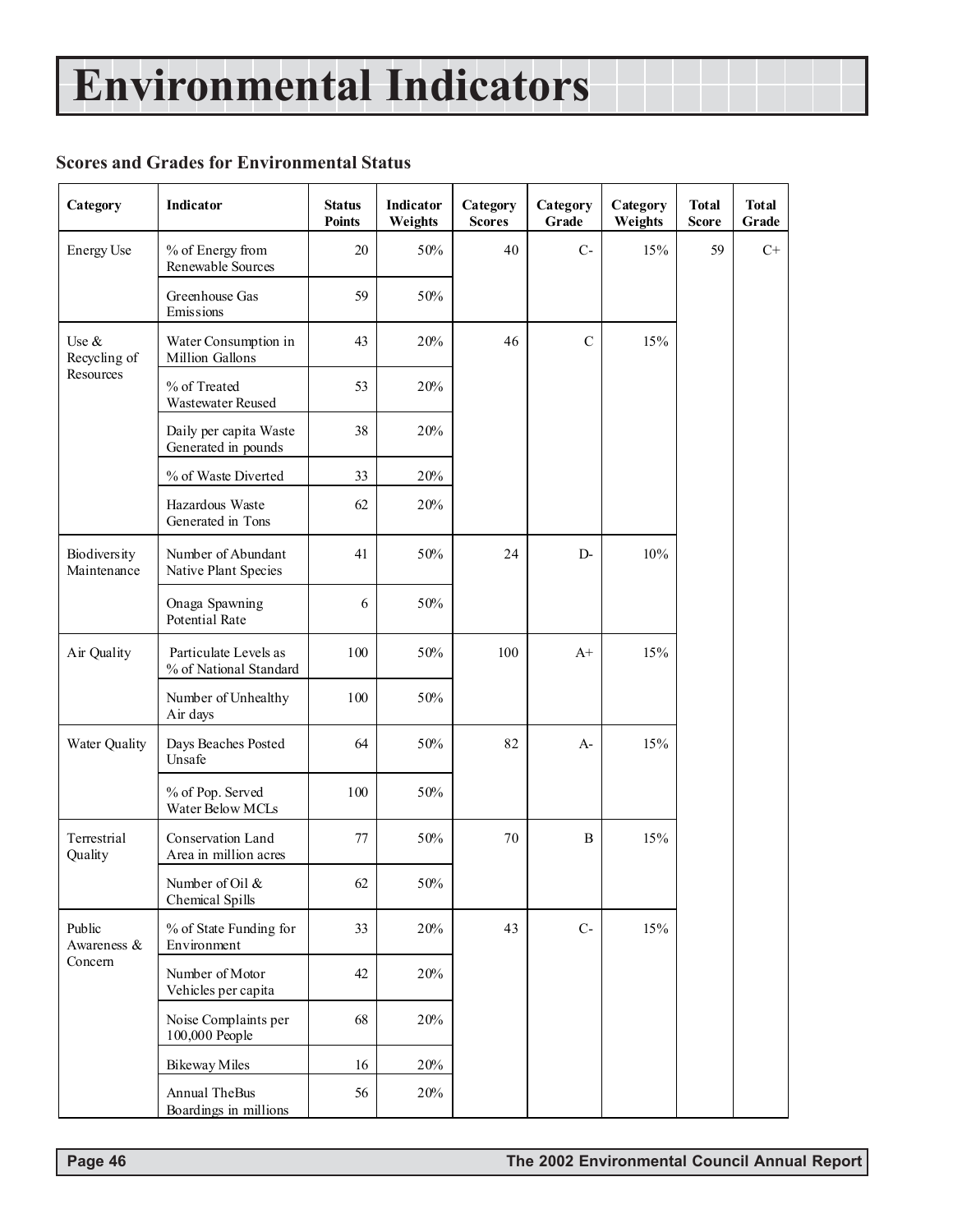#### Assumptions:

The Environmental Council's assumptions for unacceptable conditions, year 2002 goals, and optimum levels for Hawai'i's environmental indicators are listed below.

a) Renewable Energy: The Council prefers a goal of 25% for the amount of energy from renewable sources.

b) Greenhouse Gasses: The Council supports the Kyoto Protocol which calls for emissions of 7% below 1990 levels by 2010. This works out to 5.7 million tons by 2010 for optimum. The unacceptable level is 23 million tons.

c) Water Consumption: The Council has set 50,000 million gallons per year as the optimum level. 100,000 is unacceptable.

d) Treated Wastewater Reused: The reuse target is 25%.

e) Waste Generated: According to Healthy Hawaiëi 2000, the national objective is to reduce the average pounds of municipal solid waste produced per person each day to no more than 3.6 pounds. The optimum level is the same as the national objective. It is unacceptable to produce 3 times the national objective.

f) Waste Diverted: Pursuant to section 342G-3, HRS, it was the goal of the state to reduce the solid waste stream prior to disposal by 50% by the year 2000. The Council sets 75 as an optimum level.

g) Hazardous Waste: The optimum target is 500 tons. 3,000 tons is unacceptable.

h) Native Plant Species: Optimally, all native species should be in abundance. 1,000 species listed as rare would be unacceptable.

i) Onaga SPR: The optimum level is 50%.

j) Particulate Levels: The optimum level is 75% of the federal standard.

k) Unhealthy Air Days: Not a single day should be declared unhealthy in Hawaiëi.

l) Beaches Posted Unsafe: A level of 100 beach closure days per year is unacceptable.

m)Oil and Chemical Spills: The optimum number is 100 spills or less.

n) Conservation Land: The State Land Use District Boundary Review, 1992, recommended that approximately 150,000 acres of Urban and Agricultural lands be converted to Conservation zoning. The report also identifies another 139,000 acres of non-Conservation land as "Areas of Critical Concern" that should be protected for its conservation resource value. Therefore, the optimum level is the conversion of 289,000 acres. Any less amount than one fourth of state lands in the Conservation district is unacceptable.

o) Drinking Water: The optimum level to have 100% of the population drinking clean water.

p) Environmental Spending: Based on information presented in World Resources Institute's 1992 Environmental Almanac the average state in the U.S. spends approximately 1.9% of its state budget on environmental protection. The optimum level is 2.5%.

q) Motor Vehicles: One motor vehicle per person is unacceptable. The optimum level should be one motor vehicle for every three people (the average household size is three people).

r) Noise Complaints: An average of 100 noise complaints per hundred thousand people is unacceptable. The optimum number is 10 or less per hundred thousand people.

s) Bikeway Miles: According to Bike Plan Hawaiëi a total of 1,309 miles of bikeways is proposed. The optimum condition is the construction of all the bikeways proposed.

t) Bus Ridership: The present bus fleet is 525. The FEIS for the Honolulu Rapid Transit Program considered an expanded bus fleet of 997 buses for the Transportation System Management alternative. Based on Table 1.1 in the Comprehensive Bus Facility & Equipment Requirements Study, we estimate that the number of boardings for a fleet of 997 buses would be 124,000,000 per annum. The optimum level is 124,000,000 boardings.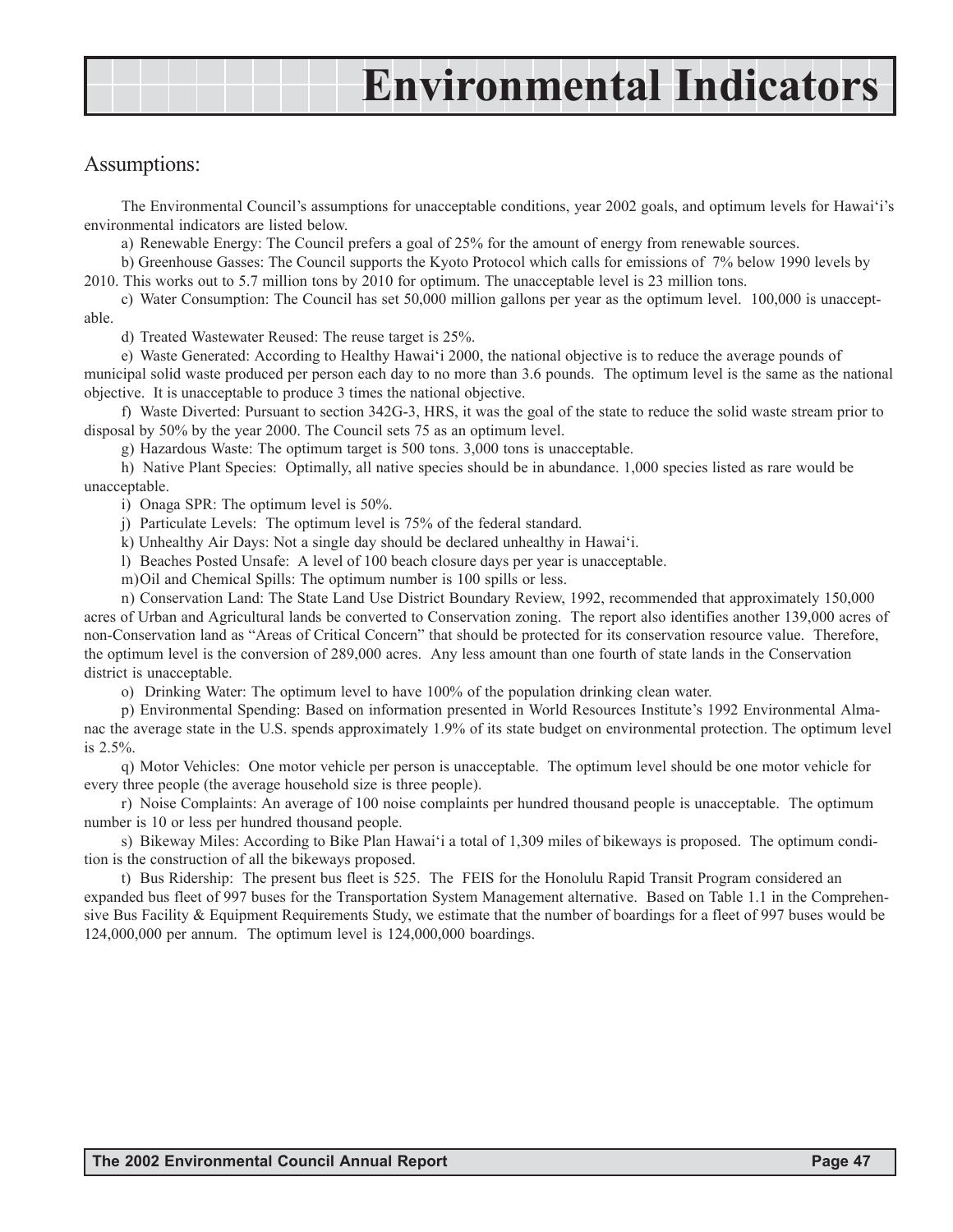### Letter Grades:

For the sake of simplicity in interpreting the "0" to "100" scores, letter grades are used. The scale that we used was obtained from A Rating Guide to Life in Americaís Fifty States (Thomas, 1994).

 $100 = A +$  $85-99 = A$  $80-84 = A$  $75-79 = B+$  $65-74 = B$  $60-64 = B$  $55-59 = C+$  $45-54 = C$  $40-44 = C$  $35-39 = D+$  $25-34 = D$  $20-24 = D$  $0-19 = F$ 

#### References:

City and County of Honolulu, Department of Transportation Services. Final Environmental Impact Statement for the Honolulu Rapid Transit Program. Honolulu, 1992.

Hawai'i Department of Business, Economic Development and Tourism. State Energy Resources Coordinator's Annual Report. Honolulu, 1994.

Hawaiëi Department of Business, Economic Development and Tourism. The State of Hawai`i Data Book, 2002. Honolulu, 2001.

Hawai'i Department of Health. Healthy Hawai'i 2000: Preliminary Objectives and Health Status Indicators for the State of Hawaiëi. Honolulu, 1995.

Hawaiëi Department of Health. The State of Environmental Protection In Hawaiëi. Honolulu, 1997.

Hawaiëi Department of Health. Indicators of Environmental Quality, September 1999.

Hawai'i Department of Transportation. Bike Plan Hawai'i. Honolulu, 1994.

Honolulu Public Transit Authority. Comprehensive Bus Facility & Equipment Requirements Study. Honolulu, 1994.

Kimball, Thomas L. Why Environmental Quality Indices? In The Quality of Life Concept by the Environmental Protection Agency. Warrenton, Virginia, 1972.

Office of State Planning. State Land Use District Boundary Review. Honolulu, 1992.

Thomas, G. Scott. A Rating Guide to Life in Americaís Fifty States. New York: Prometheus Books, 1994.

United States Environmental Protection Agency. Characterization of Municipal Solid Waste in the United States: 1996 Update. EPA530-R-97-015. Washington, DC.

World Resources Institute. Environmental Almanac. Boston: Houghton Mifflin Company, 1992.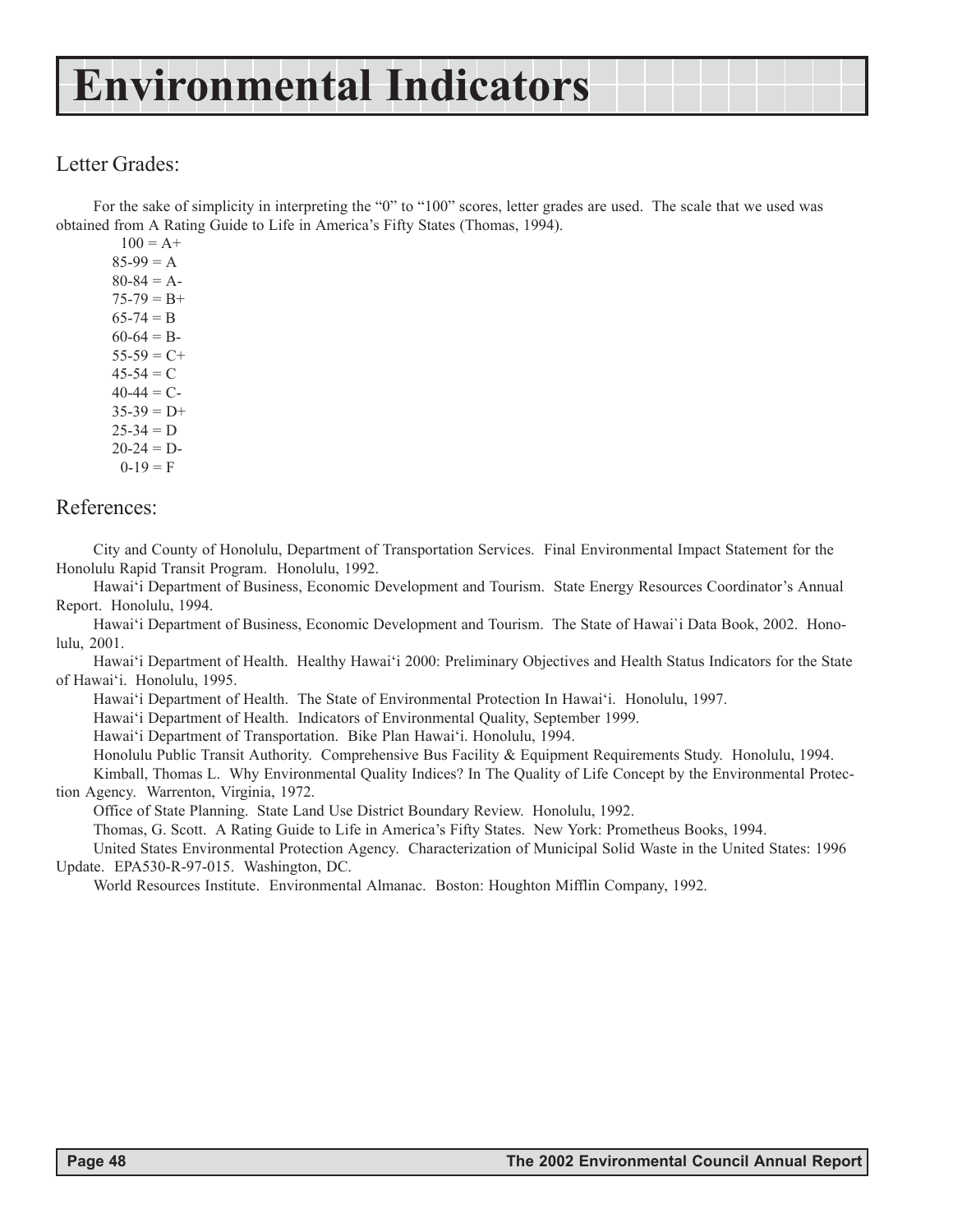## **Section II Agency Goals**

The Environmental Council monitors agency progress in achieving the state's environmental **goals and makes an annual report with recommendations to the Governor and Legislature. The Council asks each agency for its environmental goals and objectives for inclusion in its annual report. Each agency identifies its top three environmental goals for the past and current years and the results of its efforts to achieve these goals.**

### **Outstanding Environmental Agencies for 2002**

Hawai'i Department of Education Hawaiëi Department of Defense, Army National Guard County of Maui Department of Public Works and Waste Management City and County of Honolulu Department of Transportation Services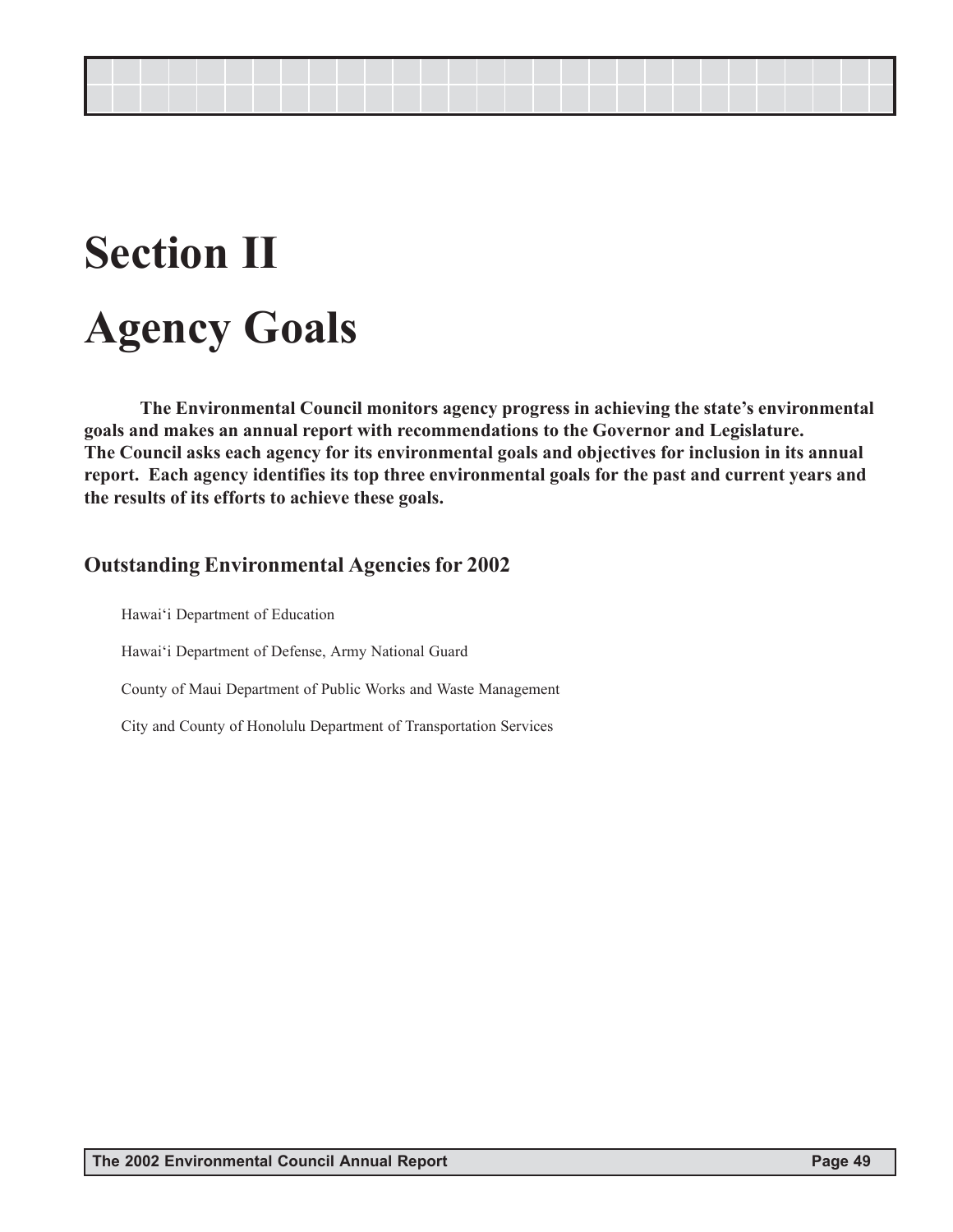### <span id="page-48-0"></span>**Department of Accounting and General Services**

#### **I. Goals/Objectives for FY 2002**

A. Goal/Objective #1: The Public Works Division will begin to phase out the use of arsenic containing termite treated lumber. Copper azole, Type A and Inorganic Boron will be used in lieu of Chromated Copper Arsenate (CCA) and Ammoniacal Copper Zinc Arsenate (ACZA).

B. Goal/Objective #2: The Maui District will spend about \$325,000 to retrofit or replace light fixtures at Maui District schools. The new fixtures will use energy efficient lamps and ballasts. A study estimates that a 34 percent reduction in lighting energy costs can be achieved by retrofitting or replacing existing fluorescent light fixtures with more efficient lamps and electronic ballasts.

#### **II. Results of Efforts for FY 2002**

A. Goal/Objective #1: The Public Works Division has eliminated the use of CCA and ACZA preservative treated lumber by removing these from the Public Works Guide Specifications. Only Copper azole Type A and Inorganic Boron are allowed now.

B. Goal/Objective #2: A project to retrofit and replace fluorescent light fixtures at Baldwin and Maui High Schools is currently in progress and nearing completion. A project to replace fluorescent light fixtures at the Wailuku State Office Building is currently in progress. Existing fluorescent light fixtures were replaced with energy efficient units as part of School Renovation and Repaint projects at Ha'iku, Kilohana, Lahainaluna, Makawao, Maunaloa, and Wailuku schools. All new buildings currently under construction are being fitted with energy efficient fluorescent lamps and ballasts.

#### **III. Goals/Objectives for FY 2003**

A. Goal/Objective #1: The Stadium Authority will implement a program to encourage the recycling of materials discarded during and/or after stadium events, including aluminum cans, cardboard boxes, etc.

B. Goal/Objective #2: Comply with the Governor's Administrative Directive No. 98-03 regarding the use of Solar Water Heating Systems for State Facilities. The directive requires that a comparative analysis be done to determine the cost-benefit of using conventional versus solar water heating systems for all new or renovated facilities using state funds or located on state land and incorporate the use of hot water.

### **Department of the Attorney General**

#### **I. Goals/Objectives for FY 2002**

A. Goal/Objective #1: Provide effective and timely legal counsel and training for our clients.

B. Goal/Objective #2: Improve the quality of and expedite environmental enforcement actions.

C. Goal/Objective #3: Improve coordination of enforcement actions among the air, water, solidand hazardous waste, and hazard evaluation and emergency response programs, as well as among other state and federal civil and criminal agencies.

#### **II. Results of Efforts for FY 2002**

A. Goal/Objective #1: Our department helped with the drafting of the bottle bill and with various rules for the Department of Health.

B. Goal/Objective #2: Our department helped the Department of Health collect about \$1,026,000 worth of penalties and settlement amounts in environmental enforcement actions, compared to less than \$250,000 the prior year. The latest year's collection amount is probably unusual and due partly to a few large recoveries and partly to reducing some backlogs.

C. Goal/Objective #3: Our department helped with intrastate and intergovernmental coordination on specific enforcement cases. For example, one administrative enforcement case involved many Department of Health branches and another civil enforcement case is a joint state-federal effort.

#### **III. Goals/Objectives for FY 2003**

A. Goal/Objective #1: Provide effective and timely legal counsel and training for our clients.

B. Goal/Objective #2: Improve the quality of and expedite environmental enforcement actions.

C. Goal/Objective #3: Improve coordination of enforcement actions among the air, water, solid and hazardous waste, and hazard evaluation and emergency response programs, as well as among other state and federal civil and criminal agencies.

### **Department of Defense (DOD)**

### **Hawai'i Army National Guard (HIARNG)**

#### **I. Goals/Objectives for FY 2002**

A. Goal/Objective #1: Conservation. Continue natural/cultural resource management, eradicate alien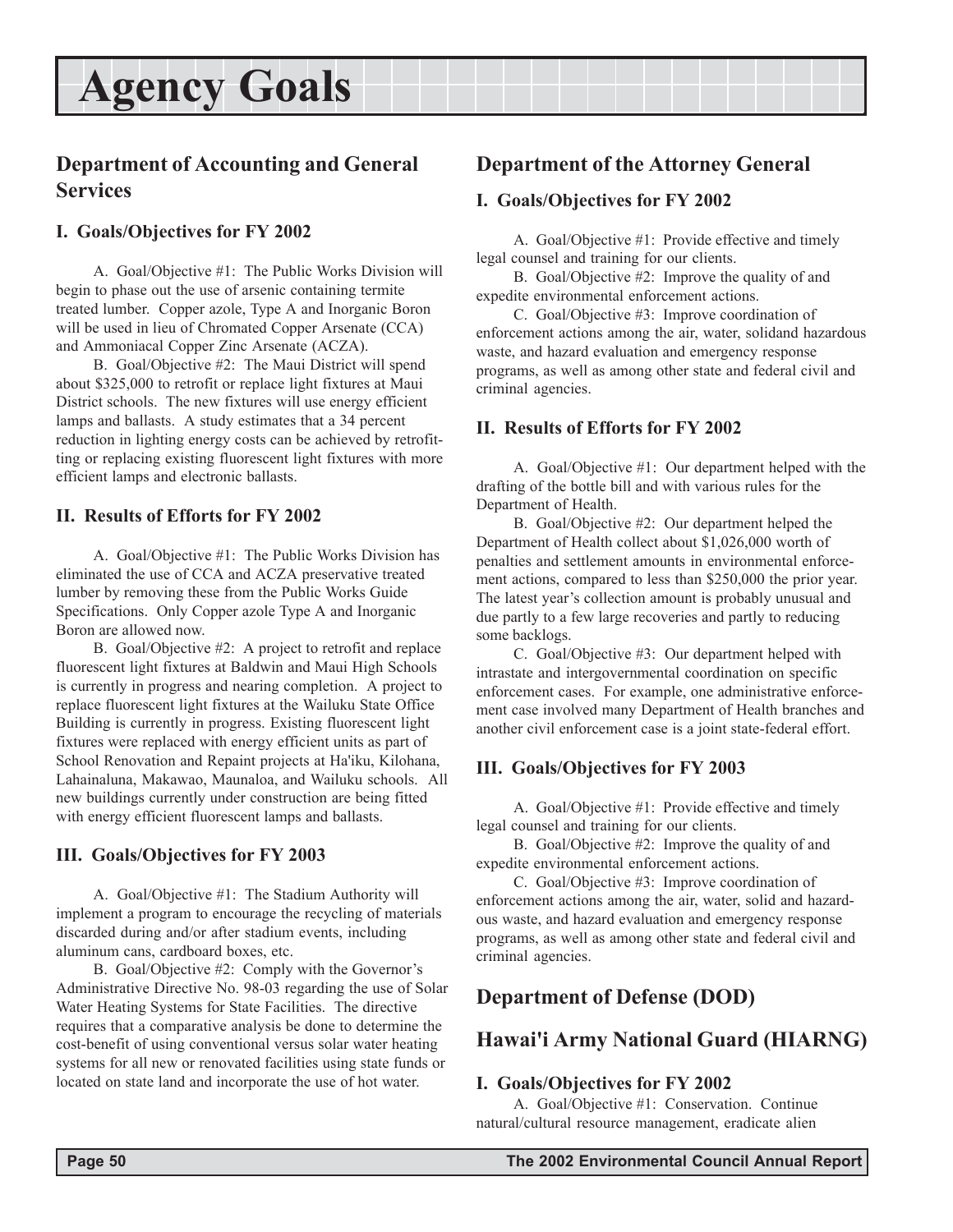species, protect endangered species, and educate the public.

B. Goal/Objective #2: Compliance. Continue to monitor for regulatory compliance and implement pollution prevention initiatives.

C. Goal/Objective #3: Land Management. Continue to implement integrated training area management to protect/ enhance the natural resources of ARNG training lands.

#### **II. Results of Efforts for FY 2002**

A. Goal/Objective #1: Conservation. Completed a sixyear Natural Resource Status Report analyzing field data, resource trends and compiling program accomplishments. Partnered with over 20 private, non-profit, state and federal agencies to implement 25 field projects. Established an entirely self-sufficient, in-house field crew and four island base yards housing equipment, supplies, herbicides and tools. Successfully prevented the extinction of the endangered Maui ëohai tree through the establishment of three additional, irrigated populations. Surveyed and treated fountain grass and miconia on four installations. Signed three Memorandums of Understanding with the Department of Land and Natural Resources, Hawai'i Community College and Punahou School for student and volunteer plant propagation and outplanting programs on HIARNG lands. Installed interpretive signs at Diamond Head (O'ahu) and Kekaha (west Kaua'i) for native plant species identification and appreciation.

B. Goal/Objective #2: Compliance. Enhanced the qualified recycling program by recycling 160,680 pounds of paper, metal and cardboard. Implemented new inspection checklist procedures/documentation to ensure compliance and to serve as a training tool for commanders and soldiers. Fielded parts-washer and weapon cleaning systems to reduce the time it takes to clean a weapon. Updated management plans (hazardous material and waste, spill prevention control and countermeasure, installation and unit field spill plan).

 C. Goal/Objective #3: Land Management. Installed 10 tons of erosion-control mats (geotextiles) to prevent wind and rain erosion of firing berms at Ukumehame Firing Range (Maui). Completed a fencing project at Keaukaha Military Reservation (Hilo) to protect 108 acres of coastal old-growth rain forest from feral pigs. Produced laminated identification species cards highlighting rare and endangered birds, plants and mammals for soldiers to use in the field.

#### **III. Goals/Objectives for FY 2003**

A. Goal/Objective #1: Conservation. Continue endangered species recovery, noxious weed eradication, and awareness training and education of Hawai'i's youth, Guard members, and the public.

B. Goal/Objective #2: Compliance. Continue to monitor for regulatory compliance and implement pollution prevention initiatives.

C. Goal/Objective #3: Land Management. Continue to implement integrated training area management to protect and enhance the natural resources of ARNG training lands.

### **DOD, Hawai'i Air National Guard**

#### **I. Goals/Objectives for FY 2002**

A. Goal/Objective #1: Compliance. Ensure that the facilities and operations continue to comply with Federal, State and military base regulations.

B. Goal/Objective #2: Pollution Prevention. Implement pollution prevention initiatives whenever possible to ensure efficient use of limited funding.

C. Goal/Objective #3: Environmental Documentation. Ensure all projects and real estate actions are properly assessed and evaluated for their environmental impacts.

#### **II. Results of Efforts for FY 2002**

A. Goal/Objective #1: Compliance. Hickam Air Force Base (AFB) units evaluated under the U.S. Air Force's Environmental, Safety, and Occupational Health Compliance and Management Program (ESOHCAMP) assessment guidelines by an internal Hickam AFB team. An internal Air National Guard Environmental/Safety Team evaluated the Geographically Separated Units under the ESOHCAMP assessment guidelines. All discrepancies identified have been corrected.

B. Goal/Objective #2: Pollution Prevention. The 15ABW Environmental Pollution Prevention section has implemented many measures applicable to the Hawai'i ANG. These measures include a recycling program, the implementation of an authorized use list, regulating the issue of Hazardous Material to both base and tenant (HIANG) units, and applying the "first in first used" rule to ensure the reduction of hazardous waste or unusable products.

C. Goal/Objective #3: Environmental Documentation. Submitted Air Force Form 813, Environmental Baseline Surveys, and Environmental Assessments, as required, for all real estate and construction projects including the property acquisition of Headquarters, Hawai'i Air National Guard at Fort Ruger, various demolition projects at Hickam AFB and General Lyman Field, Hilo.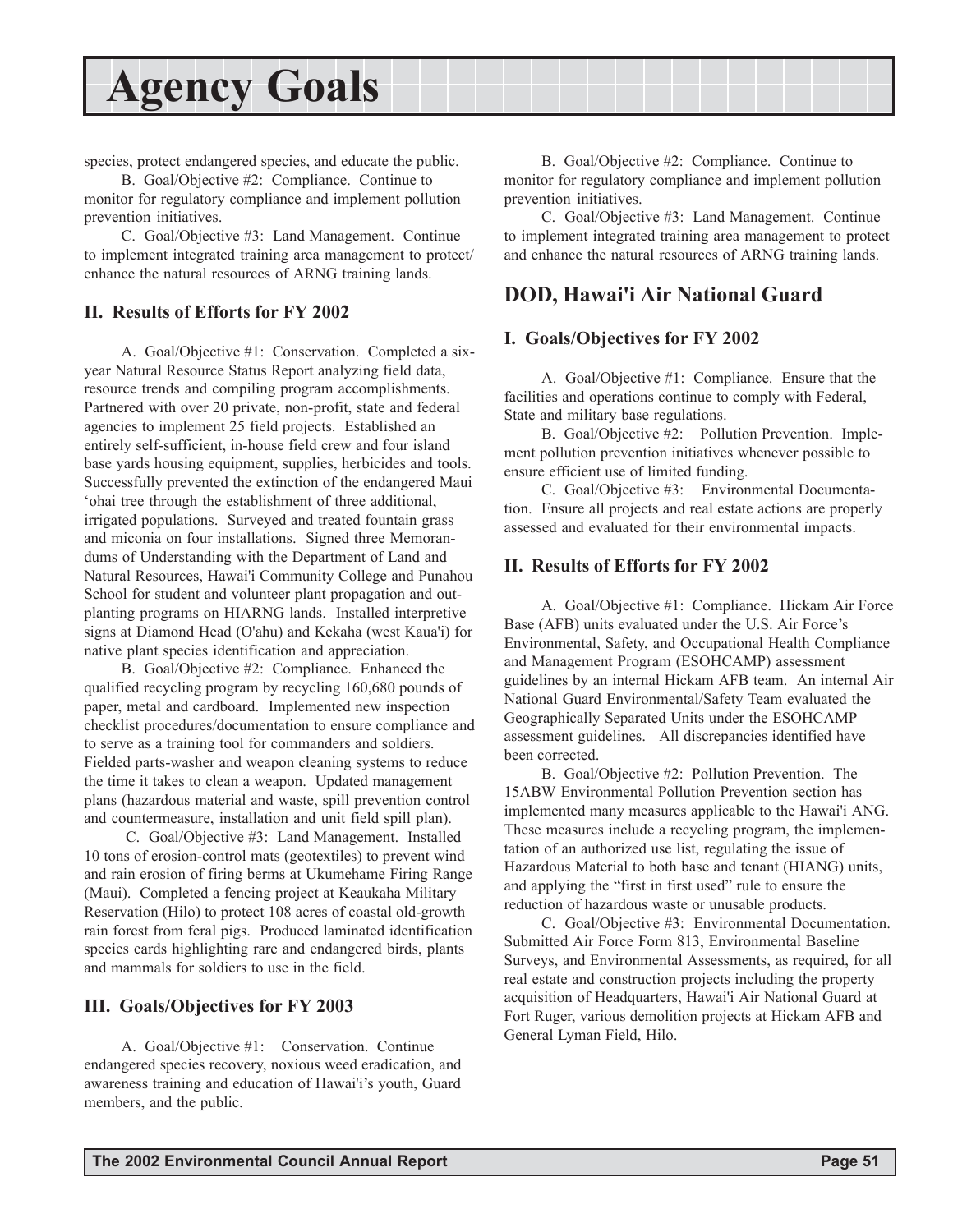#### **III. Goals/Objectives for FY 2003**

A. Goal/Objective #1: Compliance. Implement a quarterly or bi-annual inspection program to ensure HIANG units are in compliance with Federal, State and local regulations. This inspection program will serve two purposes: 1) ensure HIANG wide compliance and 2) aid in identifying outstanding compliance of environmental regulations throughout the HIANG.

B. Goal/Objective #2: Pollution Prevention. Implement an expanded HIANG wide recycling program and to stress the use of environmentally friendly products and services.

C. Goal/Objective #3: Environmental Documentation. Ensure all projects and real estate actions are properly assessed and evaluated for their environmental impacts.

### **DOD, State Civil Defense (SCD)**

#### **I. Goals/Objectives for FY 2002**

A. Goal/Objective #1: Continue to participate in Hawai'i State Emergency Response Commission (HSERC) meetings and Local Emergency Planning Committee (LEPC) meetings to provide input on the development of State contingency plans related to hazardous materials and to support hazardous materials training and exercises for first responders statewide.

B. Goal/Objective #2: Plant trees and other foliage in the surrounding areas of Birkhimer Emergency Operating Center. The added irrigation system will help sustain plant life and reduce the potential for dry brush fires. Continue our efforts of recycling used paper products (and aluminum cans) and continue to reduce the amount of paper we use in our offices. Ensure all SCD personnel receive annual hazard communication (HAZCOM) training on responsibilities forhazardous material handling and know how to properly dispose of hazardous waste.

C. Goal/Objective #3: Provide objective reviews and information regarding mitigation projects that may have potential impact on the environment. Continue to review and closely monitor the Environmental Impact Statements and Environmental Assessments for projects that may not be in compliance with the National Environmental Policy Act.

#### **II. Results of Efforts for FY 2002**

A. Goal/Objective #1: State Civil Defense (SCD) was represented at every HSERC meeting this fiscal year and

involved in numerous LEPCs on O'ahu and on the neighbor islands. SCD provided input to contingency plans related to hazardous materials and continues to coordinate and support hazardous materials training and exercises for first responders statewide.

B. Goal/Objective #2: In our continuing efforts to reduce trash and preserve the environment, SCD aggressively recycles waste paper and aluminum cans. This in-house recycling program has been successful for many years. In collaboration with the HIARNG Environmental Office, new foliage and a second irrigation system were added to the landscape and surrounding areas leading to Birkhimer facility.

C. Goal/Objective #3: The clearance and disposal of debris was an essential element of the recovery efforts on the Big Island following the November Floods of 2000. The SCD coordinated with various government agencies in the recovery process and restoration of public assets such as soccer fields, roadways, buildings, etc., that were damaged due to the flooding. To date, State and county disaster debris management plans have been developed and published. In March 19-21, 2002, SCD staff participated in FEMA's Environmental and Historical Preservation Compliance course to gain a better understanding of the National Policy Act of 1969, as amended.

#### **III. Goals/Objectives for FY 2003**

A. Goal/Objective #1: Continue to participate in Hawai'i State Emergency Response Commission (HSERC) meetings and Local Emergency Planning Committee (LEPC) meetings to provide input on the development of State contingency plans related to hazardous materials and to support hazardous materials training and exercises for first responders statewide.

B. Goal/Objective #2: Advocate and promote recycling of used paper products (and aluminum cans) and continue to reduce the amount of paper we use in our offices. Ensure all SCD personnel receive annual hazard communication (HAZCOM) training on responsibilities for hazardous material handling and know how to properly dispose of hazardous waste.

C. Goal/Objective #3: Provide objective reviews and information regarding mitigation projects that may have potential impact of the environment. Continue to review and monitor closely the Environmental Impact Statements and Environmental Assessments for projects that may not be in compliance with the National Environmental Policy Act.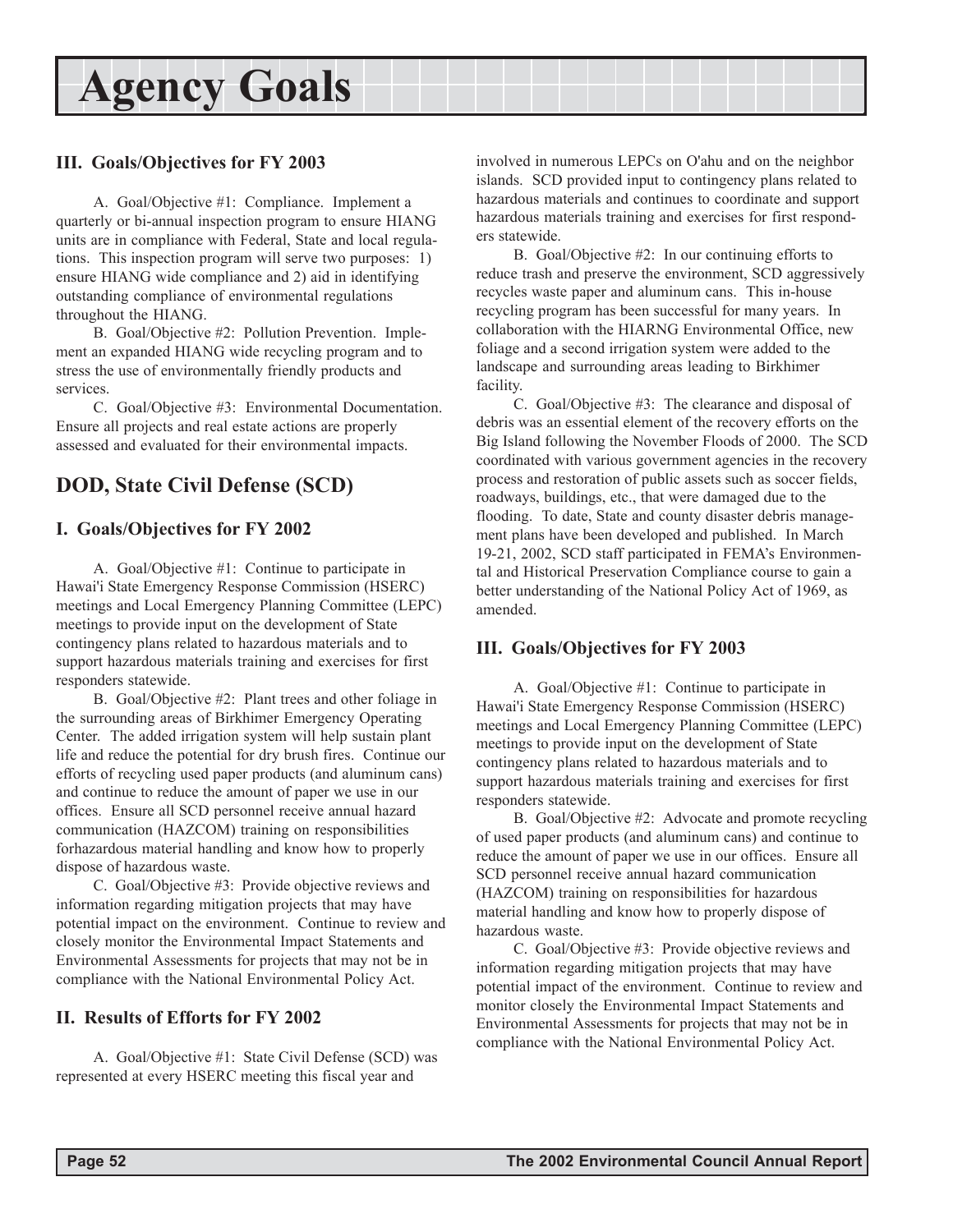### <span id="page-51-0"></span>**DOD, Office of Veterans Services (OVS)**

#### **I. Goals/Objectives for FY 2002**

A. Goal/Objective #1: Compliance. Conform to environmental regulations to ensure that the cemetery and its surrounding areas are safe from chemical run-off endangering the environment.

B. Goal/Objective #2: Safety/Training. Enhance the safety/training programs to ensure cemetery staff is informed of new laws and regulations concerning the environment and their own personal health. Provide increase awareness to MSDS sheets and complete the re-organization of the safety/ hazardous program as HSVC.

#### **II. Results of Efforts for FY 2002**

A. Goal/Objective #1: Compliance. Continued to monitor program for compliance to applicable laws and regulations related to environmental protection and conservation. Cleaned out drainage areas and will request for future help to maintain these drainage areas.

B. Goal/Objective #2: Safety/Training. Met with the State OSHA representative to discuss the program and what direction it should be headed. Received information and currently implementing the process and procedures to improve the program.

#### **III. Goals/Objectives for FY 2003:**

A. Goal/Objective #1: Quality of cemetery grounds. Improve the soil quality of the cemetery and enhance the natural beauty of the grass covering in all areas.

B. Goal/Objective #2: Veteran community awareness. Educate the veteran community on our existence, location and eligibility regulations by holding informational meetings.

#### **Department of Education**

#### **I. Goals/Objectives for FY 2002**

A. Goal/Objective #1: Provide staff development activities for teachers to strengthen critical thinking and inquiry in the classroom, thereby providing the foundation for students to become environmental stewards.

B. Goal/Objective #2: Develop curriculum units to help students achieve the content standards through the study of the environment.

C. Goal/Objective #3: Strengthen and expand partnerships with outside agencies/organizations to provide technical services and resources to enrich classroom instruction through contextual learning.

#### **II. Results of Efforts for FY 2002**

A. Goal/Objective #1: The Department offered courses for teachers in grades 4-12 to enhance critical thinking and inquiry in the classroom. Two courses in critical thinking and inquiry for teachers in grades 4-12 were offered. Strategies and informational resources were shared to teach about environmental issues and environmental stewardship. By enhancing students' ability to think critically, the quality of their work and performance will be improved, as reflected in their attainment of the content standards. The Department also offered workshops in the Ohia Project and Energy Education to model integrated contextual learning through which the content standards could be met.

B. Goal/Objective #2: Teachers in the critical thinking and inquiry courses developed standards-driven curriculum units to pilot-test this school year. These teachers will be analyzing the successes and weaknesses of the units and make appropriate revisions as needed. A PowerQuest Energy Education Unit for high schools has been developed with assistance from Hawaiian Electric Company. A fourth grade Exploring the Islands distance learning teacher's guide is being updated to address content standards.

C. Goal/Objective #3: Partnerships with the University of Hawai'i Sea Grant College, the Department of Health Clean Water Branch, the Board of Water Supply, and the Department of Land and Natural Resources have been strengthened to provide technical services and support for project teachers mentioned above.

Partnerships with Hawai'i Nature Conservancy, Conservation Council of Hawai'i, the Moanalua Gardens Foundation, Kilauea Wildlife Refuge, Hawai'i Tropical Botanical Garden, Hawai'i Nature Center, and City and County Recycling Division were also strengthened to provide technical services to schools in conservation education.

The Department also worked closely with the Hawai'i National Volcano Park, Haleakala National Park, US Fish and Wildlife Services, and the Army Corps of Engineers to provide technical support in topical area of biodiversity.

The Polynesian Voyaging Society, Na Kalei Waa O Makaliëi Bishop Museum, Kapiolani Community College, Hawai'i Maritime Museum, Kaua'i Community College, and the City and County Parks and Recreation Department provided assistance to public schools studying the marine environment.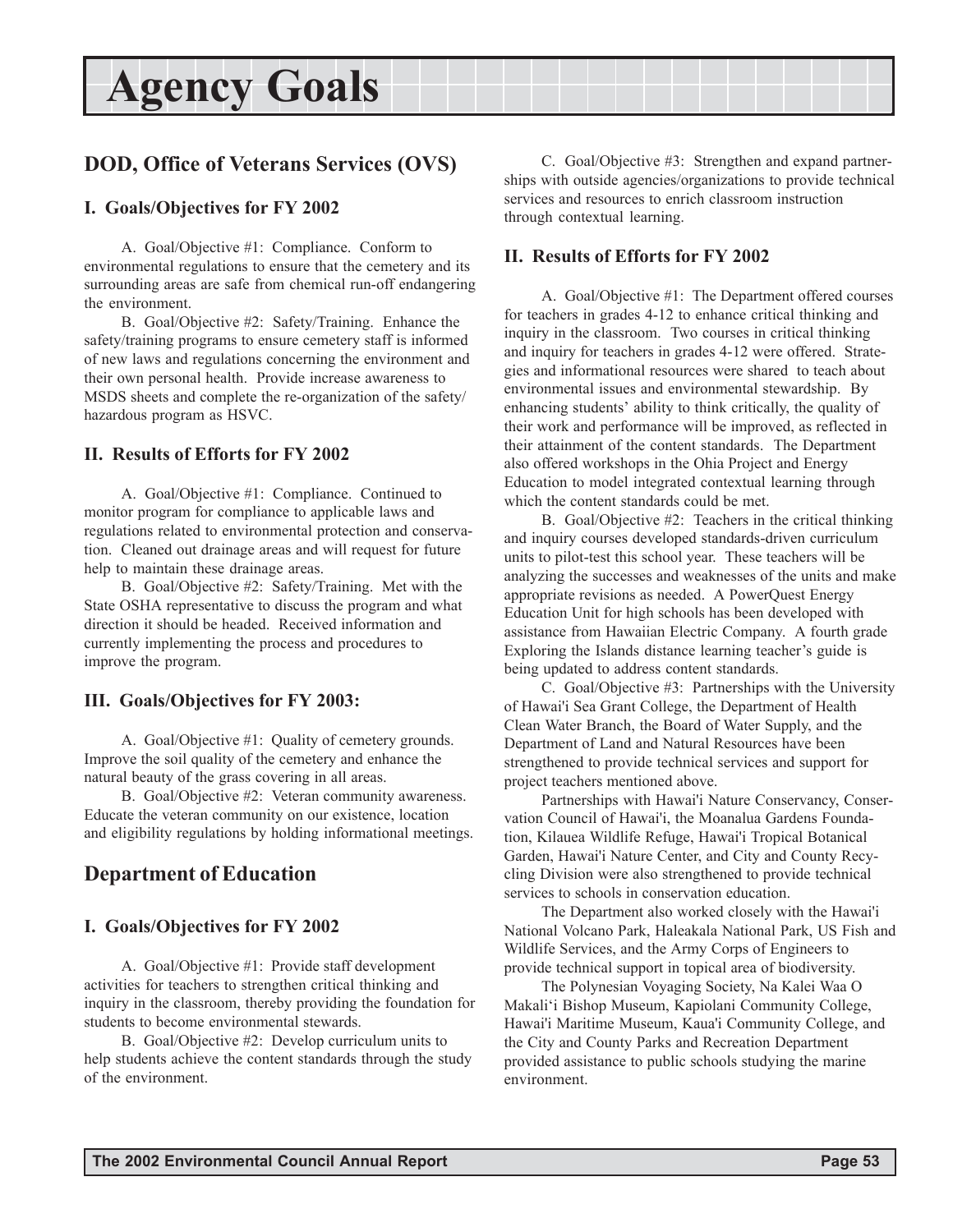#### <span id="page-52-0"></span>**III. Goals/Objectives for FY 2003**

A. Goal/Objective #1: Provide appropriate staff development activities to improve environmental education in the classroom.

B. Goal/Objective #2: Continue to strengthen and expand partnerships with governmental agencies and community organizations to provide technical services and resources to enrich the instructional delivery of environmental education through contextual learning.

### **Department of Hawaiian Home Lands**

#### **I. Goals/Objectives for FY 2002**

A. Goal/Objective #1: Encourage management practices that conserve and protect watersheds and water sources, forests, and open space areas.

B. Goal/Objective #2: Cooperate with other governmental agencies and groups to protect endangered, threatened, and rare plant and animal species and habitats native to Hawai'i.

C. Goal/Objective #3: Create opportunities for the residents of Hawai'i to improve their quality of life through diverse economic activities which are stable and in balance with the physical and social environments.

#### **II. Results of Efforts for FY 2002**

A. Goal/Objective #1: Planted 10 acres of trees to shade out gorse (Ulex europaeus), an invasive weed in Humuula, Hawai'i. Overplanting with trees also minimizes herbicide spraying and burning, a previous treatment method that has had limited success. Collected enough koa seeds to continue planting another 200 acres.

B. Goal/Objective #2: Received cooperative grant monies and technical expertise from the U.S. FWS, Department of Agriculture, Alu Like, the Hawai'i Communities and Forestry Initiative, Hawai'i Agricultural Research Center, and Parker Ranch. Koa supplies food and habitat for several species of native endangered birds.

C. Goal/Objective #3: Job creation in private industry and private, non-profit agencies.

#### **III. Goals/Objectives for FY 2003**

A. Goal/Objective #1: Plant 20,000 koa seedlings across 200 acres to shade out gorse near the Hakalau NWR in Humuula, Hawai'i.

B. Goal/Objective #2: Site prep and plant trees to control the gorse problem on state lands in Kahikinui, Maui.

### **Department of Health**

#### **I. Goals/Objectives for FY 2002 and FY 2003**

Because DOH's environmental goals were designed as general goals for long-term use (5 to 10 years), we will retain these goals in their present form for the foreseeable future:

A. Goal/Objective #1: To ensure that Hawai'i's coastal waters are safe and healthy for people, plants and animals.

B. Goal/Objective #2: To protect and restore the quality of Hawai'i's streams, wetlands, estuaries and other inland waters for fish & wildlife, recreation, aesthetic enjoyment and other appropriate uses.

C. Goal/Objective #3: To protect Hawai'i's groundwater from contamination for drinking, irrigation, and other appropriate uses.

D. Goal/Objective #4: To protect Hawai'i's lands from pollutants that endanger people and the environment; and to rehabilitate contaminated lands.

E. Goal/Objective #5: To protect and enhance Hawai'i's air quality for the health of our people.

#### **II. Results of Efforts for FY 2002**

A. Goal/Objective #1: DOH supported the passing of the "Bottle Bill" in the State legislature that will encourage residents to recycle their bottles and cans, thus reducing the wastestream as well as eliminating some of the visual pollution that detracts from the beauty of our islands.

B. Goal/Objective #2: To better protect the quality of the State's inland and coastal waters, DOH has completed a Total Maximum Daily Load (TMDL) assessment of Kawa Stream, and is near completion with the Kaneohe and Waikele Stream TMDLs on O'ahu. Work has begun on TMDLs for streams in the Nawiliwili Bay (Kaua'i) and Pearl Harbor watersheds.

C. Goal/Objective #3: DOH responded to 222 oil and chemical spills to assure cleanup, prevent adverse health effects, and avoid future contamination.

### **Department of Land and Natural Resources (DLNR)**

#### **Commission on Water Resource Management I. Goals/Objectives for FY 2002**

A. Goal/Objective #1: Seek appropriate resources necessary to complete the update of the Water Resource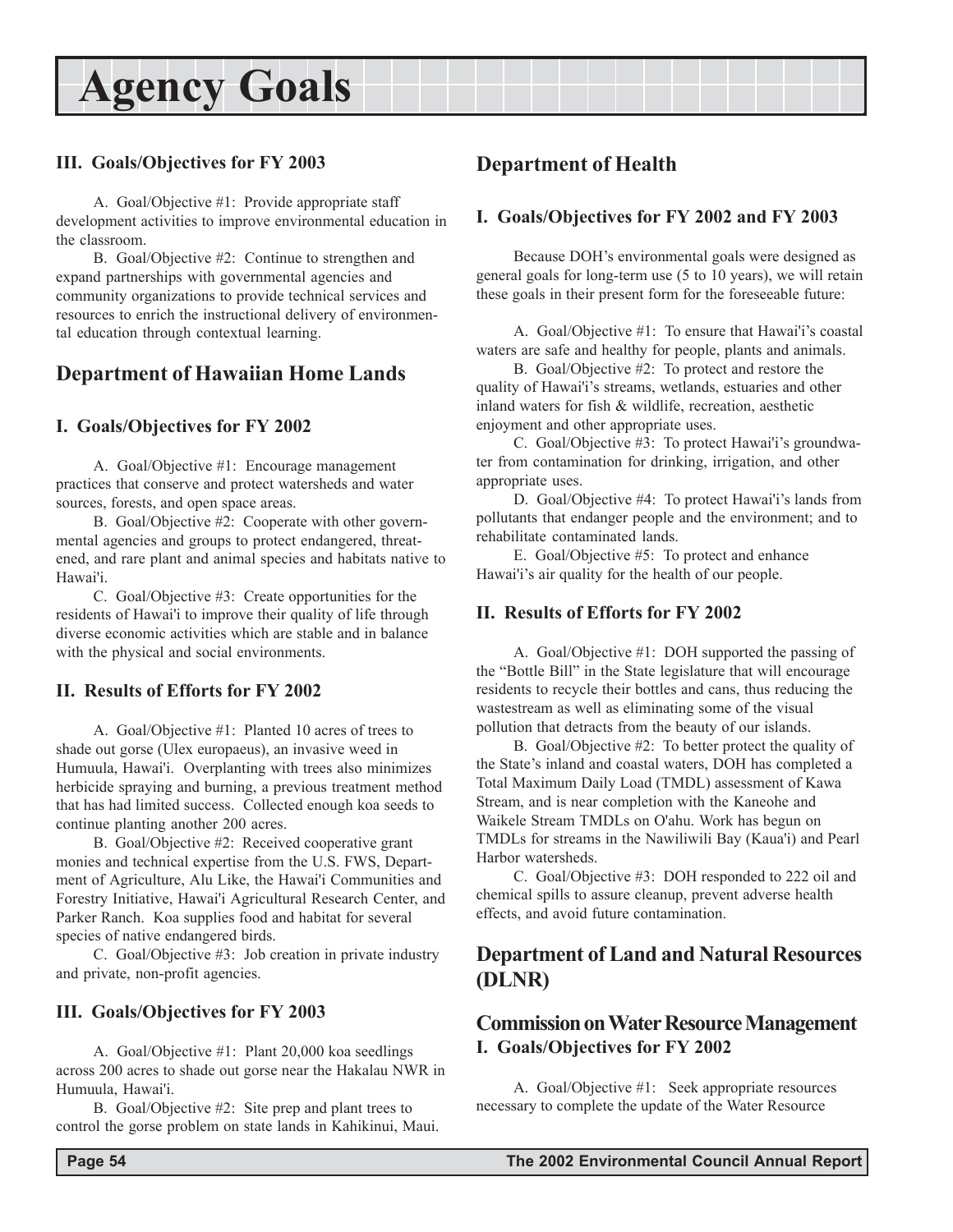Protection Plan and the other remaining components of the Hawai'i Water Plan. Continue efforts to facilitate completion/ update of the Agricultural Water Use and Development Plan, Water Quality Plan, and the County Water Use and Development Plans in coordination with the Statewide Framework for Updating of the Hawai'i Water Plan.

B. Goal/Objective #2: Issue the final Legal Framework, Findings of Fact, and Decision and Order in the Waiahole Ditch Combined Contested Case Hearing, which will establish interim instream flow standards for certain windward O'ahu streams. Issuance of the final document, along with the Hawai'i Supreme Court's August 22, 2000 decision, will serve to guide the Commission's efforts, actions, and policies related to enhancing stream protection, management, and restoration.

C. Goal/Objective #3: Establish permanent and adequate number of staff positions, as well as securing necessary resources to implement critical water resource protection and management provisions of the State Water Code. Such positions include additional stream hydrologists/ geologists to assist in the establishment of interim/permanent instream flow standards statewide. In addition, a permanent State Drought Coordinator position should be established to continue implementation of key provisions of the Hawai'i Drought Plan (HDP).

#### **II. Results of Efforts for FY 2002**

A. Goal/Objective #1: The Commission secured \$50,000 from the U.S. Bureau of Reclamation, Department of the Interior, to develop a prototype state agency water conservation plan, which addresses potable and non-potable water demands through conservation practices and enhanced water use efficiency. The plan will serve as a key component of an overall state agency water conservation plan and will also function as a "cornerstone" for a larger, statewide water conservation plan/framework, which addresses agricultural, municipal, and industrial water conservation planning.

B. Goal/Objective #2: The Commission issued its Legal Framework, Findings of Fact, and Decision and Order for the Waiahole Ditch combined contested case hearing (CCH-OA95-1) on remand, on December 28, 2001.

C. Goal/Objective #3: The Commission has successfully added a permanent surface water hydrologist and an assistant State geologist, and has established a State Drought Coordinator to assist in carrying out the resource management and protection provisions of the State Water Code.

#### **III. Goals/Objectives for FY 2003**

A. Goal/Objective #1: The Commission will continue to seek appropriate resources to update priority components of the Hawai'i Water Plan including, but not limited to, the Water Resource Protection Plan and the State Water Projects Plan. The Commission will also continue its efforts to facilitate completion of the Agricultural Water Use and Development Plan and updating of the Hawai'i Drought Plan (Phase 1). One of the drought-related goals for FY 2003 includes development of a Statewide Drought Risk and Vulnerability Assessment and GIS Mapping project to identify areas in the state that are vulnerable to meteorological, hydrological, and agricultural drought.

B. Goal/Objective #2: Continue to use the Commission's final decision and order in the Waiahole case and the Hawai'i Supreme Court's August 22, 2000 decision to guide the Commission's efforts, actions, and policies related to enhancing stream protection, management, and restoration. A few of the areas of concern include Waikolu Valley (Molokai), East Maui, and Lalakea/Waipio (Big Island).

C. Goal/Objective #3: Continue efforts to establish additional permanent staff positions, as well as securing necessary resources to implement critical water resource protection provisions of the State Water Code. Additional positions are needed to augment current staffing to effectively assess and establish quantifiable interim/permanent instream flow standards statewide, including but not limited to, quantification of stream diversions and appurtenant/riparian surface water uses.

#### **DLNR, Division of Aquatic Resources I. Goals/Objectives for FY 2002**

A. Goal/Objective #1: Initiate process to protect biota and their supporting ecosystems in state waters throughout the Northwestern Haai'ian Islands.

B. Goal/Objective #2: Begin revision of fishing regulations in accordance with legislative authority to shift from statutes to science-based administrative rules.

C. Goal/Objective #3: Expand and improve the effectiveness of Marine Protected Areas in the main Hawaiian Islands.

#### **II. Results of Efforts for FY 2002**

A. Goal/Objective #1: A proposal to create a Fisheries Management Area throughout state waters in the Northwestern Hawaiian Islands was taken to statewide public hearings. Based on comments strongly favoring even more restrictive rules, a new proposal for creation of a marine refuge throughout these waters was developed.

B. Goal/Objective #2: Extensive changes in minimum size and related rules were recommended based on the best scientific information available and after many public informational meetings, an approval to hold public hearings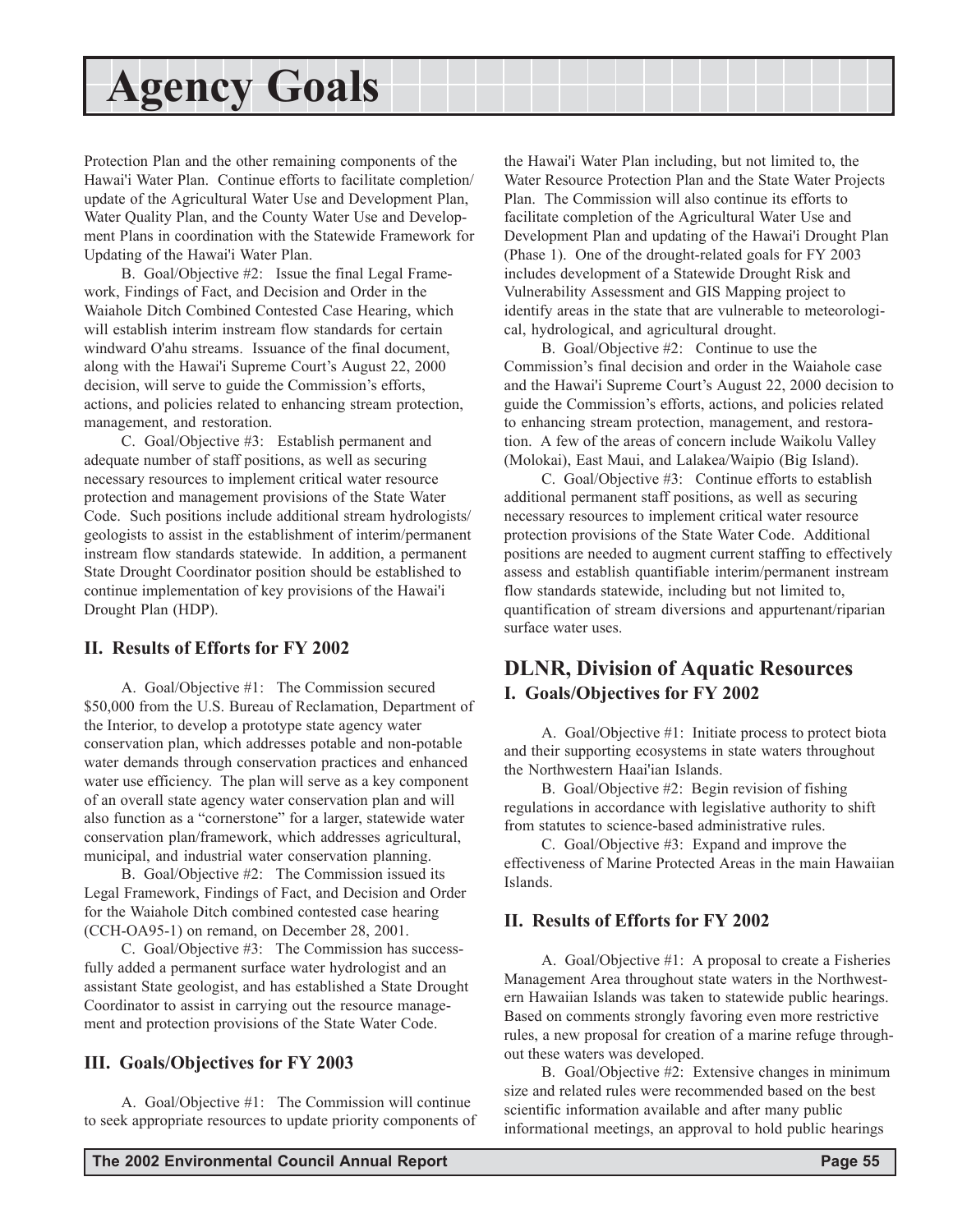was obtained.

C. Goal/Objective #3: The Pupukea Marine Life Conservation District was expanded from 25 acres to 175 acres and associated rules were tightened. The boundary for the Wailoa Fisheries Management Area was expanded. Fish feeding in Hanauma Bay was banned. Most forms of fishing, including the use of throw nets, were banned in Manele/ Hulopoe. Public meetings were held to discuss establishment of a Marine Life Conservation District at Waiopae Tidepools. A Marine Protected Area project was implemented to develop a new set of social/economic and biological criteria to manage current sites and apply as designation parameters.

#### **III. Goals/Objectives for FY 2003**

A. Goal/Objective #1: Complete designation of state waters in the Northwestern Hawaiian Islands as a marine refuge.

B. Goal/Objective #2: Implement new minimum size rules for the take of marine life and initiate changes in bag limits and seasons.

C. Goal/Objective #3: Establish Waiopae Tidepools as a new Marine Life Conservation District. Implement an improved plan for selection and management system for Marine Protected Areas.

### **DLNR, Division of Boating and Ocean Recreation**

#### **I. Goals/Objectives for FY 2002**

A. Goal/Objective #1: Continue the program to substitute synthetic composite materials for wood products for boating facilities.

B. Goal/Objective #2: Continue support for day-use mooring program.

C. Goal/Objective #3: Implementation of Best Management Plans (BMP) to reduce nonpoint source pollution at state boating facilities.

#### **II. Results of Efforts for FY 2002**

A. Goal/Objective #1:

• Constructed a pre-fab concrete comfort station at Haleiwa small boat harbor. This effort saved the state approximately \$100,000.

• Replaced "G" dock at the Ala Wai small boat harbor with synthetic decking, providing berthing for 86 vessels.

B. Goal/Objective #2:

• Continued to provide material to volunteers for the installation, maintenance and repairs of the day-use mooring system statewide.

• Partnered with Malama Kai in obtaining a federal grant for additional federal funds to support the mooring system.

C. Goal/Objective #3: All new leases and revocable permits for state facilities now have the requirement to comply with EPA guidelines for BMP. This requirement is included in our new set of rules which are expected to be adopted by the end of calendar year 2002.

#### **III. Goals/Objectives for FY 2003**

A. Goal/Objective #1: Continue program to substitute synthetic composite materials for wood products for boating facilities.

B. Goal/Objective #2: Continue support for day-use mooring program.

C. Goal/Objective #3: Continue implementation of BMP's to reduce non-point source pollution at state boating facilities.

### **DLNR, Land Division I. Goals/Objectives for FY 2002**

A. Goal/Objective #1: Improve regulations of conservation district lands through amending rules, improving staffing, and through better enforcement.

B. Goal/Objective #2: Improve Coastal Lands Program through increasing funds for beach restoration, improving planning through coastal lands development, and improving education.

#### **II. Results of Efforts for FY 2002**

A. Goal/Objective #1: DLNR Land Planning Branch held public hearings for rule amendment changes, improved on rule implementation, improved staffing by hiring certified planners, processing violations and processed contested case hearings, protected Waahila Ridge from 138kv power lines.

B. Goal/Objective #2: Developed coastal erosionavoidance guidance manual, secured federal funding for Waikiki Beach, ordered the removal of several illegal seawalls, streamlined permit process for small scale beach restoration projects, resolved 30 shoreline encroachment cases.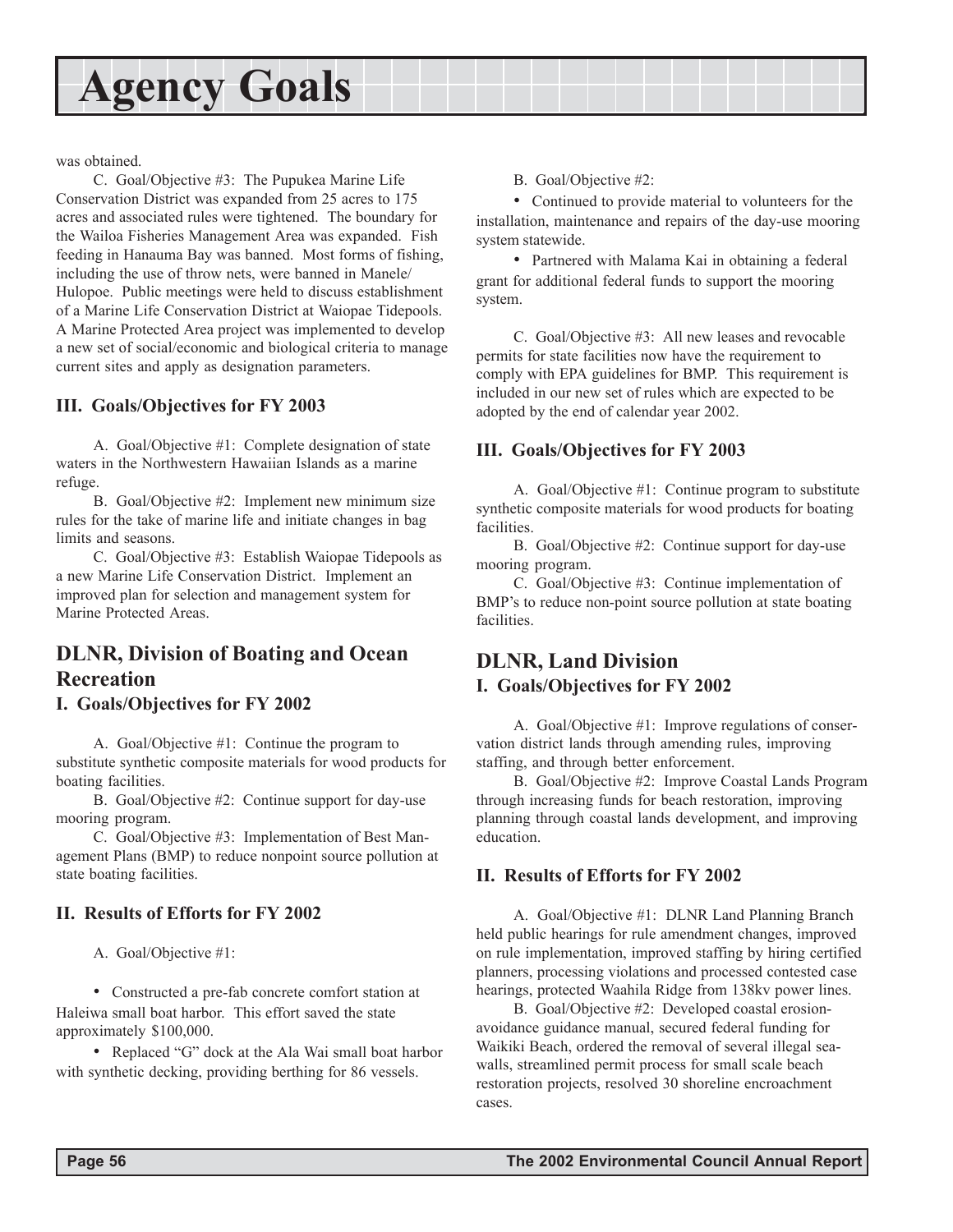#### <span id="page-55-0"></span>**III. Goals/Objectives for FY 2003**

A. Goal/Objective #1: Continue to refine administrative rules for regulation of conservation district lands.

B. Goal/Objective #2: Begin preparation of EIS for Waikiki Beach improvements.

C. Goal/Objective #3: Improve processing of permit application, contested case hearings, violations, shoreline encroachments.

D. Goal/Objective #4: Initiate regional sediment analysis for the Waimanalo-Kailua region.

#### **Department of Transportation (DOT)**

#### **Airports Division I. Goals/Objectives for FY 2002**

A. Goal/Objective #1: Implement renewed NPDES permit for Honolulu International Airport (HNL) and enforce Best Management Practices.

B. Goal/Objective #2: Integrate a new GIS data base to include environmental assets and compliance requirements.

C. Goal/Objective #3: Develop environmental protection projects for South Ramp, HNL.

#### **II. Results of Efforts for FY 2002**

A. Goal/Objective #1: Permit for HNL renewed. Best Management Practices known to all tenants and inspected monthly by our management.

B. Goal/Objective #2: Data bases of assets and inspections being kept for all 15 airports.

C. Goal/Objective #3: Conceptual engineering for environmental improvements for South Ramp, HNL underway. Funds appropriated by Legislature in FY02.

#### **III. Goals/Objectives for FY 2003**

A. Goal/Objective #1: Complete Noise Monitoring System upgrade for HNL.

B. Goal/Objective #2: Complete Water Quality Monitoring System for HNL.

C. Goal/Objective #3: Upgrade vehicular washing facilities at Kahului, Kona, Lihue and Hilo Airports.

### **DOT, Harbors Division**

#### **I. Goals/Objectives for FY 2002**

A. Goal/Objective #1: The Harbors Division preserves to balance environmental and economic concerns in the improvement/allocation of harbor facilities.

B. Goal/Objective #2: The Harbors Division encourages management practices that control and abate pollution.

C. Goal/Objective  $#3$ : To support Hawai'i's lifestyle, the Harbors Division develops transportation facilities in compliance with environmental laws and regulations.

#### **II. Results of Efforts for FY 2002**

#### A. Goal/Objective #1:

• Harbors Division's planning endeavors involved governmental agencies, environmental organizations and community interest groups. Through the collaborative planning efforts, the Harbors Division was able to address legitimate environmental concerns to the satisfaction of most of the involved parties.

• Harbor Division's master plans utilize the environmental review process to ensure proper planning safeguards for harbor facility improvements. As a result of the review process, Harbors Division's projects are designed to minimize environmental impacts through proposed mitigation measures.

B. Goal/Objective #2:

• The Harbors Division complies with all environmental requirements in the control and abatement of pollution. Dredging, excavation and ocean dumping projects require the use of silt curtains, filtering pools and water quality monitoring. Asbestos, lead paint, contaminated soil and other hazardous wastes generated by demolition are properly disposed or treated by the appropriated services. Solvents, used oils, oil-based paints, lacquer, thinners, brake fluids and other hazardous wastes are properly disposed. Underground storage tanks are regularly monitored for leaks.

• Tenants and lessees are advised of appropriate pollution control measures.

• The Harbors Division practices paper and aluminum recycling. Its daily operations maintain litter control in and around the harbors and harbor facilities.

C. Goal/Objective #3: Hawai'i's history and tradition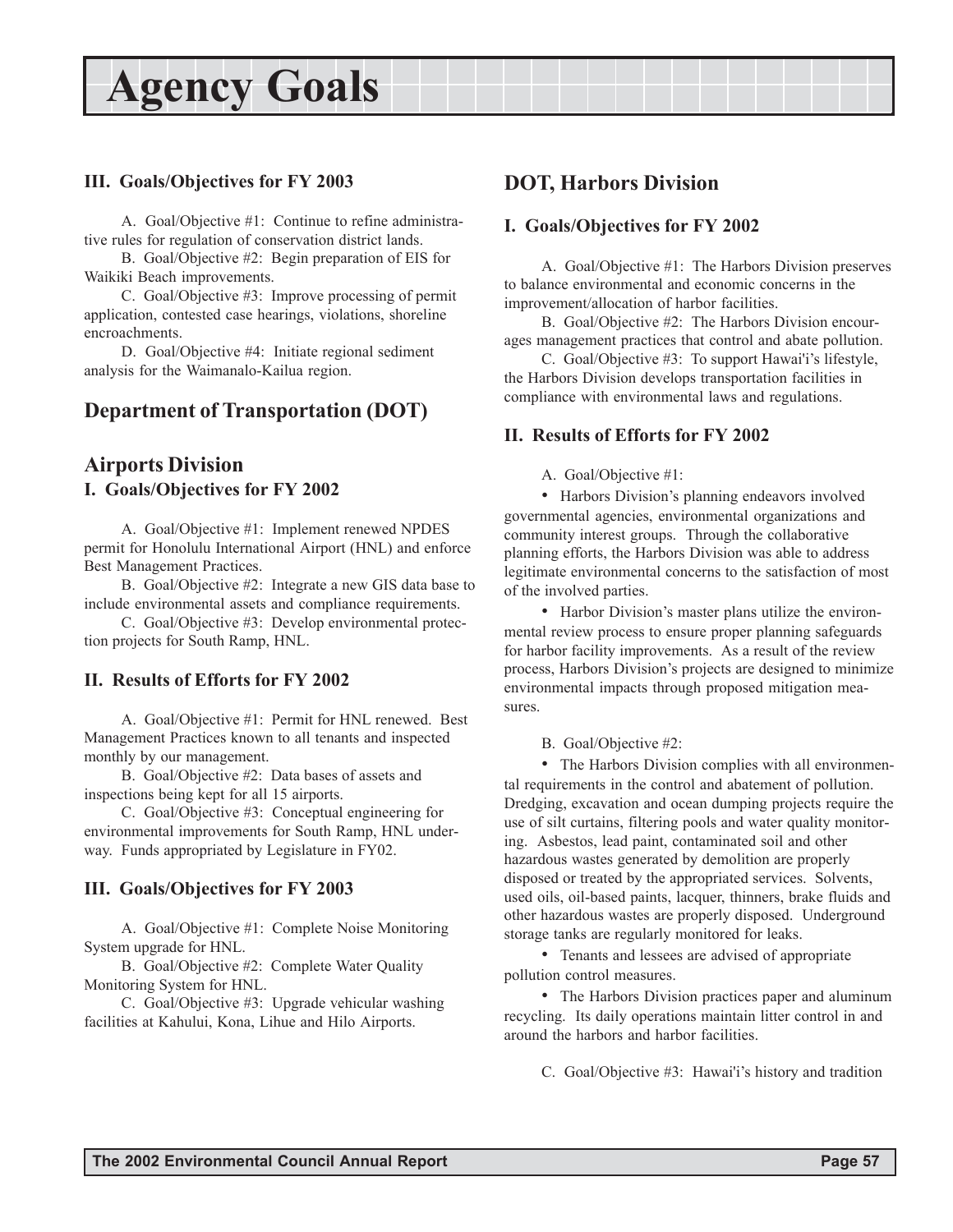<span id="page-56-0"></span>are linked to the sea. Our maritime culture began on the day the first Polynesian seafarers set foot on these islands. The harmonic embrace of the maritime culture, the lifestyle of the people and the environment of the State are being perpetuated through the development of additional harbor facilities and the use of more efficient vessels.

#### **III. Goals/Objectives for FY 2003**

A. Goal/Objective #1: Continue to strike a balance between environmental and economic concerns in the improvement/all location of harbor facilities.

B. Goal/Objective #2: Continue to encourage management practices that control and abate pollution.

C. Goal/Objective #3: Continue to develop transportation facilities that are in compliance with environmental laws and regulations.

### **DOT, Highways Division**

#### **I. Goals/Objectives for FY 2002**

A. Goal/Objective #1: Continue training of personnel and random monitoring of sites regarding MS4 and NPDES until zero violations are achieved.

B. Goal/Objective #2: Remove/abate lead base paint on steel bridges and other structures in the State Highway System.

C. Goal/Objective #3: Complete a statewide Solid Waste Management Program assessment of current work practice and educate Highways Division staff regarding proper solid waste management.

#### **II. Results of Efforts for FY 2002**

A. Goal/Objective #1: Four hours of NPDES training was provided to over 150 Highways personnel from all four districts and five branches. No violations were reported.

B. Goal/Objective #2: Contracts totaling \$11.6 million for lead based paint removal at the Kapue, Kolekole, Paheehee and Hakalau Bridges on the island of Hawai'i are ongoing.

C. Goal/Objective #3: Preliminary work was started on the Statewide Solid Waste Management Assessment of work practices at our baseyards and funding was obtained for the assessment.

#### **III. Goals/Objectives for FY 2003**

A. Goal/Objective #1: Promote better education of all users of MS4 and NPDES permits.

B. Goal/Objective #2: Continue removal/abatement of lead based paint on steel bridges and other structures under the Highway Division's control.

C. Goal/Objective #3: Complete a statewide Solid Waste Management Program assessment of current work practices at our baseyards.

### **City and County of Honolulu, Department of Parks and Recreation**

#### **I. Goals/Objectives for FY 2002**

A. Goal/Objective #1: Continue the expansion of the City's beautification and park landscaping efforts.

B. Goal/Objective #2: Upgrade and reconstruct improvements in major urban parks to remove environmental damage resulting from the parks use by the homeless.

C. Goal/Objective #3: Finalize the long-range island wide parks Master Plan.

#### **II. Results of Efforts for FY 2002**

A. Goal/Objective #1: Completed planting 800+/- Gold Trees and 1,700 other trees in various parks and open spaces. In addition, we planted 28 monkey pod trees on Pali Highway, 14 shower trees along Vineyard Boulevard, and 17 monkey pod trees at Waipio Soccer Field.

B. Goal/Objective #2: Redeveloped Aala Park from a passive to an active sports recreational site with a new softball field, basketball court, play equipment, and a skateboard facility.

C. Goal/Objective #3: Pre-final draft of Island Wide Parks Master Plan has been submitted for final review and approval.

#### **III. Goals/Objectives for FY 2003**

A. Goal/Objective #1: Expand the City's beautification efforts with public street landscaping improvements and continue the City's recycling program where virtually all tree trimmings and other green waste are converted into mulch.

B. Goal/Objective #2: Continue with the Phase 3 development of an aquatics center at Central O'ahu Regional Park.

C. Goal/Objective #3: Complete development of Hanauma Bay Nature Preserve.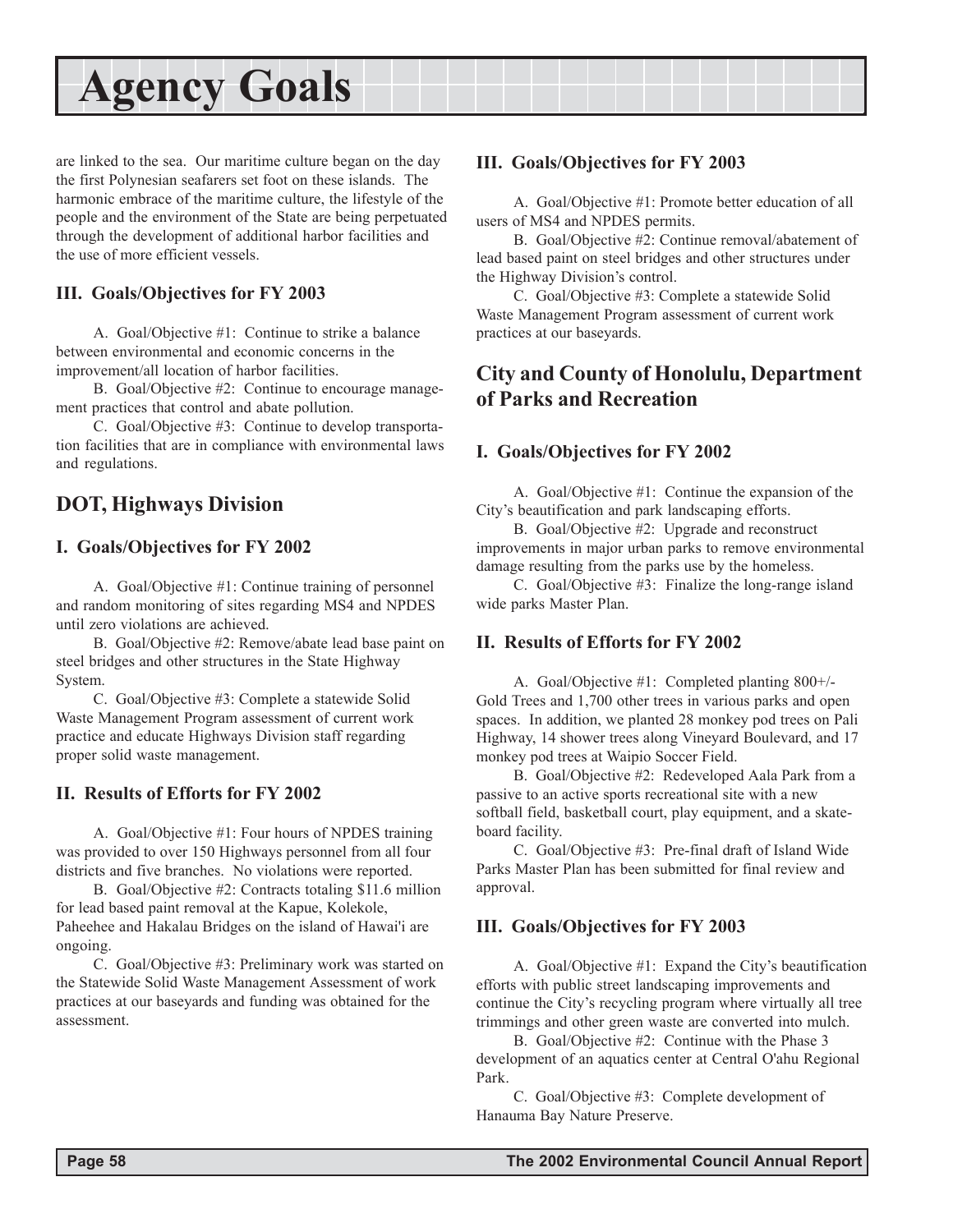### <span id="page-57-0"></span>**City and County of Honolulu, Department of Transportation Services**

#### **I. Goals/Objectives for FY 2002**

A. Goal/Objective #1: To promote programs to reduce dependence on the use of automobiles.

B. Goal/Objective #2: To evaluate the social, economic, and environmental impact of additions to the transportation system prior to construction.

C. Goal/Objective #3: To improve the safe and efficient operation of City transportation and other facilities under the jurisdiction of the department.

#### **II. Results of Efforts for FY 2002**

A. Goal/Objective #1: Completed the planning phase for the conversion of Central O'ahu to a hub-and-spoke bus system; selected transit hub sites in Wahiawa and Mililani. Identified transit center site in Waianae. Completed plans for major transit terminal facilities at University of Hawai'i Sinclair Circle and in Waipahu, on Hikimoe Street. Planned temporary transit center in Kapolei. Established first Community Access service, using paratransit vans, providing service between Launani Valley and the Mililani Town Center. Second Community Access service established in Makakilo, providing service between Makakilo and the Kapolei Transit Center. Wheelchair-accessible service now provided with 419 lift-equipped buses out of 525 buses in fleet. Entire TheBus fleet equipped with bike racks. Continued operation of Kaimuki-Kapahulu-Waikiki Trolley. TheBus provided special services for the Mayor's Memorial Day Service at Punchbowl, Easter Sunrise Service, Great Aloha Run, Veterans Day Service, all University of Hawai'i home games (Aloha Stadium Football Express), the Pro Bowl football game, the Sony Open golf tournament, and New Year's Eve-New Year's Day. Continued work on the Primary Corridor Transportation Project. Construction continuing on Ke Ala Pupukea Bikeway Extension, Asing Park Bikeway Extension, Kewalo Basin Bikeway Extension, Pearl Harbor Bike Path-Leeward Community College Spur, Kapiolani Community College Bike Staging Area, Waialua Beach Road Bikeway, and Ala Wai Mauka (clubhouse) Bikeway. Maukabound Palolo/10th Avenues bike lane under design. Cosponsored the Bike to Work Day. Participated in Hawai'i Bicycling League's Bike Ed Program. Purchased and installed 150 "bike" shaped bike racks.

B. Goal/Objective #2: Reviewed, coordinated and processed over 50 environmental impact and assessment documents. Completed work on the Supplemental Draft Environmental Impact Statement for the Primary Corridor Transportation Project and commenced work on the Final Environmental Impact Statement for the same project. Prepared environmental assessment for Middle Street Transit Center. Continued work on the O'ahu Short-Range Transportation Plan

C. Goal/Objective #3: Continued work on the Primary Corridor Transportation Project. Upon completion of the Pearl City Bus Facility, transportation and maintenance functions at the Halawa Bus Yard relocated to this new facility. Eighty new bus shelter sites are under design; 411 new bus shelters have been installed under this program. Planned, coordinated, and/or implemented approximately 60 traffic calming, traffic improvement or vision projects.

#### **III. Goals/Objectives for FY 2003**

A. Goal/Objective #1:To promote programs to reduce dependence on the use of automobiles.

B. Goal/Objective #2:To evaluate the social, economic, and environmental impact of additions to the transportation system prior to construction.

C. Goal/Objective #3:To improve the safe and efficient operation of City transportation and other facilities under the jurisdiction of the department.

#### **City and County of Honolulu, Fire Department**

#### **I. Goals/Objectives for FY 2002**

A. Goal/Objective #1: To take a more active role in working with State and Federal agencies in response to public safety issues. The HFD is a participating member in the following committees: The Department of Health (DOH) and Emergency Medical Services Concerns Group, the City and County of Honolulu and State Terrorist BIO Planning Group, the State Hazard Mitigation Committee, and the State Civil Defense Terrorist Incident Planning Group.

B. Goal/Objective #2: Purchase modern and state-ofthe-art equipment to allow for a safer assessment of hazardous materials incidents in order to improve product identification.

C. Goal/Objective #3: Obtain Federal grants in order to supplement City funds to enhance training and equipment for terrorist and hazardous material incidents.

#### **II. Results of Efforts for FY 2002**

A. Goal/Objective #1: We are continuing to work with other governmental agencies on public safety issues.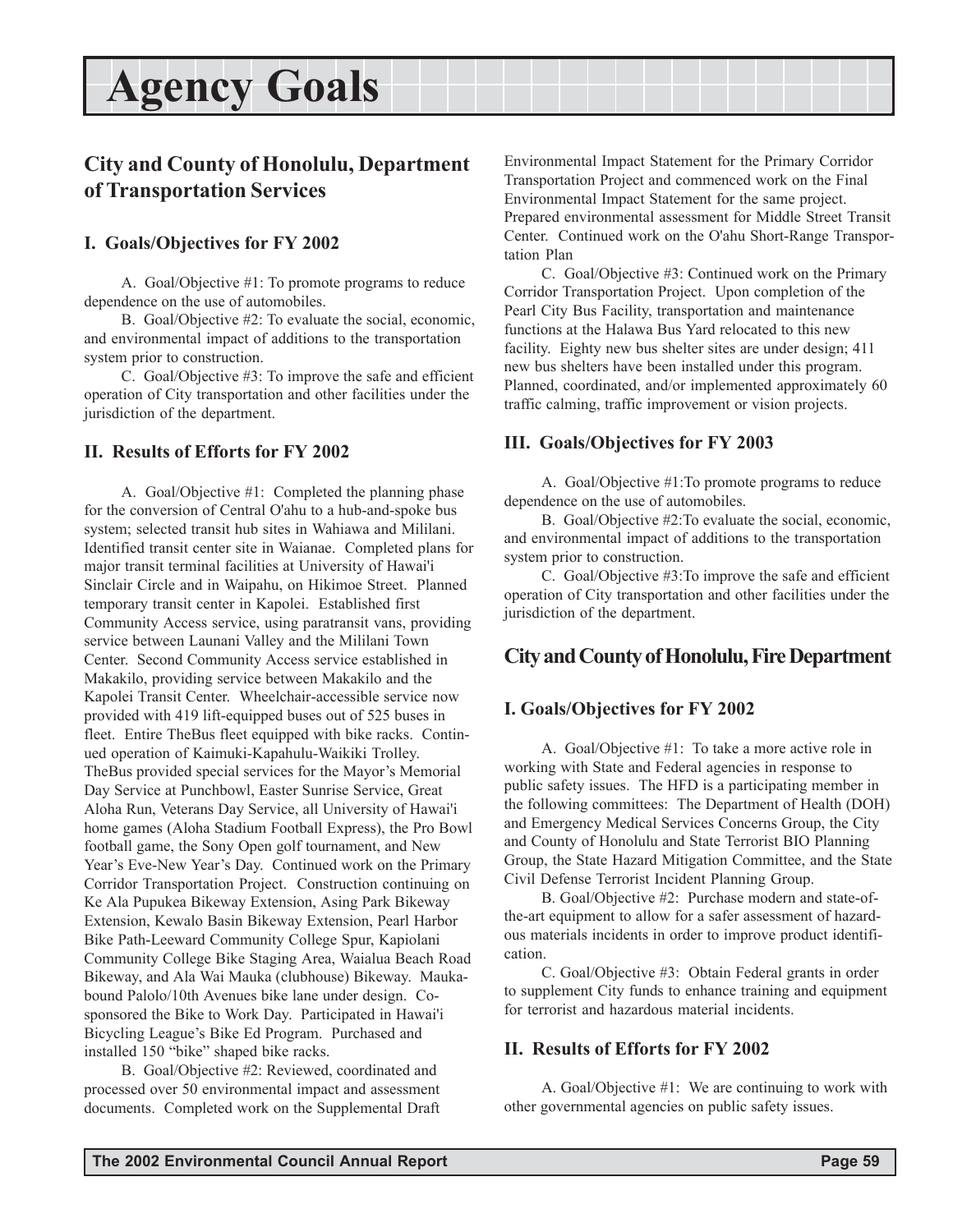<span id="page-58-0"></span>B. Goal/Objective #2: Due to budgetary constraints, we were unable to purchase a decontamination trailer for hazardous materials incidents. We will continue to strive for this state-of-the-art equipment.

C. Goal/Objective #3:

• The Honolulu Fire Department (HFD) has been awarded \$749,315 in the Assistance to Firefighter Grant Program for Fire Operations and Firefighter Safety Funds under the Federal Emergency Management Agency (FEMA).

• The HFD has applied for and is awaiting an award of up to \$100,000 in the Assistance to Firefighter Grant Program for Fire Prevention and Safety Education Funds under the FEMA.

#### **III. Goals/Objectives for FY 2003**

A. Goal/Objective #1: Through the reconstruction and renovation of various fire stations, we will be meeting the requirements of the National Pollutant Discharge Elimination System guidelines.

B. Goal/Objective #2: Installation of aboveground and underground storage tank electronic monitoring systems.

C. Goal/Objective #3: Continue to utilize and explore environmentally safe chemicals at the fire stations, i.e., cleaning agents such as detergents and solvents, etc.

### **City and County of Honolulu, O'ahu Civil Defense Agency**

#### **I. Goals/Objectives for FY 2002**

A. Goal/Objective #1: Civil Defense staff and volunteers will be able to describe in general terms the State Environmental Policy provided in Chapter 344, HRS.

#### **II. Results of Efforts for FY 2002**

A. Goal/Objective #1: The County Disaster Preparedness Officer attended nationally certified training in March, 2002. This training was titled Coordinating Environmental and Historical Compliance in Disaster Recovery. The staff officer learned the environmental review process as it pertains to rebuilding and recovering after a disaster.

As a result of his training, the staff officer provided informational workshops to the remainder of the Agency's staff and the volunteers.

#### **III. Goals/Objectives for FY 2003**

A. Goal/Objective #1: This Agency will closely coordinate with the military Restoration Advisory Boards (RAB), and represent the County government on the same. This will result in awareness and input from the County in respects to military environmental clean up progress and issues.

B. Goal/Objective #2: This Agency will dispose old and out-dated Civil Defense Kits in an environmentally sound manner, ensuring that any hazardous materials are handled and disposed properly.

### **County of Hawai'i, Department of Parks and Recreation**

#### **I. Goals/Objectives for FY 2002**

A. Goal/Objective #1:

• Complete wastewater disposal system projects at Miloliëi Beach Park, South Kona and Kolekole Beach Park, South Hilo.

• Secure funding and initiate construction of wastewater disposal system projects at Higashihara Park, North Kona and Hilo Municipal Golf Course, South Hilo.

• Initiate restroom projects at Ahalanui Park and Isaac Hale Beach Park, Puna.

B. Goal/Objective #2:

• Initiate tree planting project at Mo'oheau Park, South Hilo.

• Initiate landscaping projects at Reeds Bay Park, Happiness Gardens, Waiakea-Uka Park, and Kawamoto Swim Stadium, South Hilo.

#### **II. Results of Efforts for FY 2002**

A. Goal/Objective #1:

• Construction bids for the Miloli'i Beach, South Kona wastewater disposal system were rejected due to insufficient funds. Design of an alternate wastewater disposal system is being pursued.

• Wastewater disposal system improvements at Kolekole Beach Park, South Hilo werecompleted.

• Design for the Higashihara Park, North Kona wastewater disposal system project has been completed awaiting completion of restroom building by volunteers before installing wastewater disposal system.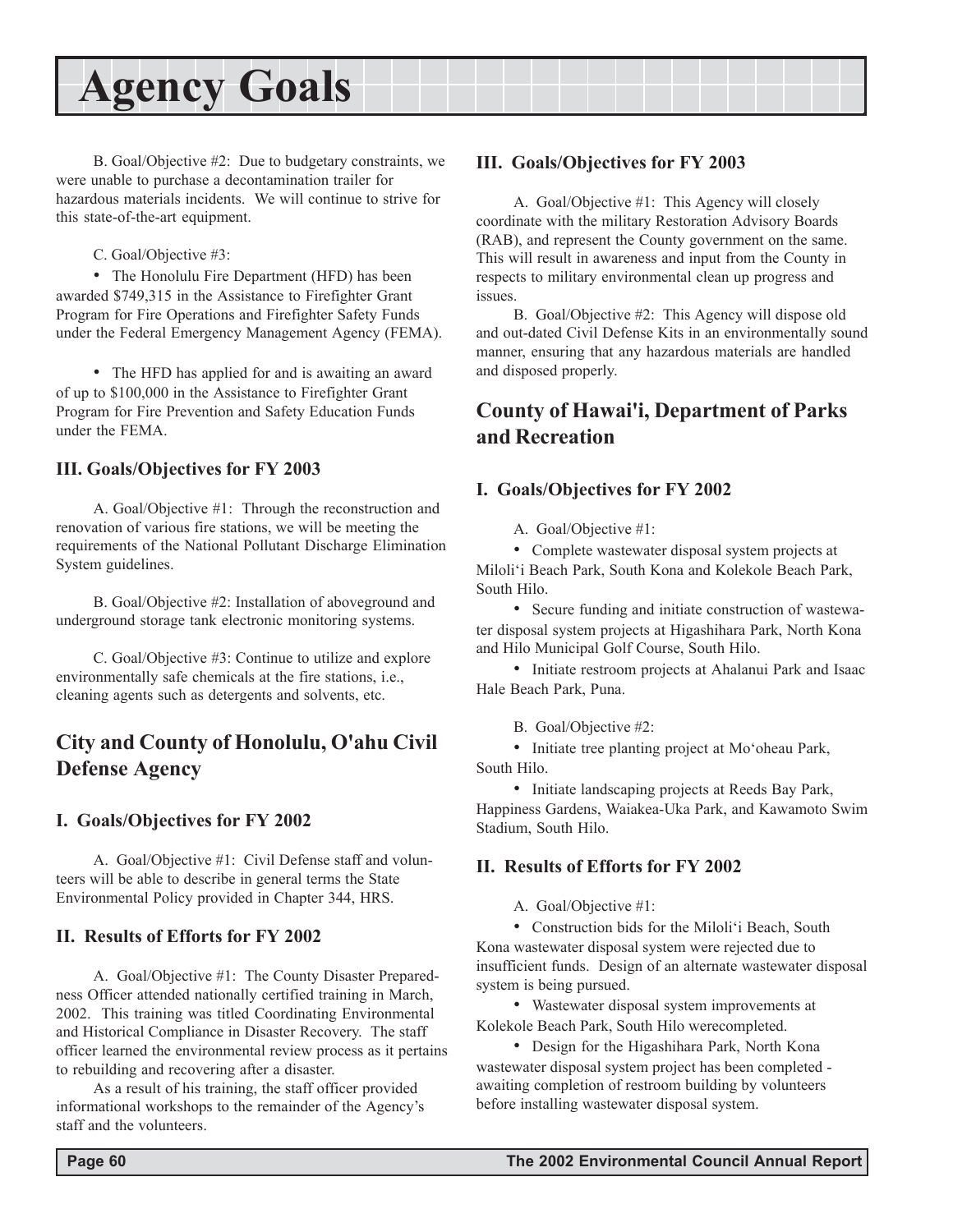<span id="page-59-0"></span>• Construction bids for the Hilo Municipal Golf Course, South Hilo project were rejected due to insufficient funds. Design of an alternate disposal system is being pursued.

• Design of new restrooms at Ahalanui Park and Isaac Hale Park, Puna have been completed - awaiting authorization to advertise for construction bids.

B. Goal/Objective #2:

• Tree planting project at Mo'oheau Park, South Hilo was deferred.

• Landscaping project at Reeds Bay Park, South Hilo was completed.

• Landscaping project at Happiness Gardens, South Hilo is on-going.

• Planting of rainbow shower trees at Waiakea-uka Park, South Hilo was completed.

• Tree planting project at Kawamoto Swim Stadium, South Hilo will be initiated upon approval of eagle scout project proposal.

#### **III. Goals/Objectives for FY 2003**

A. Goal/Objective #1:

• Complete redesign and construction of wastewater disposal system improvements at Miloliëi Beach, South Kona.

• Install wastewater disposal system for new restroom at Higashihara Park, North Kona.

• Complete redesign and construction of wastewater disposal system improvements at Hilo Municipal Golf Course, South Hilo.

• Construct new restrooms at Ahalanui Park and Isaac Hale Park, Puna.

• Initiate wastewater disposal system improvements at Coconut Island, South Hilo, Kamehameha Park, North Kohala and Spencer Beach Park, South Kohala.

B. Goal/Objective #2:

• Complete tree planting project at Mo'oheau Park, South Hilo.

• Complete landscaping project at Happiness Gardens, South Hilo.

• Complete tree planting project at Kawamoto Swim Stadium, South Hilo.

• Initiate tree planting projects at Hilo Bayfront soccer fields and Aupuni Center parking lot, South Hilo.

### **County of Hawai'i, Department of Water Supply**

#### **I. Goals/Objectives for FY 2002**

A. Goal/Objective #1: Continue to meet Federal Safe Drinking Water Act compliance requirements.

B. Goal/Objective #2: Continue to replace transite pipes containing asbestos and replace steeltanks that contain lead-base paint.

C. Goal/Objective #3: Provide electrical power to remote sites to improve system reliability. Implement energy study recommendations.

#### **II. Results of Efforts for FY 2002**

A. Goal/Objective #1: Construction and advertising for bids for deep wells is continuing throughout the island. Continuing with corrosion control treatment islandwide.

B. Goal/Objective #2: Replacing transite pipes with ductile iron pipe and steel tanks with concrete tanks throughout the island is continuing. This will be an on-going activity.

C. Goal/Objective #3: Phase I of our energy study was completed. Implementation of the recommendations will commence. Hydro generation study is in progress.

#### **III. Goals/Objectives for FY 2003**

A. Goal/Objective #1: Continue to meet Federal Safe Drinking Water Act compliance requirements. This includes continuing with corrosion control treatment at specified water systems, and constructing wells to replace springs.

B. Goal/Objective #2: Continue to replace transite pipes containing asbestos and replace steel tanks that contain lead-based paint.

C. Goal/Objective #3: Provide electrical power to remote sites to improve system reliability, implement energy study recommendations, develop a system to track energy savings, and complete Phase II of energy study.

### **County of Hawai'i, Office of Housing and Community Development**

In its administration of federally funded programs, the OHCD works closely with recipients to assist and coordinate their compliance with 24 CFR Part 58 and Section 343, HRS.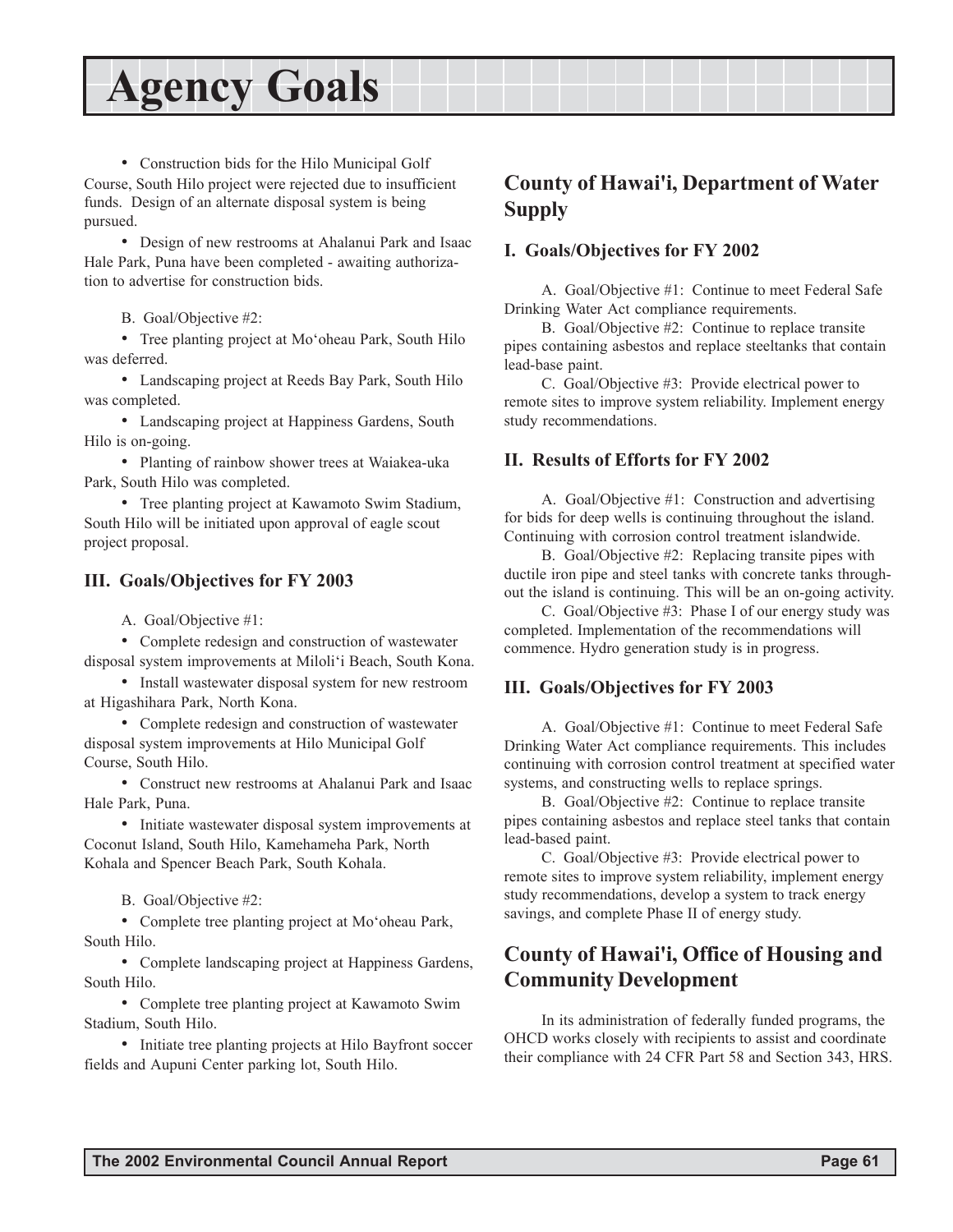#### <span id="page-60-0"></span>**I. Goals/Objectives for FY 2002**

A. Goal/Objective #1: The OHCD will continue to seek training to keep staff abreast of NEPA's and Section 343, HRS rule changes.

B. Goal/Objective #2: The OHCD, as a recipient of CDBG and HOME funds from the Department of Housing and Urban Development (HUD), assumed the responsibility to coordinate compliance with Federal and State environmental rules and regulations under the National Environmental Policy Act, 24 CFR Part 58 and Chapter 343, HRS.

#### **II. Results of Efforts for FY 2002**

A. Goal/Objective #1: On September 20, 2002, staff attended a seminar on Section 106-Historic Preservation: Background and Application in Hawai'i.

B. Goal/Objective #2: Carried out environmental review responsibilities for ten CDBG projects and two HOME projects.

#### **III. Goals/Objectives for FY 2003**

Same as those identified for fiscal year 2002.

#### **County of Kaua'i, Department of Water**

#### **I. Goals/Objectives for FY 2002**

A. Goal/Objective #1: Continued operation of all of our water systems in full compliance with all applicable Safe Drinking Water Act Requirements.

B. Goal/Objective #2: Continued operation of all Department business in accordance with all applicable environmental and safety regulations, and implementation of best management practices (BMPs) within all of our operations.

C. Goal/Objective #3: Update Department's Chapter 343 Exemption List.

#### **II. Results of Efforts for FY 2002**

A. Goal/Objective #1: No violations of DOH/EPA requirements.

B. Goal/Objective #2: Complied with environmental regulations, no violations of HIOSH requirements, involved with HIOSH consultation division for safety improvements, progress on implementing BMPs on projects.

C. Goal/Objective #3: No progress on this goal.

#### **III. Goals/Objectives for FY 2003**

A. Goal/Objective #1: Continued operation of all our water systems in full compliance with all applicable Safe Drinking Water Act requirements.

B. Goal/Objective #2: Continued operation of all Department business in accordance with all applicable environmental and safety regulations.

C. Goal/Objective #3: Update Department's Chapter 343 Exemption List.

### **County of Kaua'i, Offices of Community Assistance**

In administering federal housing and community development grant programs, the Offices of Community Assistance works with recipients and subrecipients to ensure compliance with regulations governing environmental review procedures at the Federal (24 CFRPart 92) and State (Chapter 343, HRS) levels.

#### **I. Goals/Objectives for FY 2002**

A. Goal/Objective #1: Assume responsibility for environmental review determinations, decision-making and action that would otherwise apply to HUD grant programs under the National Environmental Policy Act, 24 CFR Part 58. Ensure that activities are environmentally sound.

B. Goal/Objective #2: Afford private citizens and government entities the opportunity to comment on activities that may potentially affect human, physical and social environments.

C. Goal/Objective #3: Provide technical assistance and monitor compliance for activities funded with Community Development Block Grant, HOME Investment Partnerships, and Special Purpose Grant Programs.

#### **II. Results of Efforts for FY 2002**

A. Goal/Objective #1: Assumed environmental review responsibility for the Kalepa Village - Phase 2B, Waimea Theatre Interior Renovations, ADA Improvements for Various County Facilities, and ADA Improvements for Curbs and Sidewalks, as applicable. Also assisted YMCA consultant with Special Purpose Grant Part 58 environmental review responsibilities for new construction of YMCA facility in Puhi.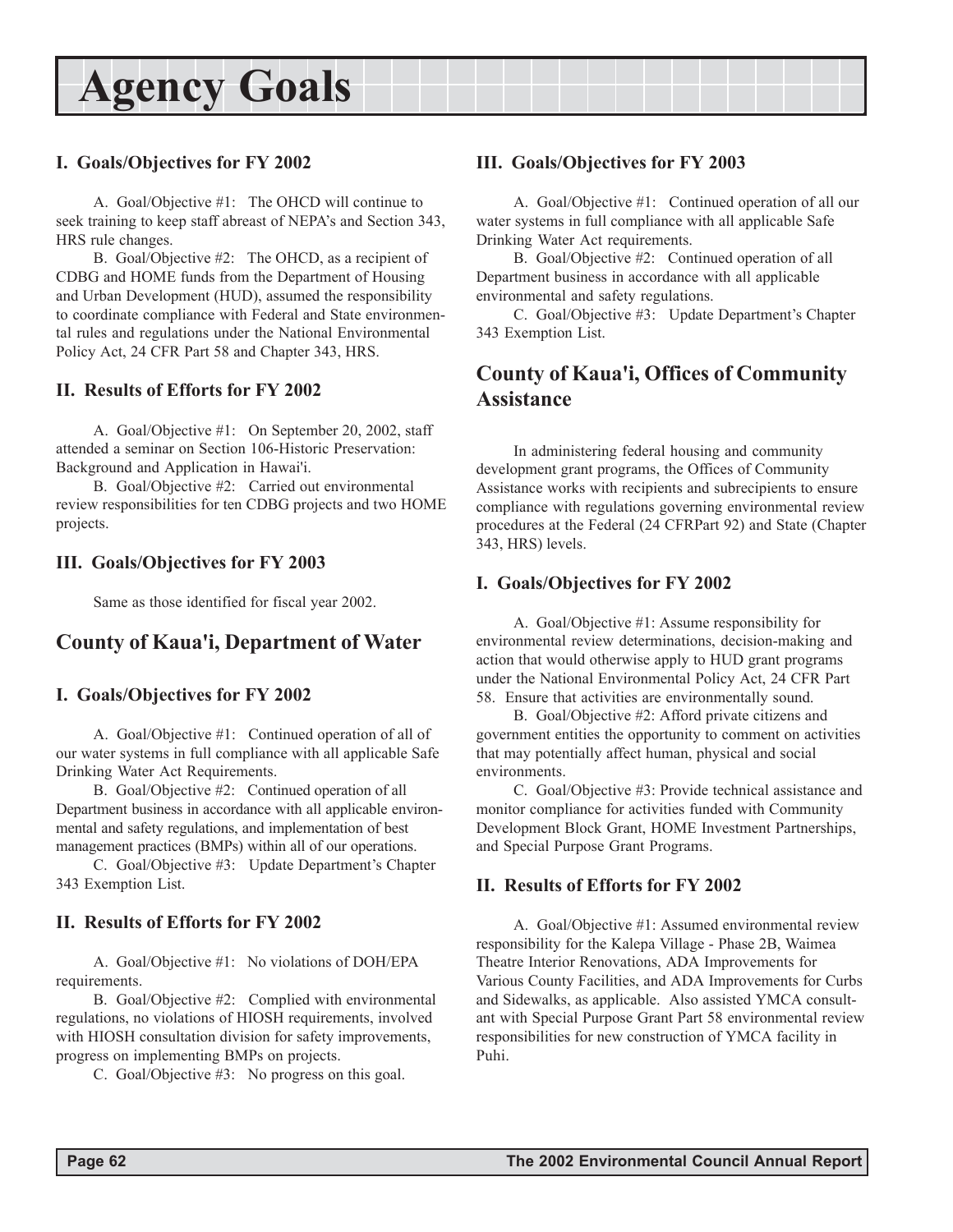<span id="page-61-0"></span>B. Goal/Objective #2: Issued legal public notices, as applicable, and considered all public comments and consultation responses received during the environmental assessment process for the above-mentioned projects.

C. Goal/Objective #3: Maintained environmental review records for each program activity assessed during the responding period. Monitoring to occur through project completion.

#### **III. Goals/Objectives for FY 2003**

Same as those identified in FY 2002.

#### **County of Maui, Department of Fire Control**

#### **I. Goals/Objectives for FY 2002**

A. Goal/Objective #1: The department is in the process of retro-fitting every first line apparatus with a diesel emission system to reduce the levels of exhaust fumes to below the OSHA Permissible Exposure Limits.

B. Goal/Objective #2: The department plans to institute a maintenance program for all above ground fuel tanks at every station.

C. Goal/Objective #3: The department plans to install a biological hazardous materials cleaning system for personal protective equipment cleaning.

#### **II. Results of Efforts for FY 2002**

A. Goal/Objective #1: The department has begun to install a Ward diesel exhaust filtration system on our first line fire apparatuses. This fully self-contained, completely automatic system is retrofitted underneath all apparatus regardless of exhaust stack position.

B. Goal/Objective #2: The department has begun to do a systematic repair and maintenance program by addressing the needs of the above ground fuel tanks in our department for repairs and maintenance.

C. Goal/Objective #3: The department plans to install a washer/extractor in its new Wailea Fire Station. Completion of the station is scheduled for December 2002.

#### **III. Goals/Objectives for FY 2003**

A. Goal/Objective #1: The department will continue to install and maintain energy saving systems for all of their fire stations, such as solar heaters.

B. Goal/Objective #2: The department will continue to provide a program for facilities maintenance and repair for all stations.

### **County of Maui, Department of Housing and Human Concerns**

The County of Maui, Department of Housing and Human Concerns continues to maintain a strong commitment to environmental preservation in its programs and services. DHHC has a wide area of responsibility which encompasses programs in social services and other community sectors. The majority of organizations that do business with the County of Maui are acutely aware of environmental preservation issues and implement environmental protection practices in their workplaces. Collaboration and information networking with regard to environmental issues is supported and encouraged by the County of Maui while environmental protection considerations are maintained in housing development projects, transportation operations and other countyfunded activities.

In our community service programs, emphasis has been placed on providing recycling and environmental protection information aimed at both agency personnel and program participants. All agencies under contract with the County of Maui through its Community Partnership Grants (CPG) Program are required to include environmental protection information and recycling practices in their programs and event/activities. This ongoing policy assists us in achieving a consistent level of environmental protection and recycling awareness in community programs and services throughout the county. This effort will remain a priority for community programs administered by DHHC in FY 2003.

#### **I. Goals/Objectives for FY 2002**

A. Goal/Objective #1: Preserve natural resources and open spaces.

B. Goal/Objective #2: Continuing community education on environmental issues.

C. Goal/Objective #3: Inclusion of environmental sustainability in Community Plan.

#### **II. Results of Efforts for FY 2002**

A. Goal/Objective #1: Ongoing programs for environmental protection.

B. Goal/Objective #2: Environmental protection information provided through programs.

C. Goal/Objective #3: Community networking and collaboration, advocacy.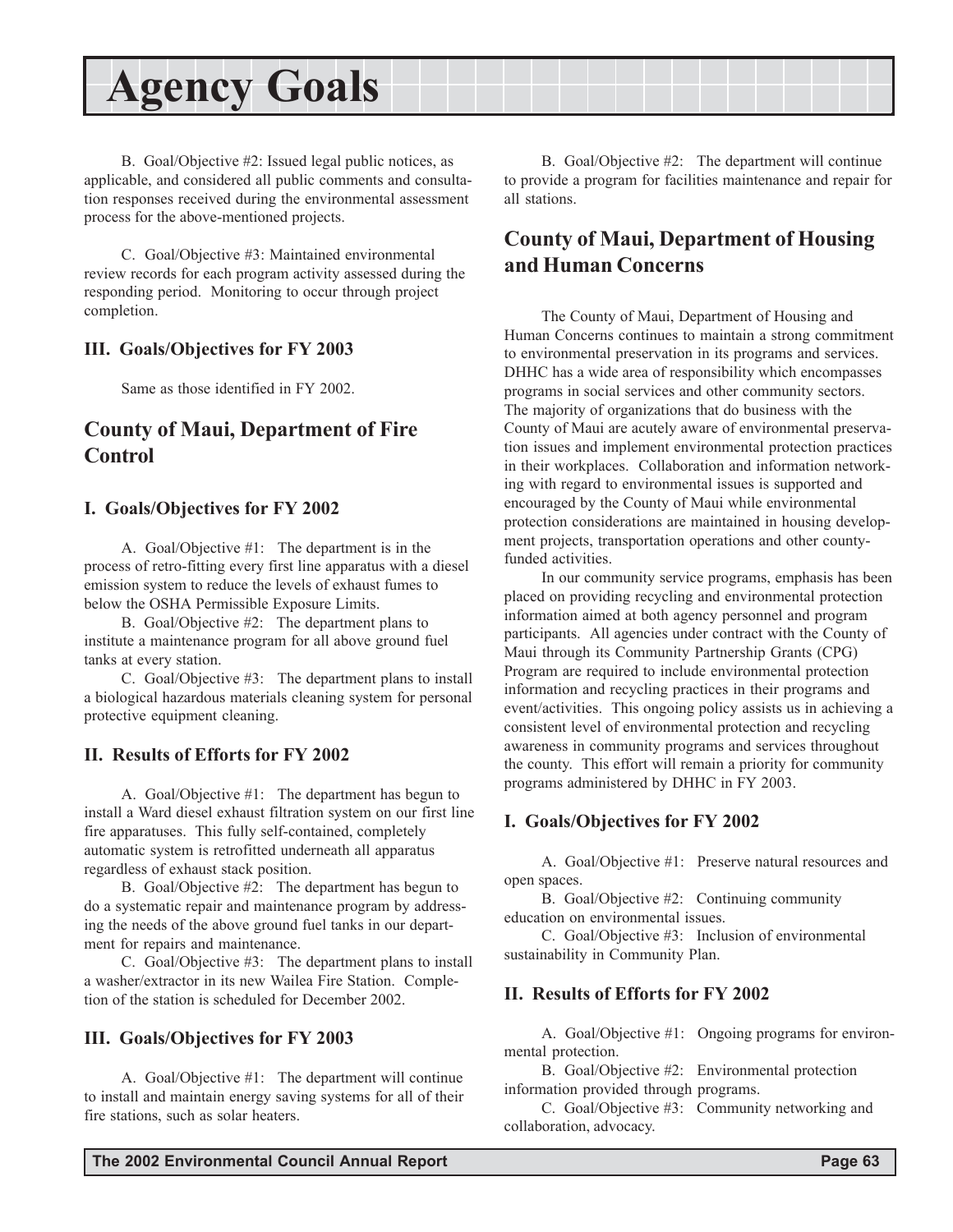#### <span id="page-62-0"></span>**III. Goals/Objectives for FY 2003**

A. Goal/Objective #1: Maintain EP as priority issue in resource protection planning.

B. Goal/Objective #2: Continue countywide recycling and EP practices in programs.

C. Goal/Objective #3: Enhance efforts for community collaboration.

### **County of Maui, Department of Parks and Recreation**

#### **I. Goals/Objectives for FY 2002**

A. Goal/Objective #1: Fossil fuel energy reduction.

B. Goal/Objective #2:

• To provide support to the Arborist Committee by facilitating monthly meetings that review planting plans and develop policy on tree protection;

- To celebrate Arbor Week;
- To apply for TreeCity USA designation; and

• To participate in policy questions regarding invasive species.

#### **II. Results of Efforts for FY 2002**

A. Goal/Objective #1: Reduced fossil fuel energy consumption at Kahului & Kokua Pools due to solar panel installation.

B. Goal/Objective #2:

• Arbor Week celebrations honored it as the  $50<sup>th</sup>$ anniversary of Arbor Week on Maui;

• A statewide workshop on invasive species was held with a follow-up presentation on Maui;

• A stand of historical trees was protected from demolition; and

• TreeCity USA was awarded for the  $25<sup>th</sup>$  time.

#### **III. Goals/Objectives for FY 2003**

A. Goal/Objective #1: Continue our fossil fuel energy reduction program by installing additional solar units at County of Maui swimming pools.

B. Goal/Objective #2: Present an educational conference entitled "Creating Green Environments" which would bring together citizens to learn and discuss ways that ordinances can be developed that will provide green landscapes.

### **County of Maui, Department of Public Works and Waste Management**

#### **I. Goals/Objectives for FY 2002**

A. Goal/Objective #1: Eradicate mosquito breeding areas to minimize or control the effects of dengue fever.

B. Goal/Objective #2: Complete the scale house and recycling center at the Central Maui landfill which should result in an additional 4 percent (4%) diversion rate, open the reuse center, and begin collecting nicad batteries.

C. Goal/Objective #3: Achieve 50 percent (50%) compliance of all restaurants meeting new sizing criteria for grease interceptors. This will greatly reduce the amount of grease blockages within the collection system and directly reduce the amount of raw wastewater overflows.

#### **II. Results of Efforts for FY 2002**

A. Goal/Objective #1: A widespread public education campaign was undertaken in order to encourage the public to clean up unwanted receptacles which could hold standing water for mosquito breeding. Public agencies, non-profit groups, private companies and volunteer cleanup efforts were coordinated. Enforcement efforts to clean up individual properties were also stepped up. Efforts to control mosquito breeding within existing bodies of water such as detention basins and wetlands were also initiated. Landfill tipping fees were waived so people would be encouraged to take unwanted trash to the landfill. The result was that mosquito breeding areas were minimized and dengue fever was brought under control.

B. Goal/Objective #2: The discretionary permitting for the scale house and recycling center at the Central Maui Landfill has been completed. Construction is scheduled to begin in January, 2003 with completion scheduled for September, 2003. However, over the past year, the County's diversion rate has increased from 31 percent (31%) to 34 percent (34%). This is likely the result of additional glass recycling. With the completion of the scale house and recycling center, it is anticipated that the diversion rate will increase further. Also, arrangements have been made with a local retailer to collect nicad batteries.

C. Goal/Objective #3: There have been 247 food establishments which have already complied with the new grease interceptor sizing criteria. The number of food establishments in the County always fluctuates to some extent. However, the current average is approximately 495. So, in round numbers, 50 percent (50%) compliance during FY ë02 has been achieved.